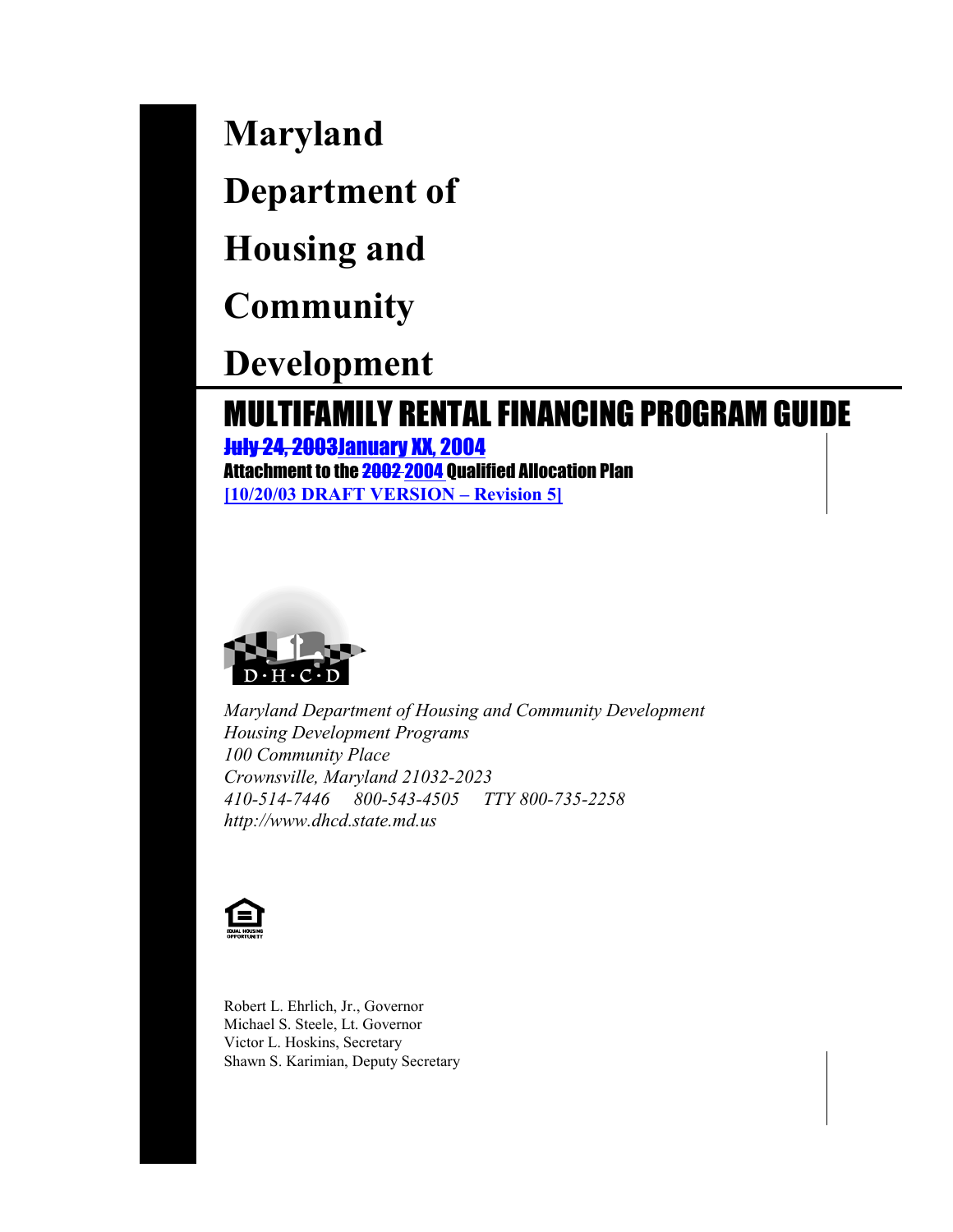| MARYLAND DEPARTMENT OF HOUSING AND COMMUNITY DEVELOPMENT 2233                            |  |
|------------------------------------------------------------------------------------------|--|
|                                                                                          |  |
|                                                                                          |  |
|                                                                                          |  |
|                                                                                          |  |
|                                                                                          |  |
|                                                                                          |  |
|                                                                                          |  |
|                                                                                          |  |
|                                                                                          |  |
|                                                                                          |  |
|                                                                                          |  |
|                                                                                          |  |
|                                                                                          |  |
|                                                                                          |  |
|                                                                                          |  |
|                                                                                          |  |
|                                                                                          |  |
|                                                                                          |  |
|                                                                                          |  |
|                                                                                          |  |
|                                                                                          |  |
|                                                                                          |  |
|                                                                                          |  |
|                                                                                          |  |
| PUBLIC PURPOSE .ERROR! BOOKMARK NOT DEFINED. <del>ERROR! BOOKMARK NOT DEFINED.3939</del> |  |
|                                                                                          |  |
|                                                                                          |  |
|                                                                                          |  |
| <b>5.0 WAIVERS</b>                                                                       |  |
|                                                                                          |  |
|                                                                                          |  |
|                                                                                          |  |

### **Contents**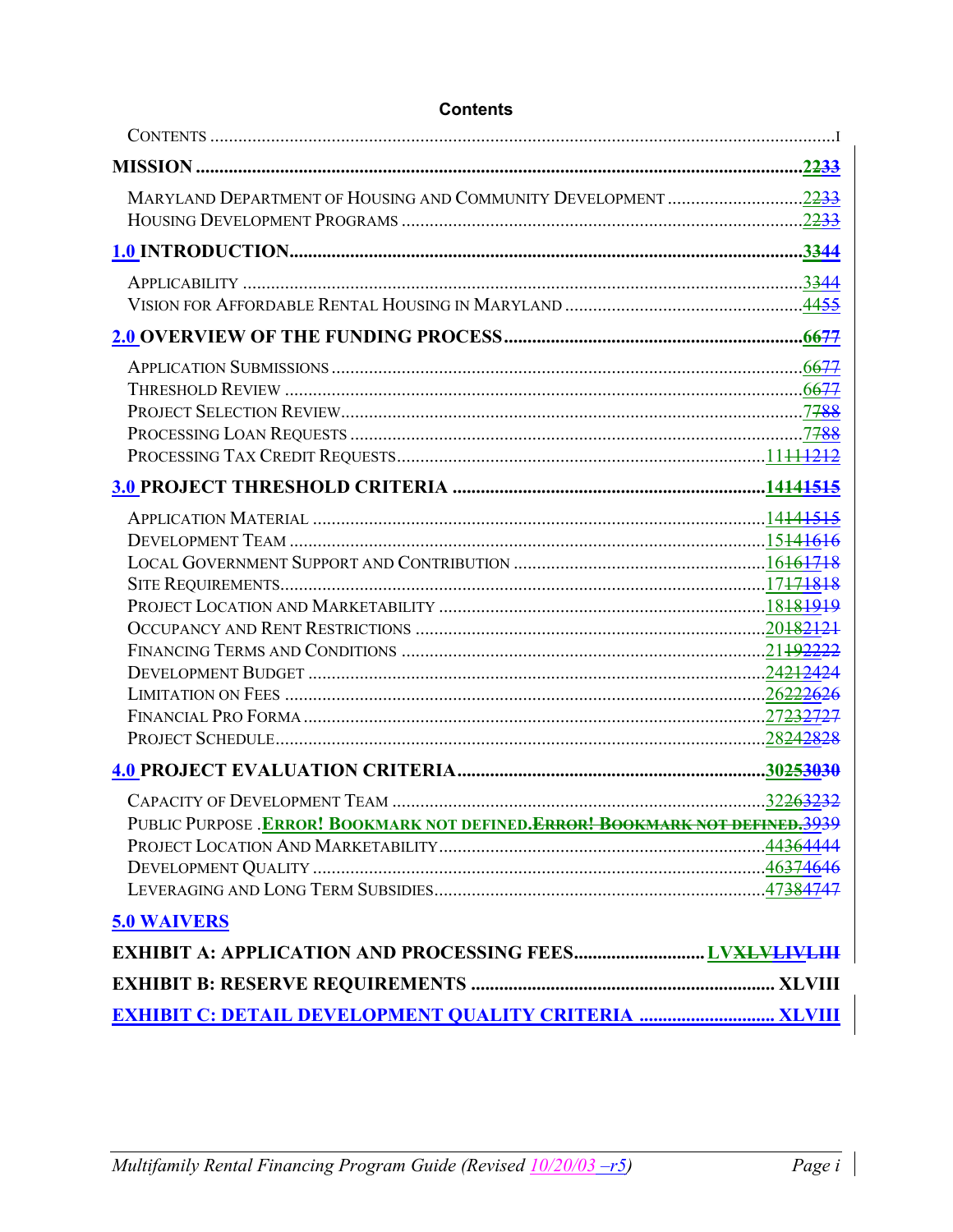# **Mission**

## **Maryland Department of Housing and Community Development**

The Department of Housing and Community Development is dedicated to improving the quality of life in Maryland by working with partners to revitalize communities, expand homeownership and affordable housing opportunities and preserve historic sites and traditions.

## **Housing Development Programs**

Housing Development Programs revitalizes communities and promotes economic diversity by providing financial resources to complement those available in the private sector to build and rehabilitate community infrastructure and quality affordable rental housing.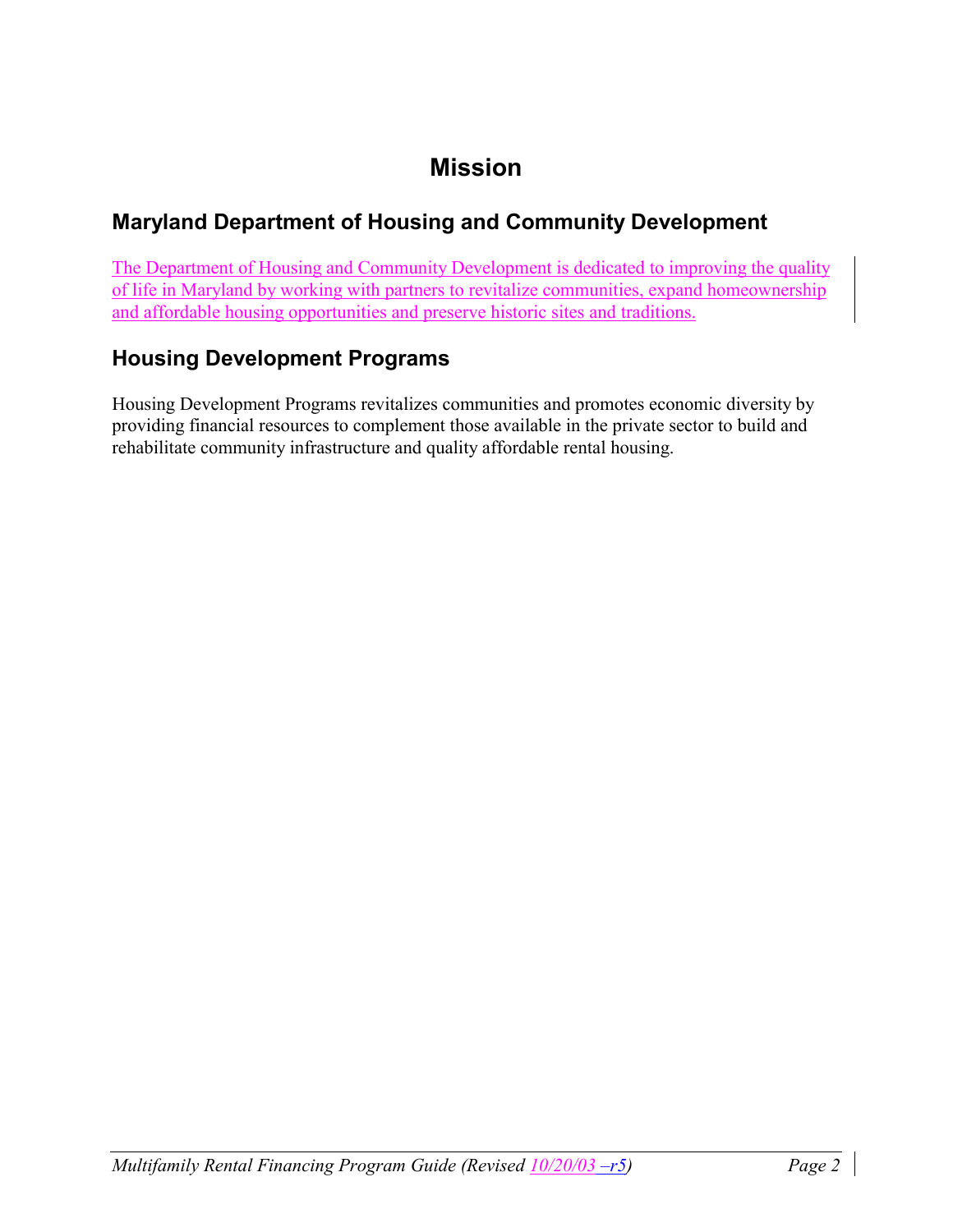## **1. Section 1 - Introduction**

The Department administers financing programs for the construction, acquisition and rehabilitation of multifamily rental housing. Housing Development Programs (HDP) within the Division of Development Finance (the Community Development Administration or CDA) administers these programs for the Department. With the exception of the Office and Commercial Space Conversion Program, which provides market rate housing, these programs provide affordable rental housing for lower and moderate-income families and individuals.

Many of the Department's multifamily funding sources can be applied for using a consolidated application form. Awards from some of these sources are made under a competitive process using specific funding cycles. This guide (Guide) provides an overview of how funding requests for most of these programs are evaluated and processed and replaces the Department's former Housing Development Programs Handbook. This Guide, the governing statutes and regulations are the controlling authority in the event of any conflicts with any other written procedures, processes or documents. The Guide contains the following sections:

- Section 1: Introduction
- Section 2: Overview of the Funding Process
- Section 3: Project Threshold Criteria
- Section 4: Project Evaluation Criteria
- Section 5: Exhibits

## 1.1. **Applicability**

This Guide covers the application procedures for the following multifamily rental housing financing programs available through the Department:

- Multifamily Bond Program (MBP or "Bond Financing")
- Rental Housing Fund (RHF)
- Federal Low-income Housing Tax Credit Program (Tax Credits)

The RHF includes all of the following state and federally funded loan programs: Rental Housing Production Program (RHPP), Elderly Rental Housing Program (ERHP), Nonprofit Rehabilitation Program (NRP), Maryland Housing Rehabilitation Program (MHRP) and the federal HOME Investment Program (HOME). Staff will review each application to determine the appropriate funding program(s) within the RHF for the project. The Department has complete discretion to determine which program will fund an RHF award. Resources for the Tax Credit and the RHF are allocated to projects during scheduled rounds of competition. The Partnership Rental Housing (PRHP) and Office and Commercial Space Conversion (OCSC) programs are not covered by this Guide and have separate materials.

Applicants only requesting MBP or OCSC financing, tax credits approved with Bond Financing (non-competitive credits that are not allocated from the state's tax credit ceiling) and/or PRHP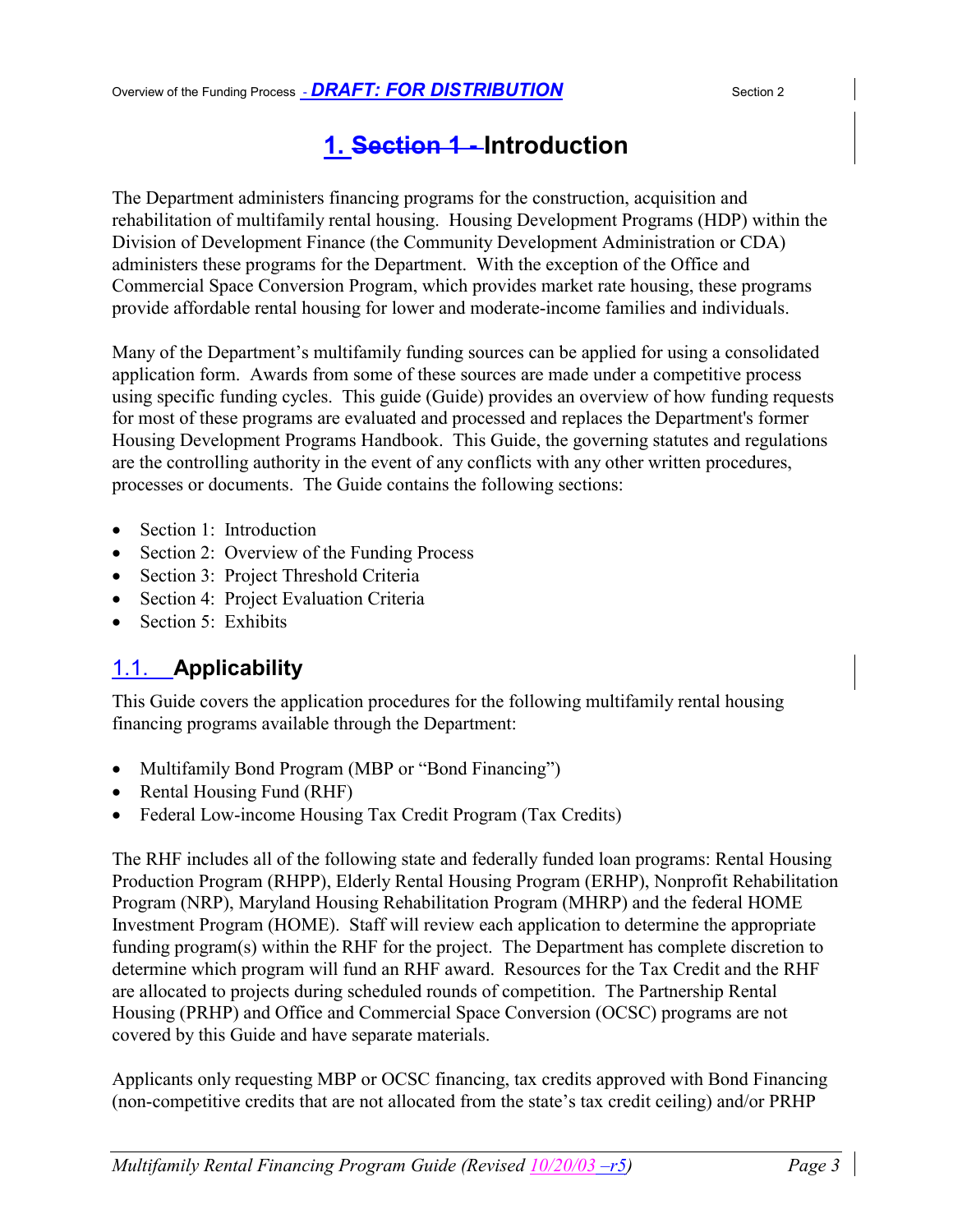Overview of the Funding Process - *DRAFT: FOR DISTRIBUTION* Section 2

funds are not subject to the competitive process. Applications requesting Bond Financing with non-competitive tax credits, while not subject to the competitive process, must still meet the threshold criteria and obtain a minimum score of  $\frac{195-180}{2}$  under the selection criteria in this guide. For more information on the special requirements relating to evaluation and underwriting requests for bond financing, please refer to the Section "Multifamily Bond Program: Public Purpose Requirements" below. Additional information on MBP or bond financing is provided in highlighted boxes throughout the Guide.

Like PRHP, funding in the Office Space Conversion Program is also not competitive; however, applications must be submitted through the local jurisdiction. An abbreviated application form is used for this program. Applicants for these programs may apply at any time during the year. With the exception of the OCSC program, requests for funding must use the same application form and are subject to departmental underwriting and construction reviews.

Before submitting an application for funding from any program covered by this Guide, sponsors are encouraged to meet with HDP staff to discuss the proposed development, funding options, processing and program guidelines. Please contact HDP at 410.514.7446 to schedule a meeting.

## 1.2. **1.1 Vision for Affordable Rental Housing in Maryland**

The Department promotes the production and preservation of housing by providing financial assistance that is complementary to funds available in the private sector. This goal is accomplished through a variety of homeownership, rental, historic preservation and neighborhood revitalization programs. A major component of this effort is the financing of affordable rental housing. The Department has structured its threshold and evaluation criteria to target projects that meet the following objectives.

### *1.2.1. 1.1.1 Production of Quality Development*

Development teams must demonstrate the capacity to develop quality affordable rental housing in a timely and comprehensive manner. In order to ensure that the development of affordable housing that is sustainable over the long term, the Department will evaluate the scope of work, marketability, project aesthetics, material selections, amenities, design and costs. Projects that can proceed with the least delay upon funding are preferred.

### *1.2.2. 1.1.2 Public Purpose*

Projects should promote a holistic view of housing, including a focus on coordinated community efforts, tenant services and resident empowerment. The Department supports projects that serve the lowest income levels feasible for the longest time and that meet locally identified needs for affordable housing. Projects that promote and encourage local nonprofit and minority or women owned businesses in the development of affordable housing are also encouraged.

### *1.2.3. 1.1.3 Leveraging and Effective Use of State Resources*

To maximize the efficient use of State resources, the Department encourages the leveraging of other resources. For these purposes, competitive tax credits are considered a State resource. The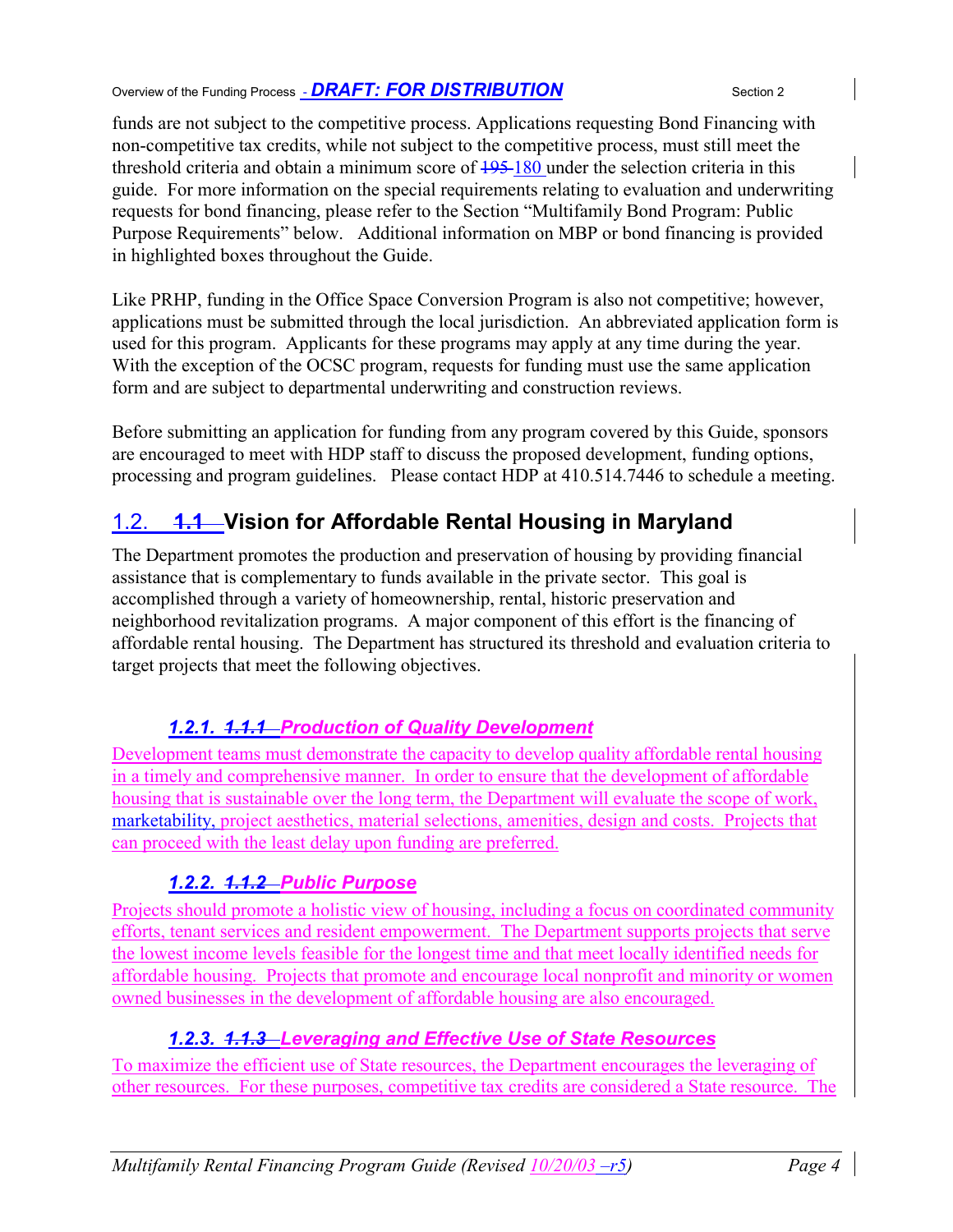Overview of the Funding Process - *DRAFT: FOR DISTRIBUTION* Section 2

Department also encourages use of its tax-exempt and taxable bond program resources as well as amortizing RHF loans.

### *1.2.4. 1.1.4 Revitalizing Neighborhoods and Targeting Growth Areas*

Development in Maryland is being focused on existing communities and targeted growth areas. The State's Smart-Priority Growth-Places Initiative applies to all projects seeking funding under this guide. This initiative requires all newly constructed developments to be in priority funding areas, which are described in this Guide under the subheading Project Location and Marketability in Section 3 – Project Threshold Criteria. <del>To promote neighborhood revitalization, evidence of</del> other significant, ongoing investment of resources in the area is preferred. Targeted revitalization also is encouraged through a preference for projects in designated revitalization areas or neighborhoods with community revitalization plans or involve involving rehabilitation of existing structures. Applications must demonstrate a strong need for the proposed housing along with evidence that the housing will contribute to, and not detract from, revitalization of the community and the operation of other properties or businesses in the community.

### *Serving High Public Purpose*

Projects should promote a holistic view of housing, including a focus on coordinated community efforts, tenant services and resident empowerment. The Department supports projects that serve the lowest income levels feasible for the longest time and that meet locally identified needs for affordable housing. Projects that promote and encourage local nonprofit and minority or women owned businesses in the development of affordable housing are also encouraged.

### *Leveraging*

To maximize the efficient use of State resources, the Department encourages the leveraging of other resources. For these purposes, competitive tax credits are considered a State resource.

### *Production of Quality Development*

Development teams must demonstrate the capacity to develop quality affordable rental housing in a timely and comprehensive manner. The Department will evaluate the scope of work, project aesthetics, material selections, amenities, design and costs. Projects that can proceed with the least delay upon funding are preferred.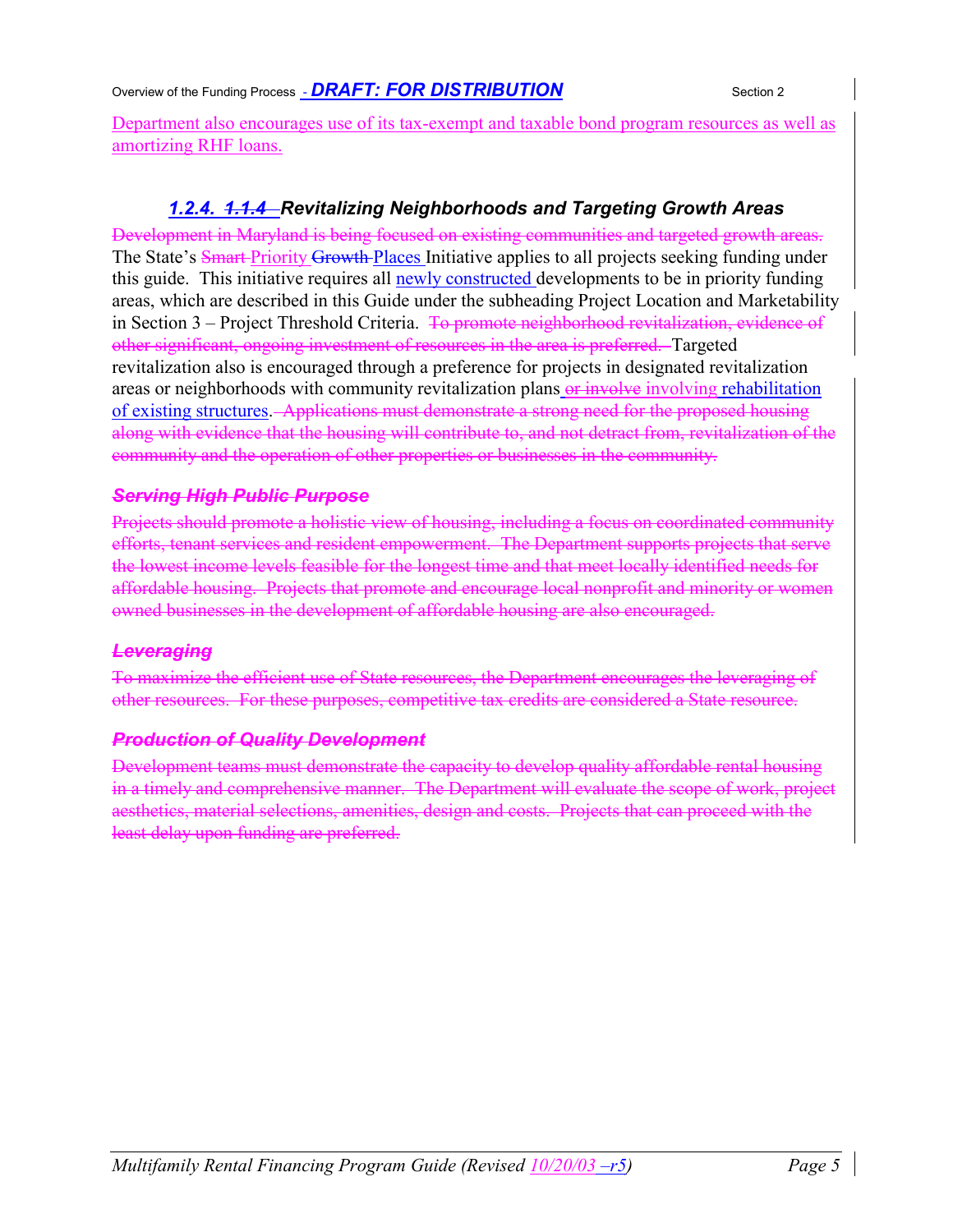# **2. Section 2 - Overview of the Funding Process**

Exhibit B provides an overview of the major steps associated with obtaining financing through the Department's competitive rental housing programs. A more detailed description of each step is provided in this Section.

For projects requesting bond financing and non-competitive tax credits only, some of the following steps may not apply, but more information for those programs may be found in the highlighted text boxes throughout this **guide**Guide.

## **2.1 Application Submissions**

Applications for projects that are subject to the competition will be accepted and reviewed during scheduled, competitive rounds. The Department will schedule and provide a notice of the rounds of competition for the reservation of financing. The schedule will provide the application deadline dates. If needed, additional rounds of competition may be held until all available resources have been reserved. Only projects that meet the threshold requirements set forth in these guidelines, that are submitted by eligible sponsors, and that have complete applications submitted no later than the application deadline will be rated and ranked in any competitive round.

Sponsors and developers are encouraged to meet and discuss proposed projects with Department staff prior to the competitions. Staff will be able to provide preliminary feedback regarding project specifics and may be able to provide suggestions for stronger applications. Please contact HDP at 410.514.7446 to schedule a meeting.

Applications must be submitted on the Department's Application Submission Package, which contains more detailed information regarding many of the requirements in this Guide. Information in the application submission kit supplements this Guide and should be reviewed carefully to ensure compliance with these requirements. Copies of the application submission kit package for the RHF program, Tax Credits, and Bond Financing, are available through the Department's website at:

http://www.dhcd.state.md.us/rhfunds/rentapps.asp

## **2.2 Threshold Review**

This is a screening process that is intended to eliminate projects that do not meet basic guidelines. Department staff reviewstaff reviewss applications and supporting documentation to determine compliance with the Department's criteria. If projects satisfy all threshold criteria they will then be evaluated against the project selection criteria. Incomplete applications or projects that do not meet the threshold requirements will not be rated against the project selection criteria and will not be ranked during the competitive process. Instead, these applications will be withdrawn from processing and the sponsors notified of the deficiencies. Rejected applications may be strengthened and resubmitted in a subsequent round.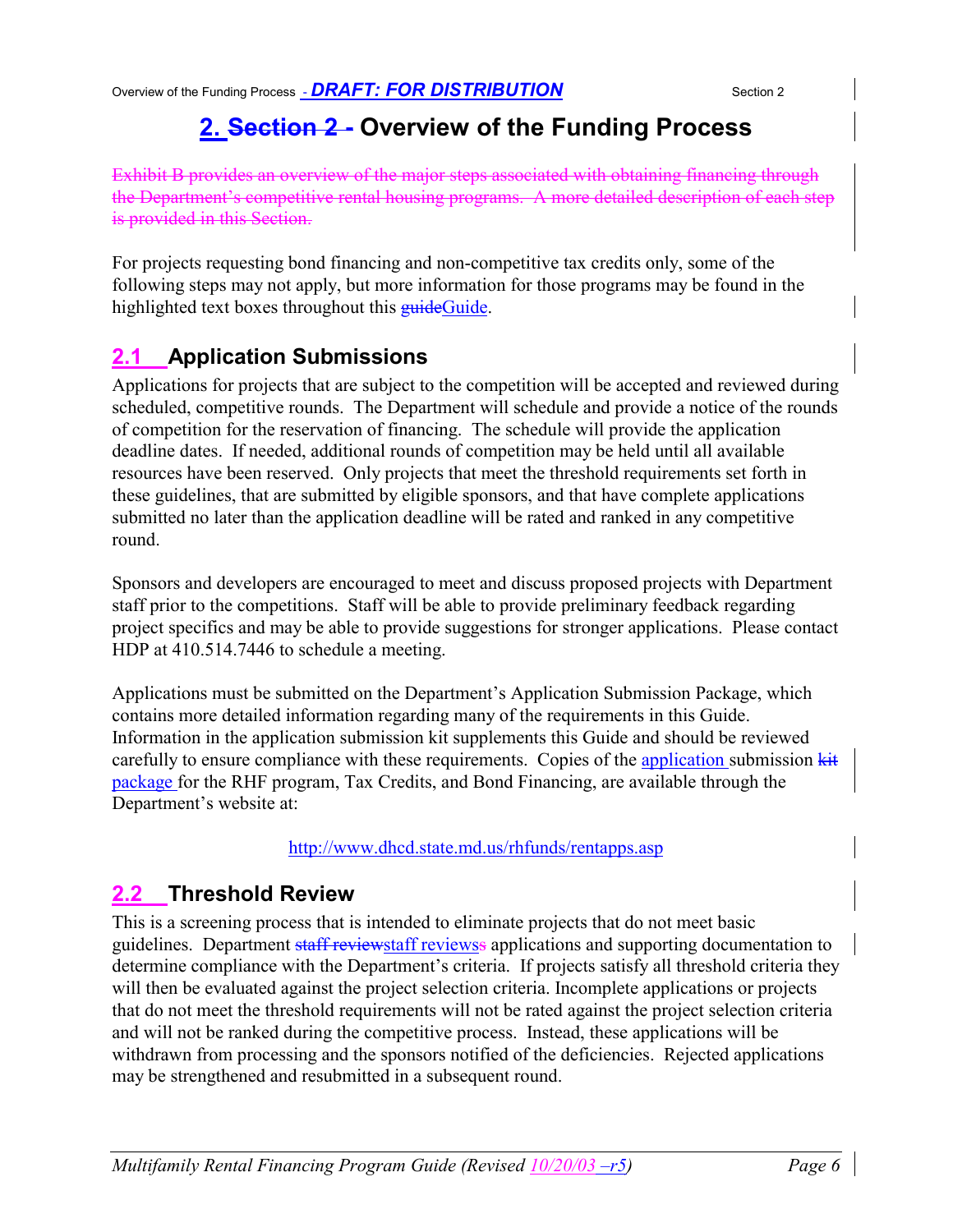#### *Bond Program: Threshold Requirements*

Projects requesting Bond Financing, with or without non-competitive tax credits, must also meet all of the threshold requirements unless specified otherwise. Projects requesting Bond Financing that do not meet threshold requirements or have incomplete applications also will be withdrawn from processing.

## **2.3 Project Selection Review**

Department staff first will rate projects that meet the threshold requirements against the project selection criteria in Section 4 of this Guide. This evaluation consists of a review of the application, supporting documentation and a preliminary site visit.

An internal departmental committee will also evaluate applications subject to the competition. Recommendations for approval reservations of loan funds or tax credits will be based on the rating and ranking of the projects and on the availability of resources. These recommendations will be made to the Department's Housing Finance Review Committee (HFRC) for review. After evaluating the recommendations, the HFRC will make a final recommendation to the Secretary of the Department who will, at his or her discretion, approve projects for a reservation of funds and further processing.

Projects that are not approved will be withdrawn from processing and the sponsors notified of the deficiencies so that applications may be strengthened and possibly resubmitted. Sponsors of unsuccessful applications are encouraged to meet with the Department's staff to discuss in more detail the evaluation of the projects.

## **2.4 Processing Rental Housing Fund Loan Requests**

If projects include RHF loan financing provided by the Department, the following processes and requirements apply. If projects also include tax credits, additional procedures, described later in this section, apply as well.

### *2.4.1 Reservations*

Following approval of the recommended reservations, sponsors will receive funding reservation letters. These reservation letters will include the preliminary terms and conditions for the commitment of loan funds. They will also specify requirements that must be met in order for the projects to be approved for commitment, including processing documentation and time frames. The reservation is not a commitment to make a loan, and the Department is not obligated to make a loan unless it issues a commitment letter. The Department reserves the right in making a reservation to substitute sources of funds, if, in the Department's sole determination, this substitution will effect a more efficient use of its resources.

A reservation may be canceled and an application withdrawn from processing if any of the following occur: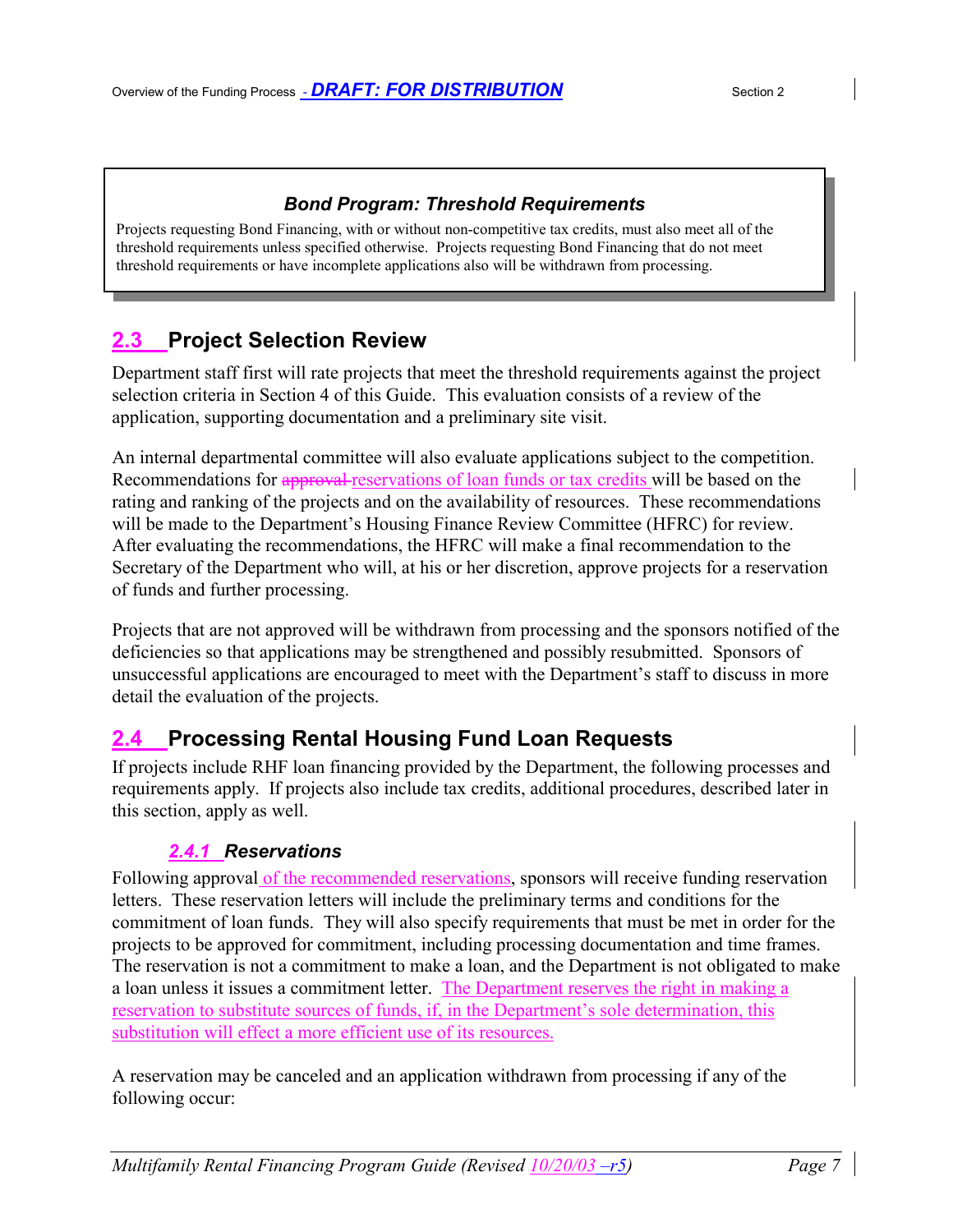- The loan processing and submission kit requirements as described in this section are not met. This includes a failure to meet the time frames established in each kit.
- The project is changed substantially from the initial submission. A substantial change includes:
	- $\triangleright$  a reduction in the original score of more than 5%;
	- $\triangleright$  a significant change in the project's design, financing or amenities;
	- $\triangleright$  a material reduction in the project's income targeting;
	- $\triangleright$  a change of the project's sponsor or developer entities the member of the development team without the prior written approval of CDA; or
	- $\triangleright$  a change of the project's site.
- The project is changed so that it no longer meets all threshold requirements.
- The project's developer, sponsor or owner, or their general partners, files for bankruptcy or is the subject of an involuntary bankruptcy.
- The project is for any reason no longer feasible.
- The project's developer, sponsor or owner submits false, misleading or incomplete information to the Department.

### *2.4.2 Kick-off Meeting*

Following the issuance of the reservation letter, the Department will schedule a "kick-off" meeting with the sponsor. The multifamily lending team assigned to the project, including underwriting, construction, tax credit and finance staff, will be present at the meeting. The sponsor should require representatives of the contractor and architect as well as the management agent to attend. If any of the financing for the project will require mortgage insurance, a representative of the insurer should also be present at this meeting. Other Departmental staff that may need to attend the kick-off meeting include the Deputy Director for Multifamily Housing, Development Assistance program staff, Equal Opportunity Officer, the Department's attorney and/or Special Loan Programs, compliance and asset management staff.

The purpose of this meeting is to review the reservation letter and gain a common understanding of its requirements, terms and provisions for further processing of the application. At the kick-off meeting, the Deputy Director or Team Leader will review the requirements and time frames of the loan processing schedule and submission kit processing in detail. At the kick-off meeting, the assigned team may elect to schedule a subsequent meeting with the sponsor to conduct a detailed site visit.

### *2.4.3 Underwriting and Construction Review*

After a reservation letter is issued, the loan application will be underwritten and detailed construction plans and documents will be reviewed before issuance of a commitment letter. The review process is generally divided into two phases for new construction, viability and commitment reviews, and three phases for rehabilitation. A third phase for rehabilitation projects, preliminary review, may be added before viability review at the discretion of the Department for particularly complicated new construction or rehabilitation projects-or waived for relatively straightforward rehabilitation projects.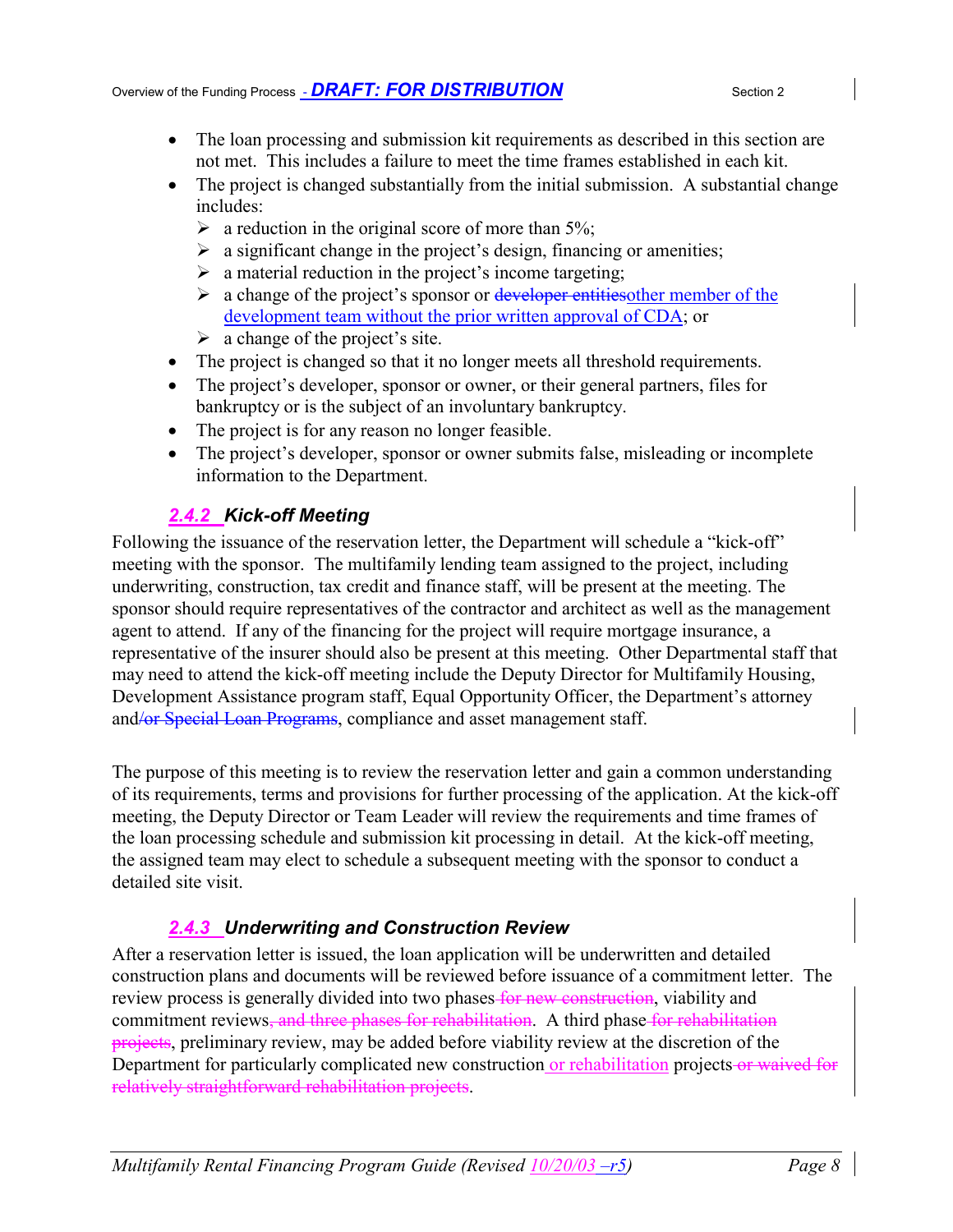Specific milestone dates for completing these reviews and issuing commitment letters are discussed at the kick-off meeting and set in conformance with the Department's submission kit loan processing system. Documentation requirements for this review period will be included in the attachment to the reservation.

Detailed guidance will be provided to sponsors throughout this process to assist the development team in the preparation of construction plans and underwriting documentation. The architectural requirements for each stage of this review are those defined in the American Institute of Architect's (AIA) publication The Architect's Handbook of Professional Practice. More specifically, the requirements are outlined in the AIA document B162a.

Additionally, other underwriting requirements will be detailed and made clear to all parties early in the process. Projects in the advanced stages of development will be able to proceed at a much quicker pace. In any event, the Department and sponsors should make every attempt to complete all review requirements within the time frames outlined in the reservation letters.

### 2.4.3.1 Preliminary Review (Rehabilitation Projects Only)

During this phase sponsors will submit updated application forms along with schematic design drawings, as specified in the submission kit to be supplied at the kick-off meeting. Staff will review the material and issue a preliminary progress report to the sponsor. The progress report will include the Department's underwriting pro forma and a term sheet showing any changes in the anticipated loan terms and conditions based on the findings during the preliminary review.

### 2.4.3.2 Viability Review

During this phase of the review process, sponsors will submit updated application forms along with more detailed construction and underwriting documentation, all as specified in the viability submission kit to be supplied at the kick-off meeting. Department staff will review the material and issue a viability report to the sponsor. The viability report will include the Department's underwriting pro forma and a term sheet showing any changes in the anticipated loan terms and conditions based on the findings during the preliminary review.

### 2.4.3.3 Commitment Review

At this stage of review, sponsors will submit final application forms and complete construction and underwriting documentation. After Department staff has reviewed the material, a commitment report, including a final underwriting pro forma and updated term sheet, will be prepared. The commitment report will be sent to the sponsor and the term sheet to the Department's attorney. Based on the findings in the commitment report and the viability report, a draft commitment letter will be prepared and sent to the sponsor. The sponsor, working with the underwriter, must confirm the business terms to be included in the commitment letter and identify any remaining issues to be resolved within seven days of the date of the draft commitment letter. The Department's attorney will finalize the commitment letter and begin preparing the loan documents.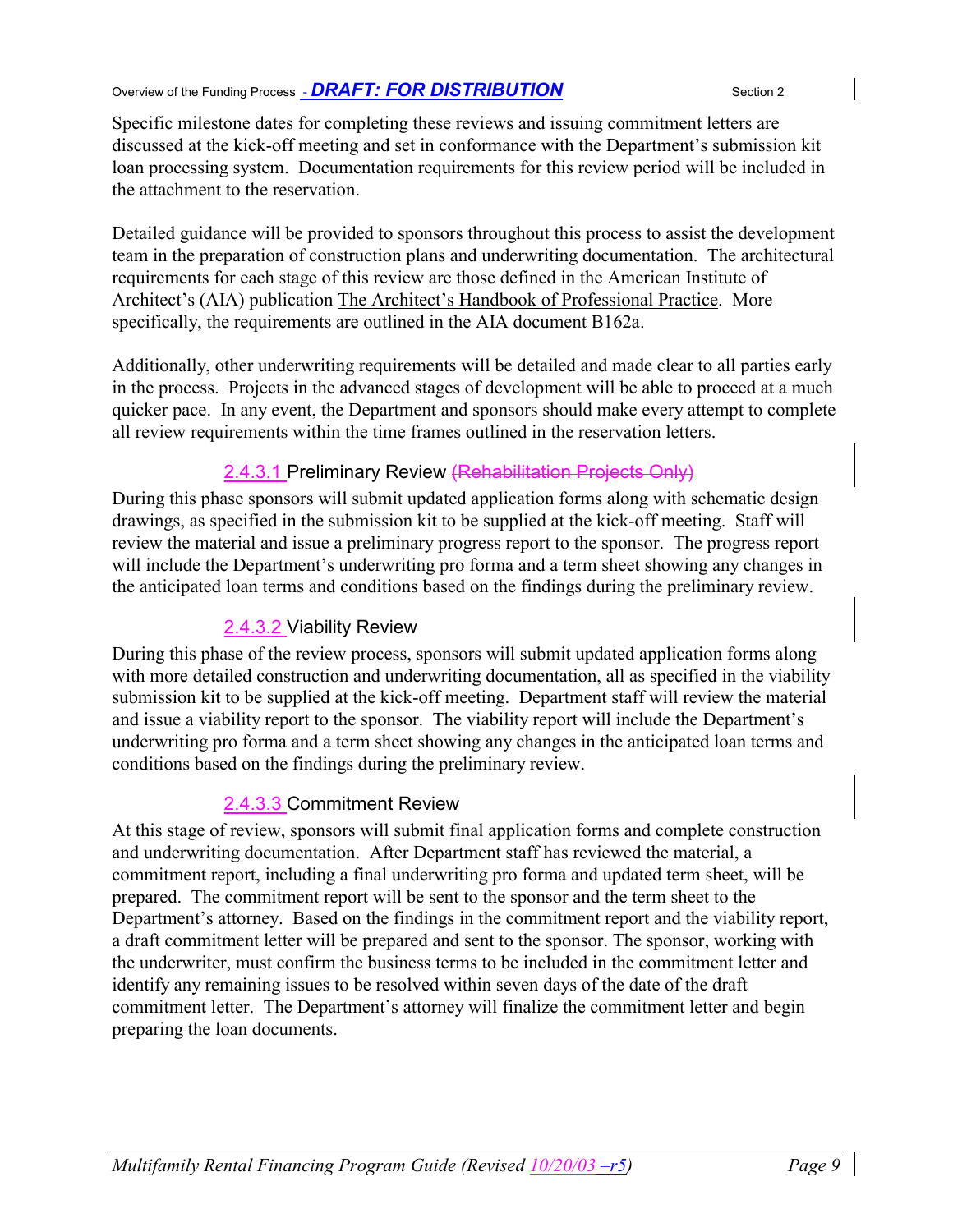Overview of the Funding Process - *DRAFT: FOR DISTRIBUTION* Section 2

### *2.4.4 Initial Closing*

Along with the loan commitment letter, the sponsor will receive a loan closing submission kit or checklist. The kit or checklist specifies the pre-closing documents that the sponsor must provide and the closing documents the sponsor's attorney must provide before the financing will be closed.

The Department's standard loan conditions are detailed in the commitment letter. The sponsor should also review and understand the Department's draw and requisition requirements, particularly those affecting the initial draw. Staff will be available to meet and review the draw procedures. Copies of the draw procedures also are available on the Department's website. When all of the documents identified in the kit have been submitted, reviewed and approved, the Department's attorney will schedule an initial closing date. The Department will move expeditiously to initial closing. The initial closing can usually be scheduled within two weeks of receipt, in acceptable form, of all closing documents. However, the initial draw must be submitted to HDP at least 105 business days prior to initial closing. Accepting the Department's form closing documents without modification also will expedite the closing process.

Following the closing, Department staff will schedule a servicing meeting with the sponsor to discuss the terms and conditions of the loan. This meeting is intended to ensure that all parties fully understand how the loan will be repaid and other conditions of the commitment are met.

### *2.4.5 Construction or Rehabilitation Period*

Construction or rehabilitation of the project will normally commence once initial closing is complete. Prior to the start of construction or rehabilitation, the sponsor and general contractor must participate in a pre-construction conference with the HDP construction staff responsible for the project, including the HDP Engineer and Finance Manager. The purpose of this meeting is to review fully all construction period procedures such as inspections by Department staff, draw requisition and disbursement procedures and change order procedures and requirements. All other project lenders should be present at this meeting to ensure a smooth inspection and draw process.

### Early Start

At the sponsor's request, the Department may permit work on the project to begin prior to closing of the Department's financing. An early start of the construction or rehabilitation may be authorized only after issuance of the commitment letter. Approval for an early start will be evidenced by written approval issued by HDP. Work may begin when the conditions of the early start letter are met and the pre-construction conference has been held. The Department will not fund any costs incurred for work performed under an early start unless the loan is eventually closed.

### *2.4.6 Final Closing*

After the completion of construction or rehabilitation, sponsors must complete a certification of costs incurred that has been prepared by an independent certified public accountant. The cost certifications will be reviewed by HDP staff within 90 days of receipt provided all construction close out documents and change order requests have been submitted before or at the same time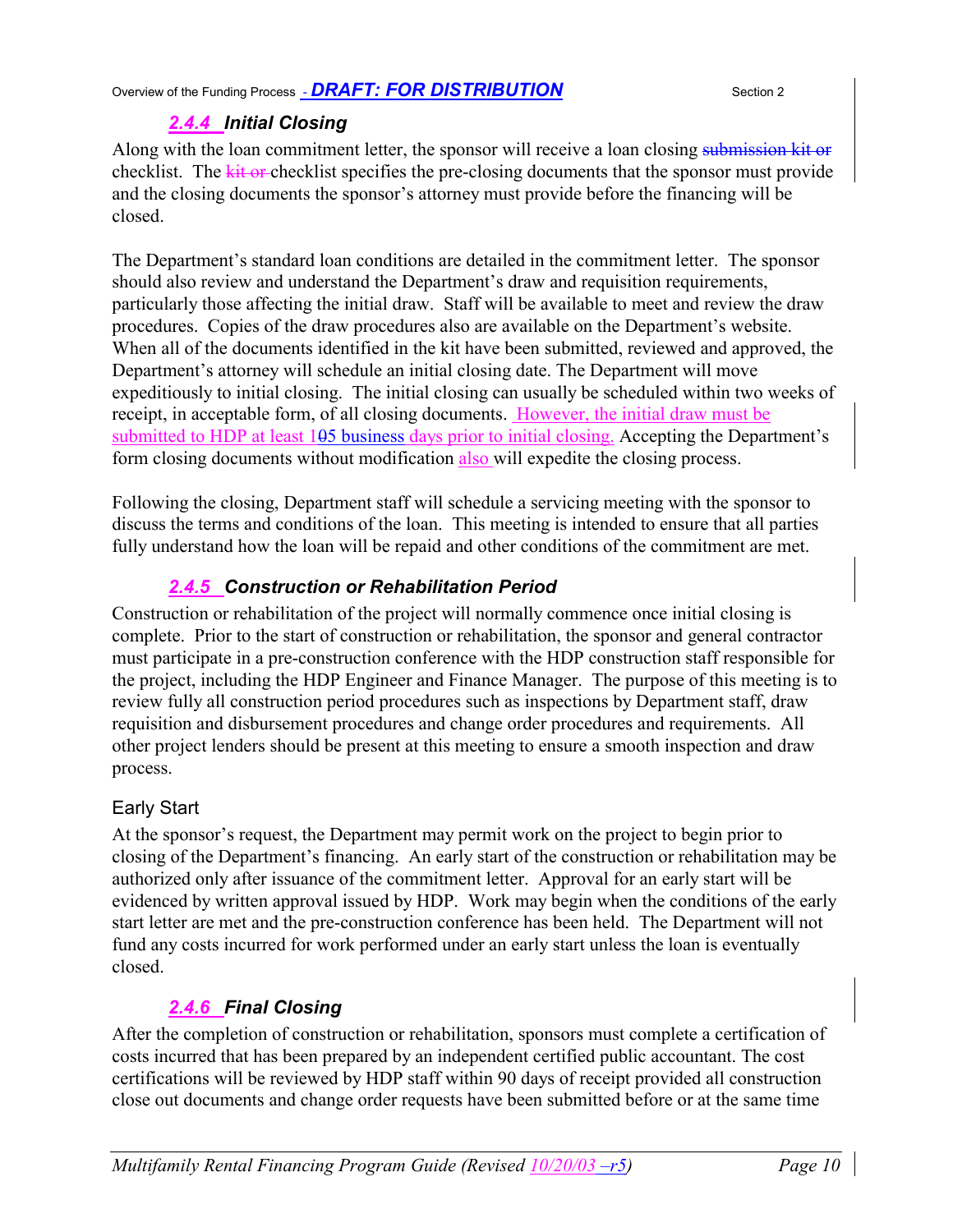that the cost certification is received. A final determination of mortgage proceeds letter will be prepared and sent to the sponsor for signature.

### **2.5 Processing Tax Credit Requests**

If projects include tax credits and other financing provided by the Department, the following requirements apply in addition to the processing steps previously outlined. However, if only tax credits are requested, only the following procedures are required. The specific requirements for the tax credit program are set forth in detail in the *Plan for the Allocation of Low Income Housing Tax Credits in Maryland* (the Qualified Allocation Plan or QAP). The following information is a summary only and applicants should review the Qualified Allocation Plan prior to submitting an application for tax credits.

### *2.5.1 Reservations*

Following approval, sponsors will, depending on the timing of the funding round, receive either tax credit reservation letters or allocations. Reservation letters are conditional commitments to allocate tax credits. The reservation or allocation will be for only those tax credits, in the sole determination of the Department, necessary for the financial feasibility of the project and its viability as a qualified low-income housing project. Each reservation will be further subject to a number of conditions. These conditions include the submission of evidence of timely completion of the project and documentation certifying compliance with federal requirements. Owners also will be required to verify project costs as a condition for a Carryover Allocation (as defined below) and again at the time the project is placed in service. A reservation may be cancelled and the project withdrawn from processing for the same reasons discussed previously in the loan reservation section.

### *2.5.2 Allocations*

Sponsors either must place projects in service within the year in which the tax credit is allocated or qualify for a binding conditional commitment to carryover the tax credit for up to two years (a Carryover Allocation). To qualify for a Carryover Allocation, sponsors must meet all conditions in the reservation. Sponsors also must incur at least 10% of the reasonably expected basis at the later of October 1 of the year the Carryover Allocation is made or within five months of the date of the Carryover Allocation. If applicable, the Department expects sponsors to meet the 10% test by the issuance of the Department's loan commitment. To keep the Carryover Allocation and receive an IRS Form 8609 (as discussed below), the project must be placed in service by the end of the second year following the Carryover Allocation.

At the time buildings are placed in service and all required post-completion documentation is received and reviewed, the Department will prepare and issue the IRS Form 8609 ("*Low-Income Housing Credit Allocation Certification*") certifying the final amount of tax credits allocated to each building in the project. A Form 8609 will be needed to claim the tax credit for any building in the project. Before the IRS Form 8609 will be issued, the Department must receive and review the current organizational documents for the owner and a recorded extended low-income housing covenant (in form and substance determined by the Department) and additional documentation concerning placed-in-service dates, project costs, eligible basis and syndication of the project. If a cost certification is required for the project, the Department will not issue Form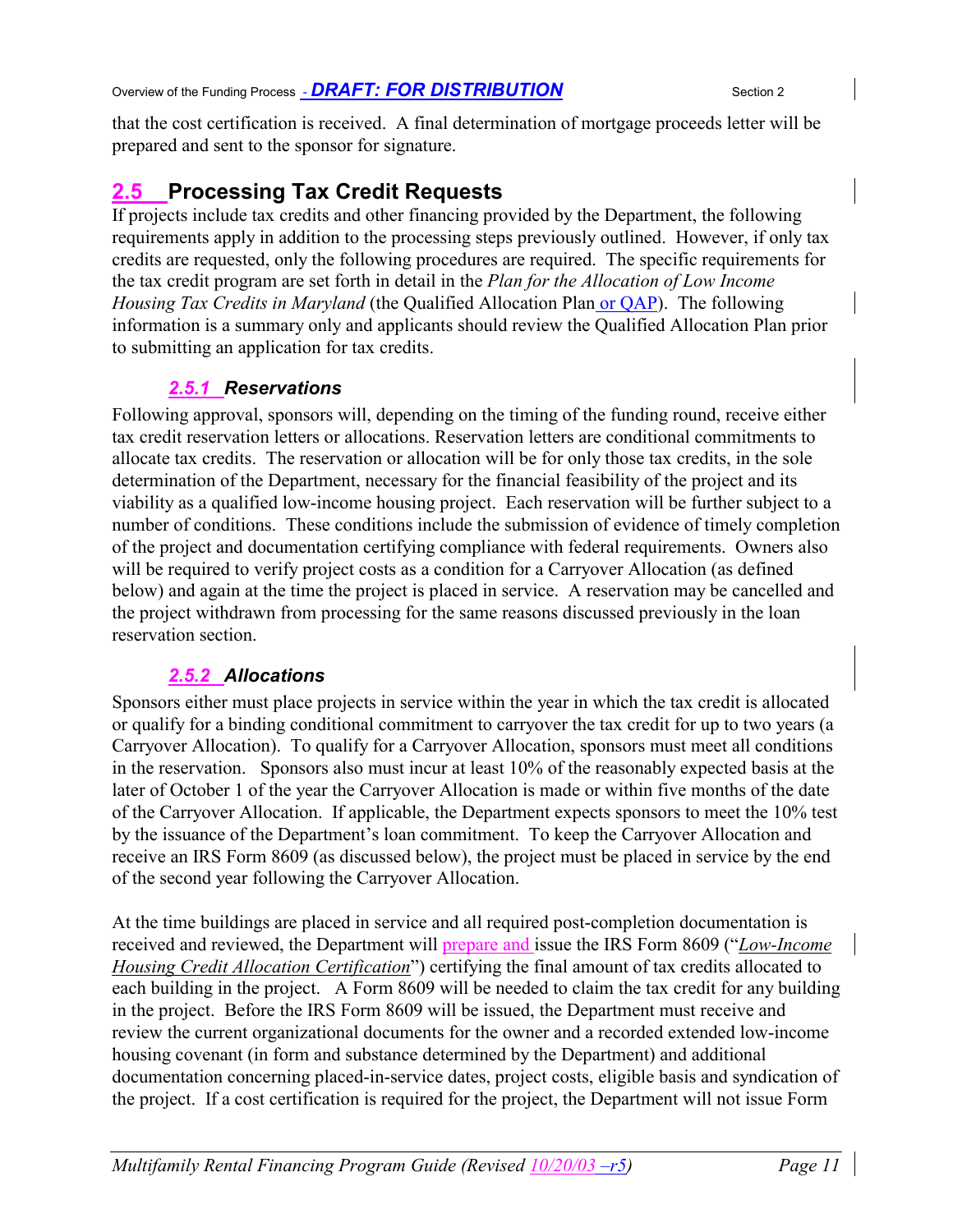Overview of the Funding Process **- DRAFT: FOR DISTRIBUTION** Section 2

8609 until it has completed its review of the cost certification and a final determination of mortgage proceeds has been signed and returned by the sponsor.

Prior to issuance of the Form 8609, the Department also will undertake a final evaluation of projects to determine the amount of tax credit needed to make developments feasible. Only the amount needed for financial feasibility and viability as a qualified low-income housing project throughout the compliance period will be allowed. Any additional tax credit previously allocated to projects will be recaptured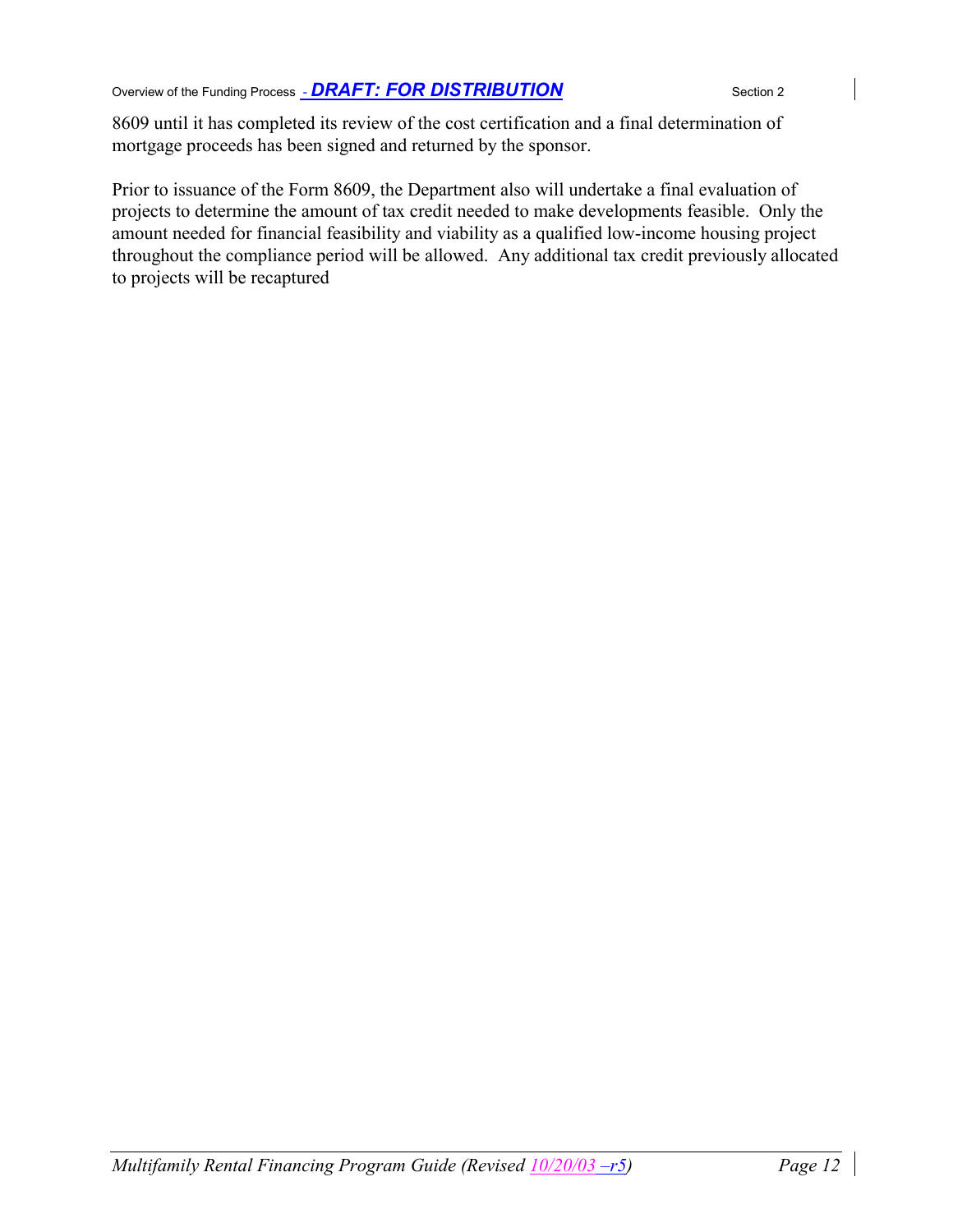#### *Bond Program: Processing Applications*

Applicants requesting only Bond Financing and the non-competitive Tax Credits (not allocated from the State's Tax Credit ceiling) should apply using the MBP Application Submission Package. All requests for Bond Financing are subject to Department underwriting and construction reviews. Applicants also are advised that the process described here applies only to bonds issued by CDA under its parity Bond Resolution. A parity Bond Resolution means that all bonds issued under the Bond Resolution are equally and ratably secured, unless otherwise provided by the Administration. Applicants seeking to finance projects through "stand-alone indentures" should expect differences in processing and should contact HDP for terms before applying.

Applications for Bond Financing will be subject to an initial Threshold Review (see Section 3 of the Guide) and also must score at least 180 points as described in Sections 1 and 4 of the Guide. Prior to the issuance of the preliminary official statement, applicants must deposit with the Administration a Non-Usage fee in the amount of 2% of the expected loan amount (as estimated by CDA). This fee should be paid in cash. The Non-Usage fee may be credited toward the costs of issuance (estimated at 2% of the final loan amount) or released at loan closing. Applicants are also responsible for posting a letter of credit to meet any negative arbitrage requirementsMBP processing is subject to certain fees that are subject to change. For current fee information, please consult the Department's website at www.dhcd.state.md.us. A reservation package will be issued upon issuance of conditional approval by the Department's Housing Finance Review Committee (HFRC). As part of the reservation package, sponsors will be given the opportunity to exercise a 90-day rate lock (for loans less than \$20 million) and detailed schedule and closing checklist covering all of the required due diligence necessary to close the loan. Longer rate lock periods are available upon request and payment of an additional fee. CDA will close and fund loans within the rate lock period provided all due diligence materials are submitted and approved.

Tax-exempt Bond Financed projects are eligible for non-competitive Tax Credits. The Department will issue a letter pursuant to Section 42(m) of the Internal Revenue Code reserving Tax Credits to qualified projects prior to initial loan closing. Applicants must elect to lock in the tax credit rate applicable percentage in the month the bonds are issued or in the first five days of the following month [see Internal Revenue Code  $\frac{2(6)(2)(A)(ii)}{2}$ . A deposit of \$1,000 on the tax credit reservation fee is due prior to initial loan closing; the balance of this fee is due upon issuance of IRS Form(s) 8609. Projects receiving either mortgage insurance or subsidies from HUD may also be subject to subsidy layering review under §911 of federal Housing and Community Development Act of 1992.

Bond Financed projects must meet Federal and State income-targeting requirements. Federal minimum income-targeting election requirements for Bond Financing are identical to the requirements of the Low Income Housing Tax Credit program. State In addition, State income targeting requirements mandate that a minimum of 51% of all units at the project must be rented to families with incomes of 85% of statewide median income or less.

Applicants proposing to rehabilitate currently occupied properties must provide evidence that the minimum Federal and State occupancy set-aside requirements are met prior to initial loan closing. Current tenant income certifications must be received and approved by the Department before a commitment will be issued for currently occupied properties.

#### Special Procedures for Expedited Processing

Eligible projects requesting only tax exempt financing with no additional State loan funds may will be processed under an expedited system. To be eligible, applications -projects must request only tax exempt financing, pass threshold review, score at least 180 total points, and achieve a score of at least 70-55 points for Development Team Experience and Financial Capacity, 45-35 points for Location and Marketability on its market study and 50-45 points for Development Quality. If these requirements are met and subject to conditional HFRC approval, the project can expect to receive its inducement approval, conditional Housing Finance Review Committee (HFRC) approval of the loan, and a reservation of bond financing within 90 days of application submission.

To ensure timely processing, the construction and underwriting review will be limited to an analysis of the project's overall conformity to the construction and underwriting standards as established by the Department and conformity to federal requirements. The primary underwriting responsibilities will be delegated to the credit enhancers and their appropriate Delegated Underwriters and Servicers (DUS Lenders)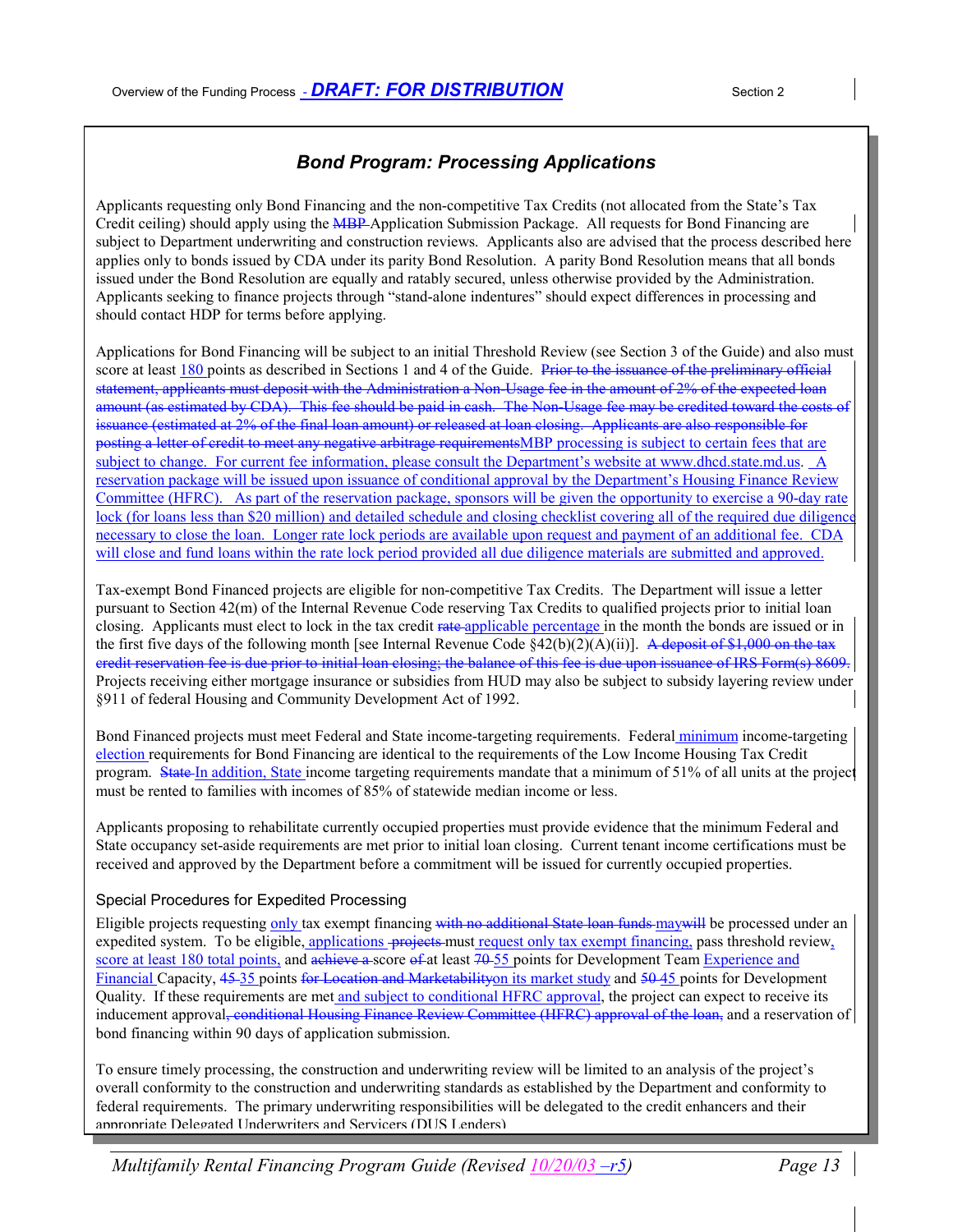## **3.0 Section 3 - Project Threshold Criteria**

To be evaluated against the project selection criteria in Section 4.0 of this Guide, projects must meet all of the following threshold criteria. These requirements are intended to eliminate projects that do not meet basic program guidelines and to ensure that Departmental resources are reserved for projects that are viable and ready to proceed. Projects that do not meet the threshold criteria or that have incomplete applications will be withdrawn from processing. After a reservation has been issued, projects that do not continue to meet threshold criteria will be withdrawn from processing. Except for requirements of the program's governing statutes and as otherwise noted below, the threshold requirements may be waived at the Department's discretion for compelling reasons that are not inconsistent with the applicable authorizing legislation. See Section 5.0 of this Guide for waiver provisions and requirements.

### **3.1 Application Material**

### **3.1.1** *Application Submission*

Complete applications for projects seeking competitive financing must be received no later than the prescribed date and time. Sponsors must submit three two  $(2)$  complete copies of the application form including all attachments and exhibits. Fees must be paid simultaneously. Application forms should not be re-typed, changed or modified in any manner. All information on the application form must be completed or indicated that it is not applicable and all required exhibits must be included. Incomplete or late applications will not be considered for funding under any program. No new application material concerning the project will be accepted after the application deadline date. However, CDA, at its discretion, may request applicants to submit clarifying data. Documents submitted with the applications, such as market studies and agreements should be less than one year old. However, letters of support from local government should be for the specific round.

### **3.1.2** *Application Fee*

Application fees must be paid simultaneously with or before submission of an application. All application submissions, including repeat submissions, must include evidence that the \$1,000 application fee has been paid. Applications received without the required fee will not meet the threshold requirements. Application fee checks payable to the "Community Development Administration" should be sent under separate cover to the DHCD Central Cashier P.O. Box 500, Crownsville, Maryland 21032. A copy of the check should be included with the application.

### *Waivers of Threshold Criteria*

Under certain circumstances, the Department may consider granting waivers of non-statuory Threshold criteria where the applicant can provide clear and compelling justification for the waiver. In mostcertiancertain cases to be considered for a waiver of threshold requirements, requests must be submitted in writing to HDP at least 90 days in advance of the application deadline. Prospective applicants are urged to discuss possible waivers in advance with Housing Development Program staff in advance of submitting any formal requests.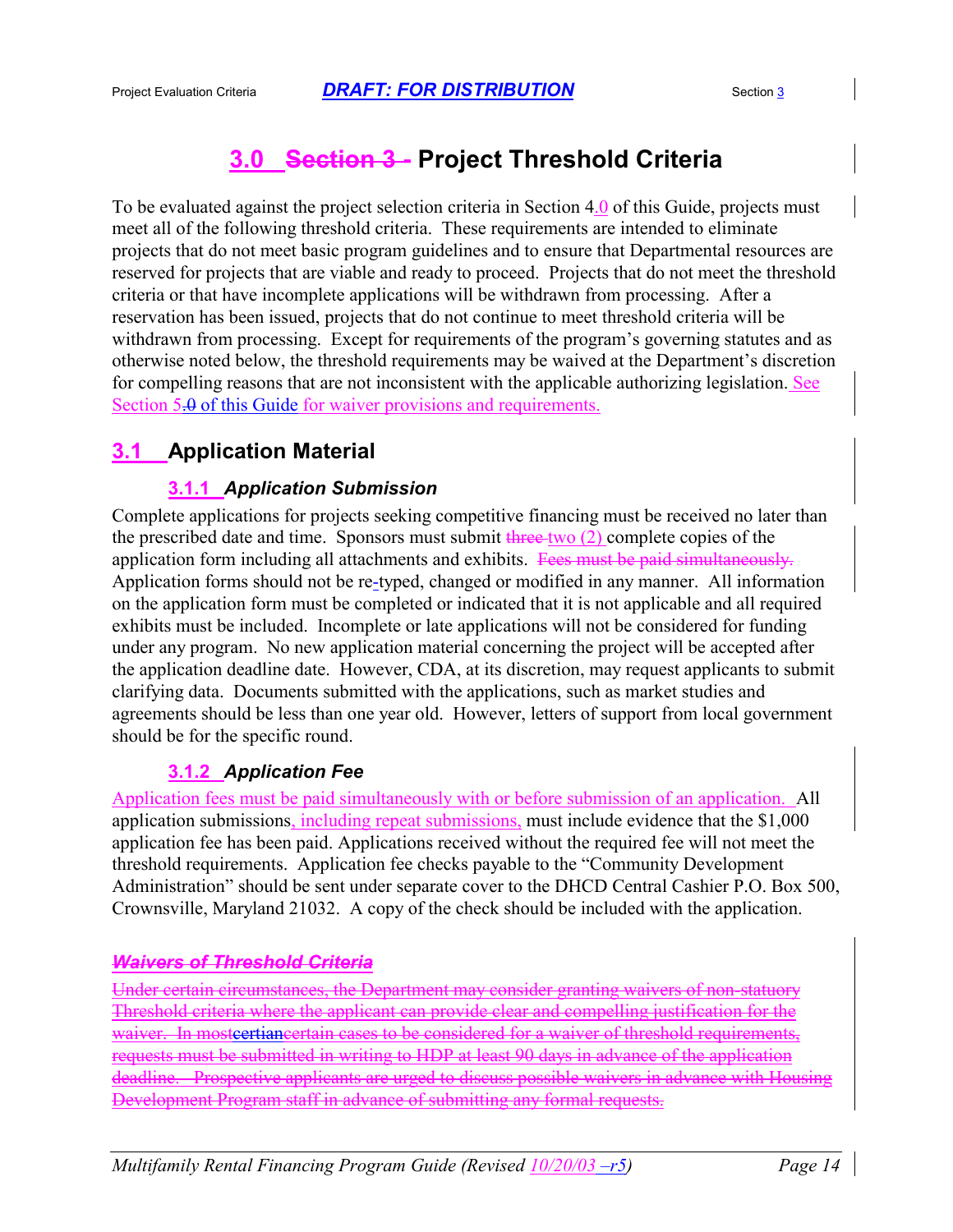## **3.2 Development Team**

### **3.2.1** *Previous Project Performance*

Members of the applicant's team may not:

- Have participated as an owner or manager in the development or operation of a project that has defaulted on a Department or other government or private sector loan in the previous five years.
	- In connection with Department loans, waivers of this limitation may be granted for team members that were not involved in the defaulted loan for at least one year prior to the default. In the case of other defaulted loans, waivers may be granted based on the circumstances surrounding the particular default. In all cases to be considered for a waiver of these limitations, requests must be submitted in writing to HDP at least 90 days in advance of the application deadline. Among the factors HDP may consider in granting a waiver are;
		- 1.Reasons for the default;
		- 2. The applicant's role in the defaulted property and responsibility for guaranties or operations of the defaulted property; and
		- 3.Performance of other properties in the applicant's portfolio;
- Have consistently failed to provide documentation required by the Department in connection with other loan applications or the management and operation of other, existing developments;
- Have been involuntarily removed within the previous 5 years as a general partner or managing member from any affordable housing project whether or not financed or subsidized by the programs of this Department;
- Have a current limited denial of Participation from the U. S. Department of Housing and Urban Development (HUD); or
- Be debarred, suspended or voluntarily excluded from participation in any federal or state program.

Failure to disclose required information on the application may subject the applicant to penalties under Maryland law. Members of the development team are individuals or organizations, including officers and directors of corporate members of the team, general partners of partnership members, and managing members of limited liability companies, that are involved in the development of the project in any of the following roles:

- Applicant;
- Developer and co-developer, if any;
- Guarantor(s);
- Owner (including any ownership interest other than limited partners);
- Architect:
- General Contractor; or
- Management AgentConsultant.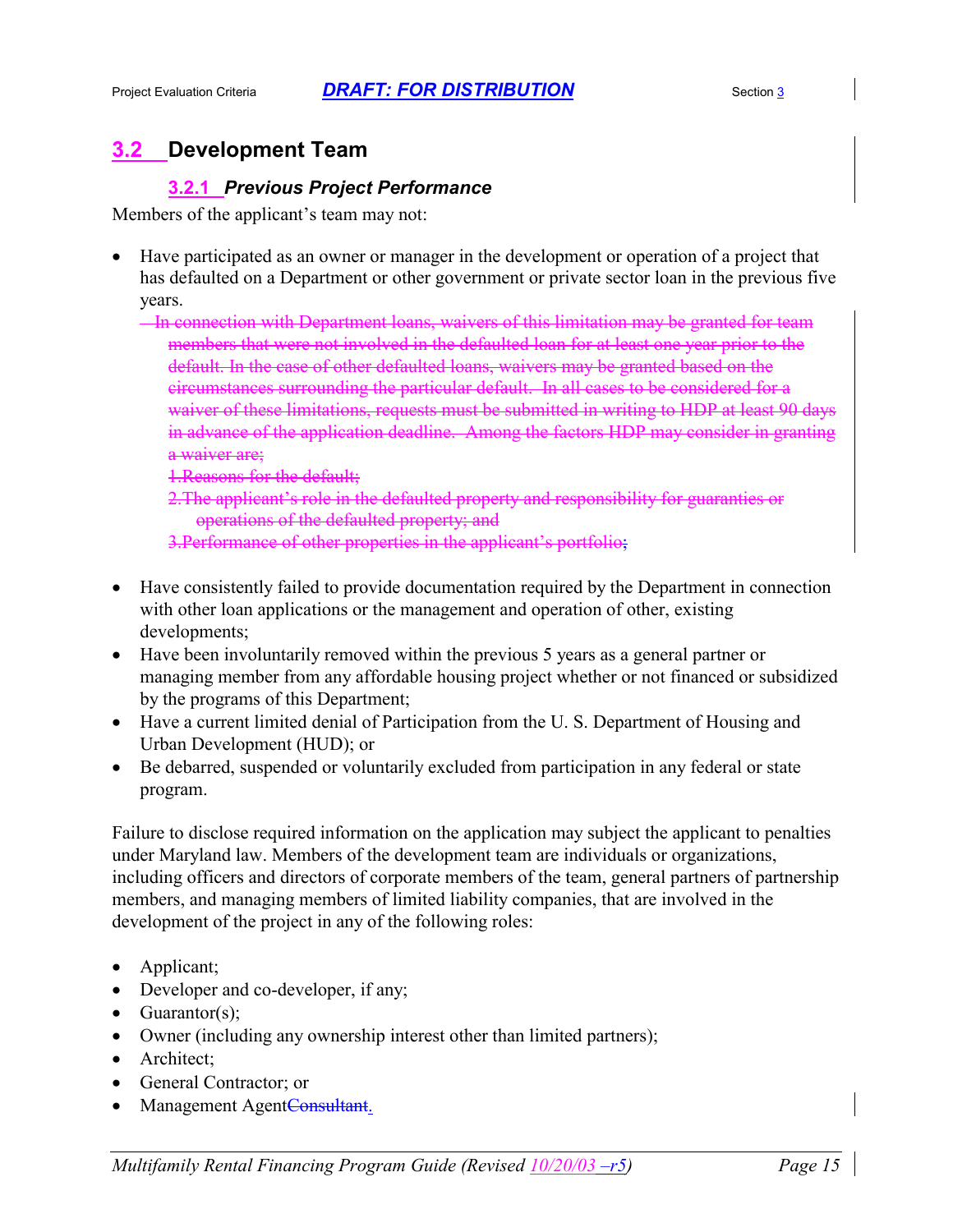### **3.2.2** *Financial Capacity*

In addition, members of the development team acting in the role of sponsor, developer, guarantor, or owner will not be considered for funding with unpaid state or federal income, payroll or other Maryland taxes as of the application date or a record within the past five years of:

- $\bullet$  ehronic Chronic past due accounts;
- substantial Substantial liens or judgments;
- Three or more instances of unpaid taxes (even if cured prior to the application date); state or federal , payroll Maryland or
- foreclosures Foreclosures or bankruptcies within the past five years will not be considered for funding.

This evaluation will be based on mandatory disclosures by development team members as well as a review of Department records, personal credit histories, commercial credit reports and other available data.

### **3.2.3** *Previous Participation*

Development team members are also ineligible to participate in the program if they received reservations or commitments of funding but were unable to carry the project forward. This prohibition applies only to reservations or commitments issued within four years prior to the date of the application.

For tax credits, this includes entities that:

- Received a reservation but were unable to place their projects in service in the year of their reservation or to meet the requirements to receive a Carryover Allocation;
- Received a Carryover Allocation but could not meet the 10% expenditure test deadline necessary to keep a Carryover Allocation; or
- Received a Carryover Allocation or other Allocation but could not place their projects in service within the time required by the tax credit program.

For loan programs, this includes entities that received a reservation or commitment of loan funds but were unable to close the financing.

### **3.2.4** *Fees and Other Obligations Due to the Department*

Development team members are also ineligible to participate in the program if they have unpaid fees, loan arrearages or other obligations due to the Department on other projects.

### **3.3 Local Government Support and Contribution**

Applications must include a resolution or letter of support from the local government executive, council or manager and evidence of a local contribution for the project. The resolution or letter must indicate its support of the project in the current round of competition, and an interest in providing a local contribution that satisfies the Department's policy. A letter of support should indicate the signing official's favorable support of the project application in the current funding round and the intent to submit the project for a local resolution. Support should not be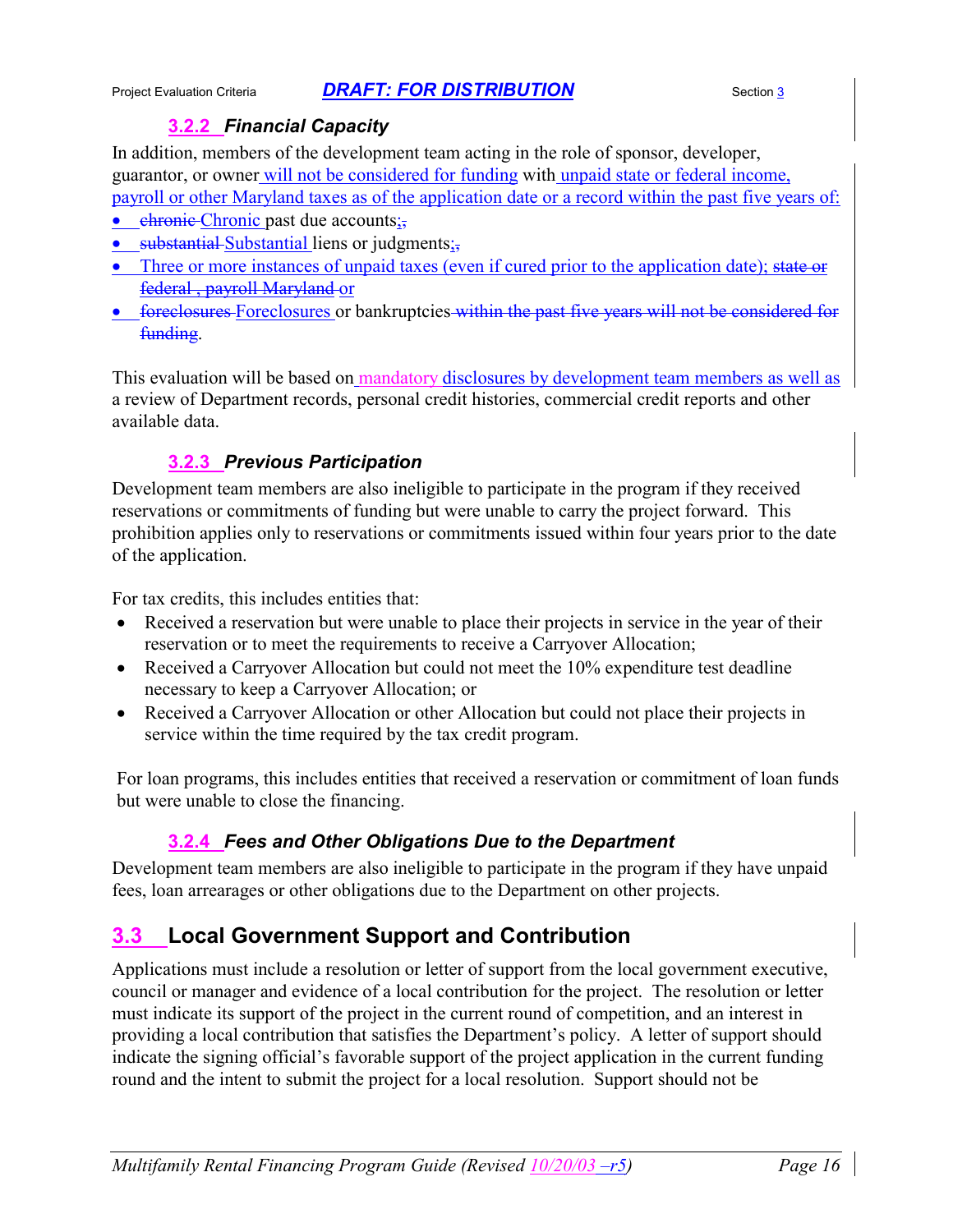contingent upon the completion of tasks or improvements that are unrelated to the project, such as off-site work that is not necessary for completion of the project.

A local contribution must generally reduce the development or operating costs of a project. In some circumstances, the Department may accept other types of contributions that otherwise support a project. A resolution must be provided and contribution must be committed or provided prior to loan closing, or in the case of tax credits, prior to the issuance of the IRS Form 8609.

### *Bond Program: Local Support*

Bond financed projects that do not have other State sources of funding do not need a contribution from the local government. However, bond financing, including projects financed by tax-exempt local-issues, requires that a local resolution supporting the project be provided prior to initial closing of the loan or issuance of the  $\S42(m)$ eligibility letter. In addition for projects receiving tax credits, HDP cannot issue an eligibility letter pursuant to §42(m) of the Internal Revenue Code until this resolution is received and accepted.

### **3.4 Site Requirements**

### **3.4.1** *Site Control*

Sponsors must have sufficient site control to allow projects to move forward if they receive a reservation of funds. At the time of application, site control should extend for at least 180 days after the application deadline date (including extension options) with an option to continue the control for another 180 days. Acceptable evidence of site control includes deeds, contracts of sale, leases, purchase options or other forms at the Department's discretion.

### **3.4.2** *Utility Availability*

Evidence that public water, sewer, electric, gas, telephone and other utility services are at project sites or will be available during the construction or rehabilitation period must be provided. Acceptable evidence of utility availability may include a letter from the development team's civil engineer, the utility company providing the service, a responsible local official or, for existing buildings, copies of recent utility bills.

### **3.4.3** *Zoning*

Properties should be properly zoned for their intended use. If a zoning change, variance or exception is required, sponsors must provide the following information in the application:

- Documentation illustrating the present status of the proposed zoning change, the local planning and zoning process;
- Contact information for a local official familiar with the project and responsible for the approval process; and
- A detailed schedule with projected dates for obtaining the required approvals corresponding to the project schedule in the application (Form 202).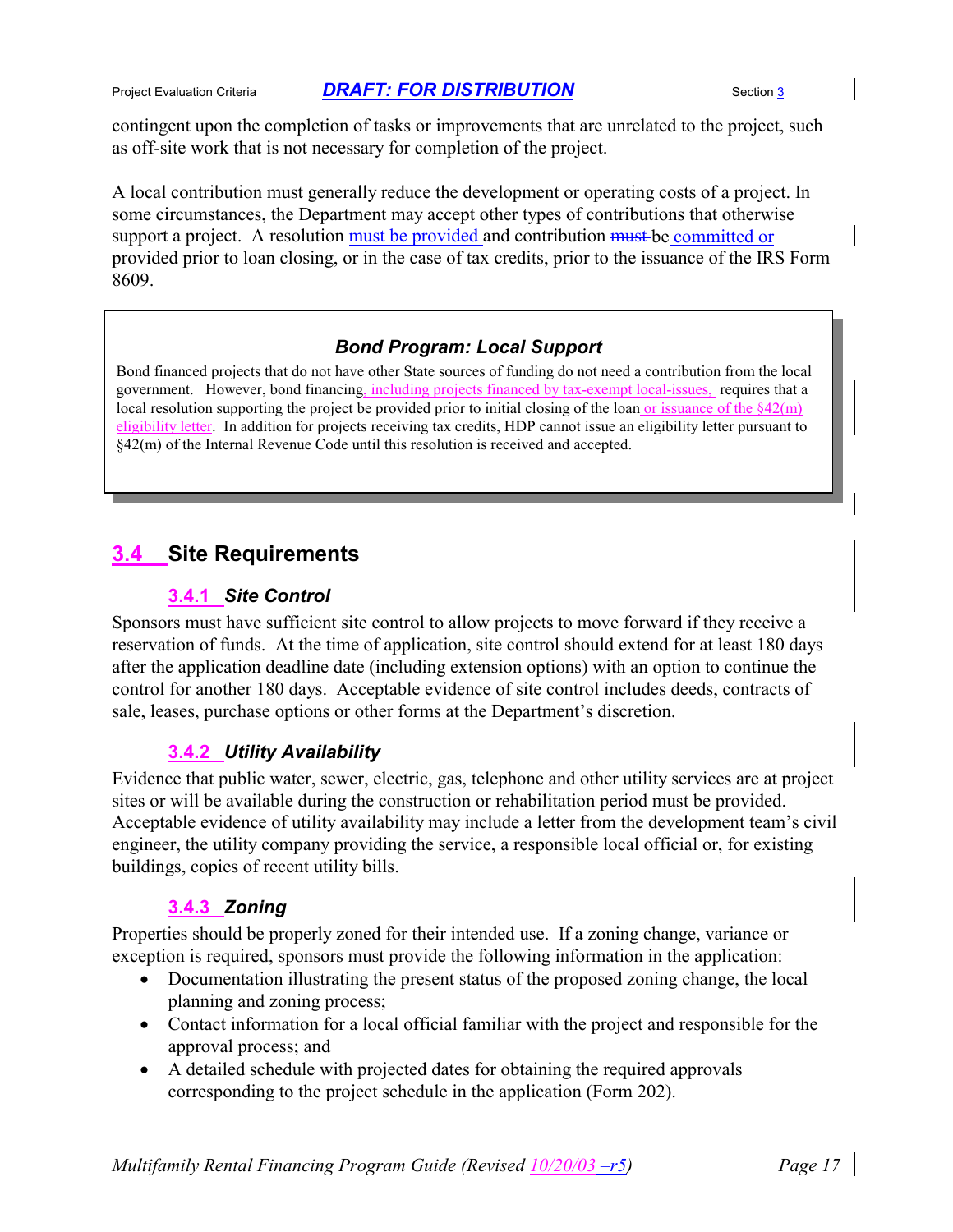#### **3.4.4** *Environmental Assessments*

Each project must comply with applicable requirements of local, state and federal environmental laws and regulations. As part of the Application Submission Package, an environmental assessment checklist or environmental report, if available, must be included. Please see Exhibit **B-G** of the Application Submission Package for more information.

### **3.4.5** *Exceptions*

The requirements for site control, availability of utilities, and environmental and zoning compliance are not applicable to projects that involve the purchase of completed residential units constructed under a density bonus, affordable zone or other comparable program. Instead, sponsors of these types of projects must provide a detailed proposal for identifying specific sites and indicating how and when they will obtain site control.

## **3.5 Project Location and Marketability**

### **3.5.1** *New Construction and Priority Funding Areas – Smart Growth*

All projects involving any new construction must be located in a Priority Funding Area under Maryland's Smart-Priority Growth-Places Initiative. Priority Funding Areas include:

- All incorporated municipalities including Baltimore City, with some exceptions related to water, sewer and density for areas annexed after January 1, 1997;
- All areas between the Baltimore beltway and the Baltimore City limits and the Washington, DC beltway and the Washington DC boundary;
- Designated neighborhoods under the Maryland Department of Housing and Community Development's Neighborhood Business Development Program;
- Federal and State enterprise zones; and
- All areas designated by county governments as Priority Funding Areas, including rural villages designated in county comprehensive plans as of July 1, 1998; and
- Certified heritage areas within locally designated growth areas.

All applications for projects involving any new construction must include a letter from the county government that certifies the project is located in a Priority Funding Area (PFA). If the project is located in an area designated by a county government as a PFA, the Maryland Department of Planning must also confirm the area in writing in as being consistent with the local comprehensive plan. The PFA's described in the first four bullets above are designated by State government as PFA's, and applications for projects located in these areas do not require confirmation letters from the Department of Planning. Sponsors of rRehabilitation projects that are not in Priority Funding Areas may apply for a waiver of subject to this requirement. Sponsors should submit a detailed explanation of the reasons that the project still fits the goals of the Smart Growth Initiative. Waivers will be evaluated on a case-by-case basis and must be approved by the Secretary of DHCD.

### **3.5.2** *Market Study*

Applications must include a market study prepared by an independent professional that has experience with multifamily rental housing and/or tax credit housing in Maryland and is on the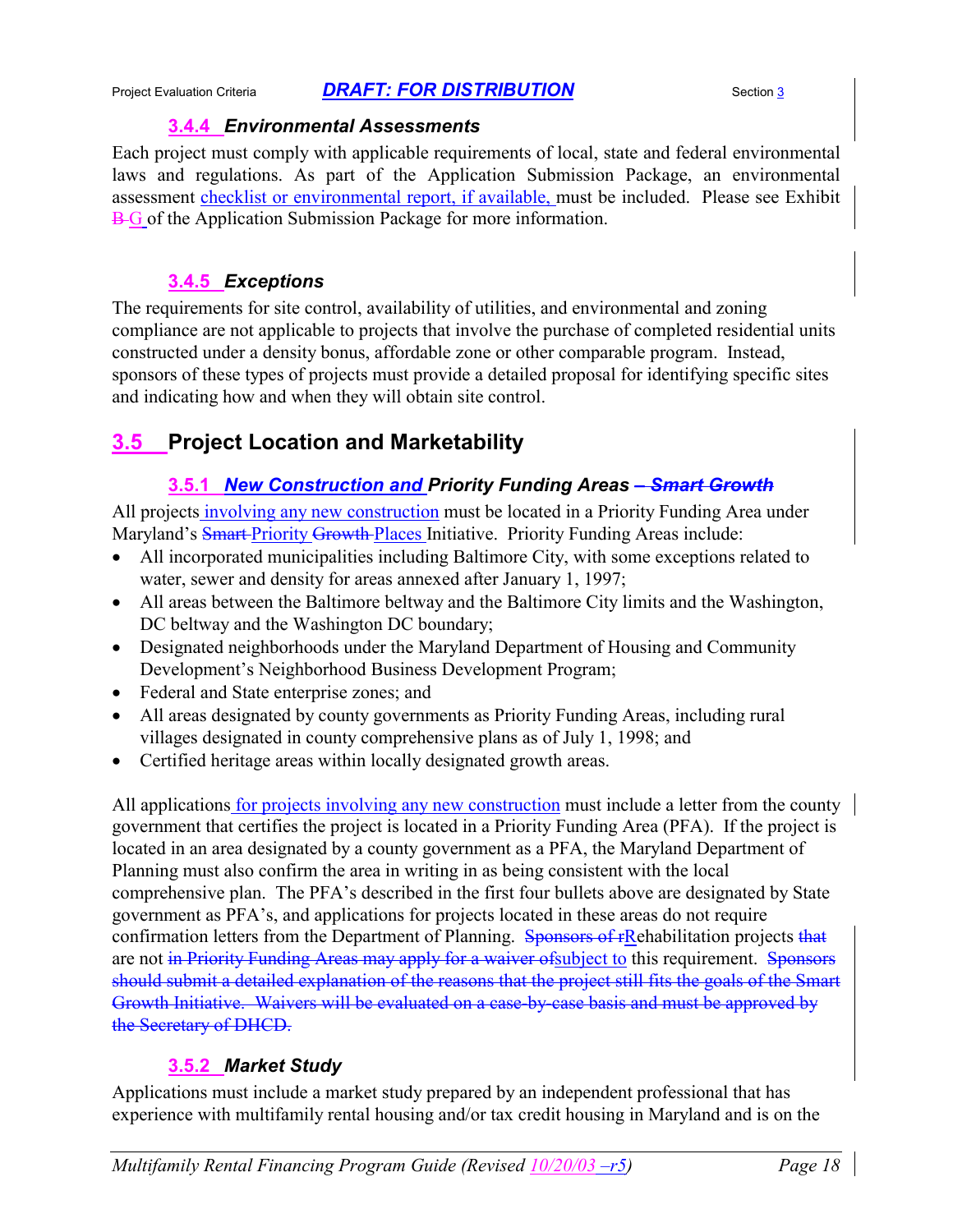list of acceptable market analysts maintained by the Department. Market studies should not be not less more than one year old as dated from application submission and should conform to the requirements set forth under the Market Study paragraph in the Project Evaluation Criteria section of this Guide. A list of acceptable market analysts may be obtained from the Department's website at http://www.dhcd.state.md.us/rhfunds/index.cfm.

### *Bond Program: Market Studies*

For projects that are seeking bond financing from the Department, the study must be prepared in accord with the evaluation criteria in the following section. Market studies must demonstrate a need for the project; that the project will be competitive in the area market; and that the project will not harm the marketing or operation of other projects the Department has funded or insured in the market area.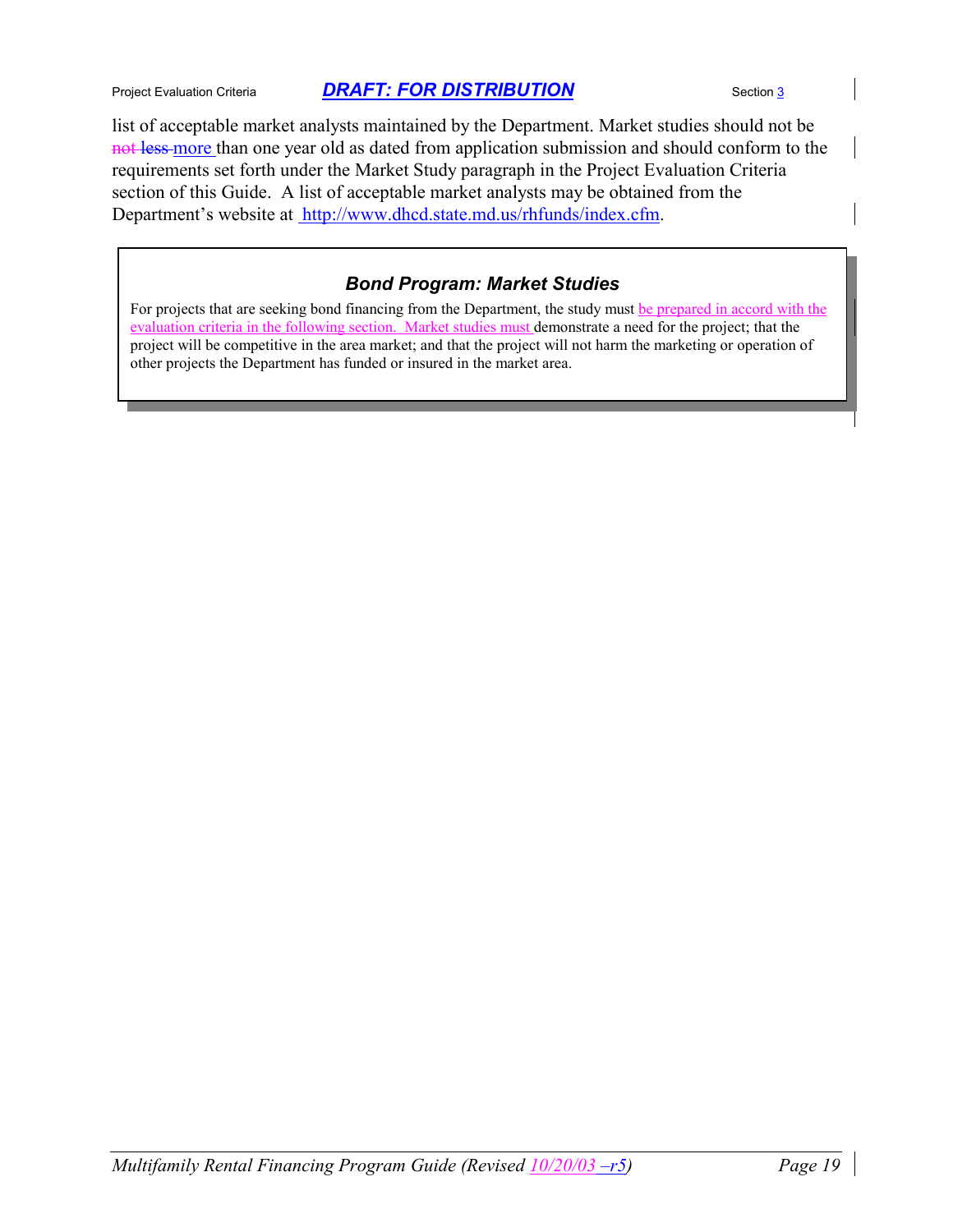### **3.6 Occupancy and Rent Restrictions**

### **3.6.1** *Minimum Occupancy Restrictions*

At a minimum, sponsors must agree that low-income units in the projects will be rented to families with incomes that do not exceed the levels required under the proposed funding source.

#### *Maximum Rent Levels*

The low-income units in the projects must be rent restricted as required by the funding source. For projects receiving project-based rental assistance, the application must include information concerning the actual rent to be paid by the tenants and the estimated subsidy that will be received by the project owner. For this analysis, the actual tenant-paid rent will be evaluated rather than the gross rent received resulting from the rental assistance. If any rental assistance is not project-based, the assisted portion of the rent should not be included in the project's income projections. In these cases, the gross rent will be evaluated and not the amount actually paid by the tenants.

Maximum unit rents (including tenant paid utilities) may not exceed 30% of the imputed gross income limit applicable to each unit. The imputed gross income limit will be based on 1.5 persons per bedroom for units with one or more bedrooms and 1.0 person for efficiency units. Rent levels including tenant paid utilities must be supported by the market study. Rents should also allow for a reasonable affordability window so those tenants with incomes below the maximum levels are not paying a disproportionate percentage (i.e. greater than 30%) of their income for rent. The Department will consider the project's capture rate in reviewing the rents. For elderly projects, the imputed household size may not exceed three persons regardless of the number of bedrooms. Area median income limits adjusted for household size may be found on the Department's website at:

http://www.dhcd.state.md.us/downloads/IL2003.pdf

### **3.6.2** *Relocation and Displacement*

For existing and occupied buildings, the applicant must submit a draft of the relocation plan for projects that result in the temporary or permanent displacement of current occupants. Generally, the Department will not participate in a project if the development results in the permanent displacement of more than 5% of the elderly or disabled residents or 10% of the non-elderly residents dwelling on the site of the proposed project. If the project will result in the relocation of any tenants (i.e. households or businesses), the Department expects that the applicant will comply with the requirements of the Uniform Relocation Assistance and Real Property Acquisition Act of 1970 (42 U.S.C. 4601 also known as "URA") and §104(d) of the Housing and Community Development Act of 1974 [42 U.S.C. §5304(d)] regarding resident notice and compensation. These requirements apply to all funding requests regardless of the ultimate source of the funds.

All applicants should make themselves familiar with URA and §104(d) requirements, including notices from both the purchaser and seller to residents that may apply to their project. The Department will consider waivers to its cap on permanent displacement only to the extent that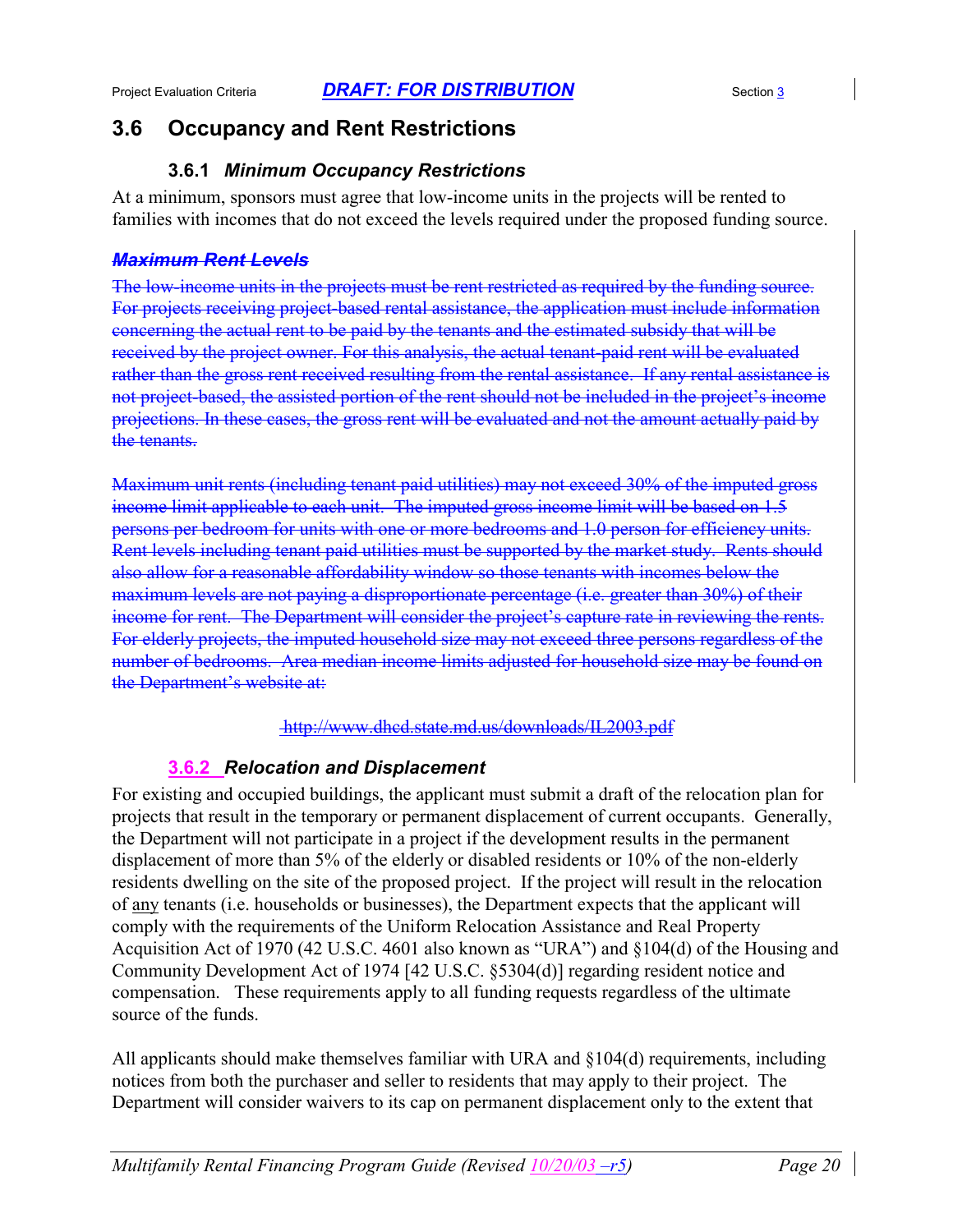the displacement complies with URA and leverages substantial federal investment. Information on federal relocation requirements may be found on the Internet at:

http://www.fhwa.dot.gov/environment/teas/10.htm

## **3.7 Financing Terms and Conditions**

### **3.7.1** *Other Financing*

Letters of intent to provide financing must be furnished for all funding sources identified in the application. At a minimum, letters of intent must state that projects appear feasible and show the amount of anticipated funding, general repayment terms and any conditions. If financing will be subsidized or insured by another institution evidence must be provided that the appropriate applications have been prepared and have been or are ready to be filed. For projects proposing financing with a FHA-insured first mortgage, the lender must include a letter of intent with the application. This letter of intent must detail the lender's proposed schedule for Multifamily Accelerated Processing (MAP). This schedule must correspond with the developer's schedule as set forth on the Application Form (202).

For projects that will be syndicated for tax credit equity investment, sponsors must provide a proposal from at least one syndication firm showing the amount of tax credit expected, investor type, expected net proceeds, syndication costs and pay-in schedule.

### **3.7.2** *Rental Housing Fund*

In general, RHF loans must be fully repaid on an amortizing basis at an annual rate of 4% for a term of up to 40 years. If the development cannot support the loan at a 4% interest rate, the rate may be reduced to as low as 2% at the Department's discretion. The maximum loan per project is the lesser of \$1.5 million or the total development cost of the project multiplied by the percentage of income-restricted units. Funding requests in excess of \$1.5 million will be considered on a case-by-case basis.

While<del>To the extent possible,</del> the <del>Department's Department encourages repayment of its</del> funds must be repaid on an amortizing basis,. At the Department, at it's discretion, may permit loans funded by the Rental Housing Fund or a portion thereof, may to be repaid to the Department on a cash flow basis. The specific amount proportion of the loan that may be repaid on a cash flow basis and the terms for repayment will be determined by a Departmental review of the project's net operating income. The Department expects to receive 100% of the cash flow although the Department may agree to share up to 25% of cash flow with the borrower. The sponsor must request waivers of this requirement for 100% of cash flow in writing with detailed and specific reasons for the waiver request. Requests for waivers must be received at the time of application or, if the need for the waiver arises after application, no later than submission of the viability kit. Waiver requests will be evaluated on a case-by-case basis. All cash flow loans must be repaid at the end of the loan term.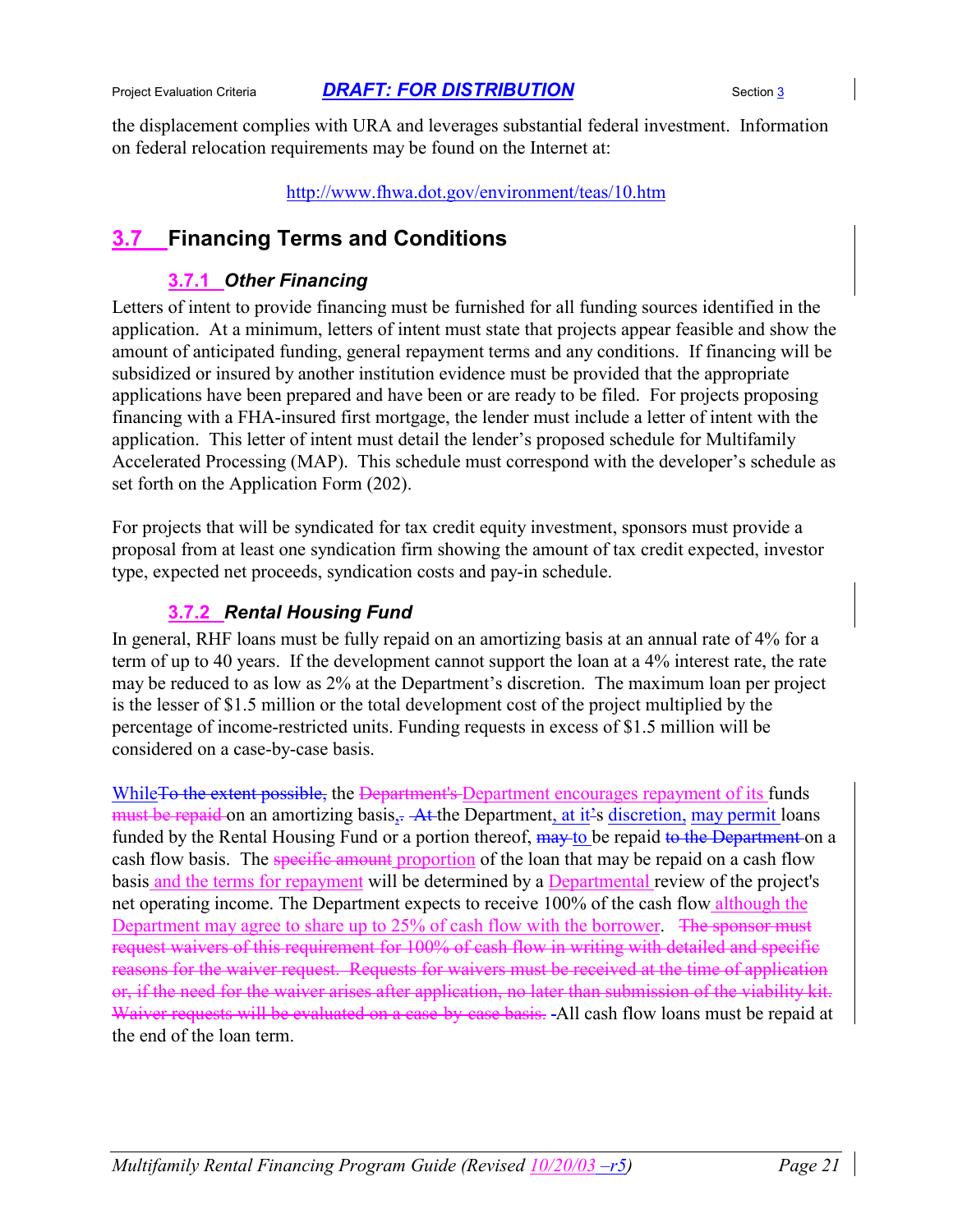#### *Multifamily Bond Program: Terms and Conditions*

Loans provided under the Multifamily Bond Program (MBP) must be amortized at an interest rate that is based on the cost of the bonds toset by the Department plus an override of 0.25% to cover administrative and servicing costs. The override may be increased at the Department's sole discretion. During the processing of these the Department will make estimates of the expected interest rates and bonds will be sold only if the interest rate needed to make the project viable can be achieved. The term of the loan may be up to 30 years for taxable bond funded loans or 40 years for tax-exempt bond funded loans. All projects must be credit-enhanced so that the bonds sold to fund the loans can receive a rating of "Aa" or better from the Department's rating service. Private

### **3.7.3** *Prepayment Requirements*

In addition, loans derived from the Department's RHF are, by regulation, subject to the prepayment, tenant notice and relocation requirements of the Maryland Assisted Housing Preservation Act, Art. 83B, §§9-101, Annotated Code of Maryland, and COMAR 05.05.04, 05.05.01, 05.05.07 or 05.05.08, depending on the RHF program source of funding and COMAR 05.05.02 for bond financed loans.

### **3.7.4** *Tax Credits*

The tax credit reservation or allocation for any single project is limited to \$1,000,000. Reservations or allocations approaching this amount may be split over two or more calendar years. Additional conditions and restrictions on tax credit reservations and allocations are provided in the Qualified Allocation Plan, which is available on the Department's web site at http://www.dhcd.state.md.us/rhfunds/download/2002qap.pdf. Financing from the Transitional Housing Grant and Partnership Rental Housing programs will be in the form of a grant and may not be included in tax crediteligible basis if competitively allocated credits are used.

In order to balance the demand for RHF and Tax Credits, the Department reserves the right to decrease adjust the amount of tax credits as well as State loan funds requested in the application. Generally any such decrease will be accompanied by an increase in loan funds equal to the amount of the decrease in expected equityThe Department also may substitute other sources of funds for those requested.

### **3.7.5** *Construction or Rehabilitation Costs*

The construction or rehabilitation costs for projects must be within a reasonable range for the scope of work proposed. If the proposed costs per gross square foot exceed the maximum limits outlined below, sponsors must submit a request for waiver in accordance with Section 5 of this Guide that includes a detailed explanation of the reason construction or rehabilitation costs are outside of this range. Staff will evaluate waiver requests for reasonableness on a case-by-case basis to determine compliance with the threshold requirements. Construction or rehabilitation costs include all work, including site development, associated with the physical development of projects. The projects' costs are obtained by dividing the amount of the construction or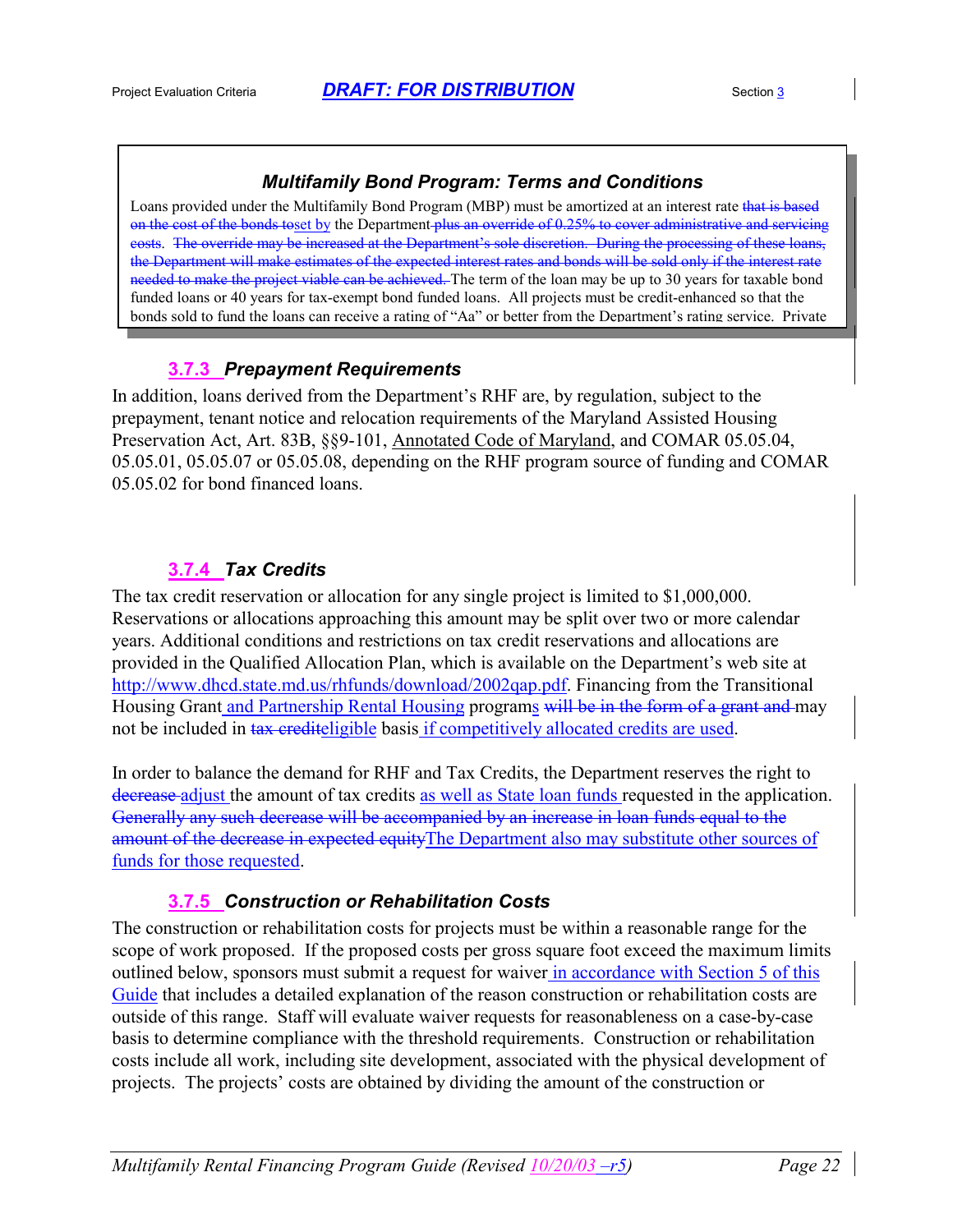rehabilitation contract by the gross square footage of the buildings to be constructed or renovated. The construction contingency should not be factored into this equation.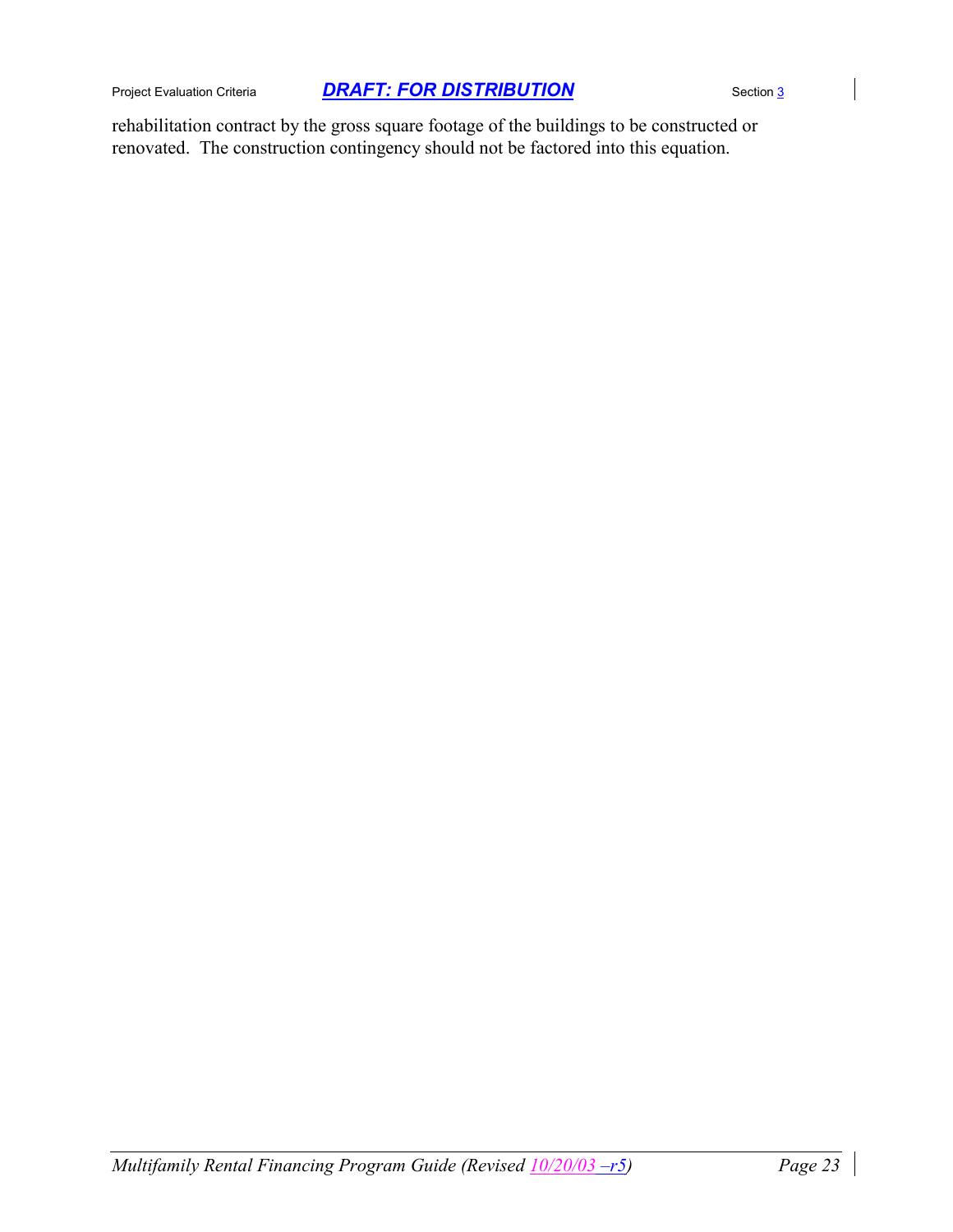| <b>Maximum Construction Costs per Gross Square Foot</b> |                                       |                |                |  |  |  |  |  |
|---------------------------------------------------------|---------------------------------------|----------------|----------------|--|--|--|--|--|
|                                                         | Substantial<br>Moderate<br><b>New</b> |                |                |  |  |  |  |  |
| Type of Building                                        | Construction                          | Rehabilitation | Rehabilitation |  |  |  |  |  |
| <b>Townhouses</b>                                       | \$85                                  | \$89           | \$29           |  |  |  |  |  |
| Cottage, Single Family and                              |                                       |                |                |  |  |  |  |  |
| <b>Semi-detached Dwellings</b>                          | 85                                    | 89             | <u>29</u>      |  |  |  |  |  |
| <b>Garden Apartments</b>                                | 67                                    | 51             | 24             |  |  |  |  |  |
| Elevator Buildings (<5 floors)                          | 72                                    | 56             | 29             |  |  |  |  |  |
| Mid-rise Buildings                                      | 85                                    | 64             | 32             |  |  |  |  |  |
| <b>High-rise Buildings</b>                              | 91                                    |                | 32             |  |  |  |  |  |

#### **3.7.6** *Moderate Rehabilitation*

For projects that consist of the rehabilitation of existing buildings, the Department has established a minimum rehabilitation standard to ensure that meaningful, and not just cosmetic, rehabilitation is undertaken. The total hard construction costs (exclusive of fees or overhead items) of rehabilitation for projects must be at least \$15,000 per unit and supported by a building evaluation report performed by an engineer or other qualified professional. Waivers of this minimum must be requested in accordance with Section 5 of this Guide. This minimum may be waived upon application for projects that can demonstrate:

A strong need for preservation of affordable housing in the market area;

Affordable housing units will be lost if the project is not financed using Department funds; and Adequate reserves based on a capital needs assessment performed by an engineer or other qualified professional will be available to the project.

This minimum may be waived for projects that can demonstrate both a strong need for preservation of affordable housing in the market area and that affordable housing units will be lost if the project is not financed using Department funds.

### **3.7.7** *Lead Hazard Elimination*

The Department is committed to the goal of 100% elimination of risk from lead hazards in housing. Upon completion of any rehabilitation, all existing buildings must be certified by the Maryland Department of the Environment (MDE) as lead-safe and meet HUD/EPA clearance standards. All abatement and clean-up must be carried out in accordance with MDE requirements (COMAR 26.02.07, Procedures for Abating Lead Containing Substances in Buildings). All abatement contractors or subcontractors must be certified and accredited by MDE. For information on MDE abatement requirements, please refer to http://www.mde.state.md.us/health/lead/index.html or call *1-800-776-2706* for the MDE Lead Hotline.

### **3.8 Development Budget**

### **3.8.1** *Acquisition Price*

For projects involving acquisition and rehabilitation of existing buildings or the purchase of raw land, the acquisition price may not exceed the standards set forth below.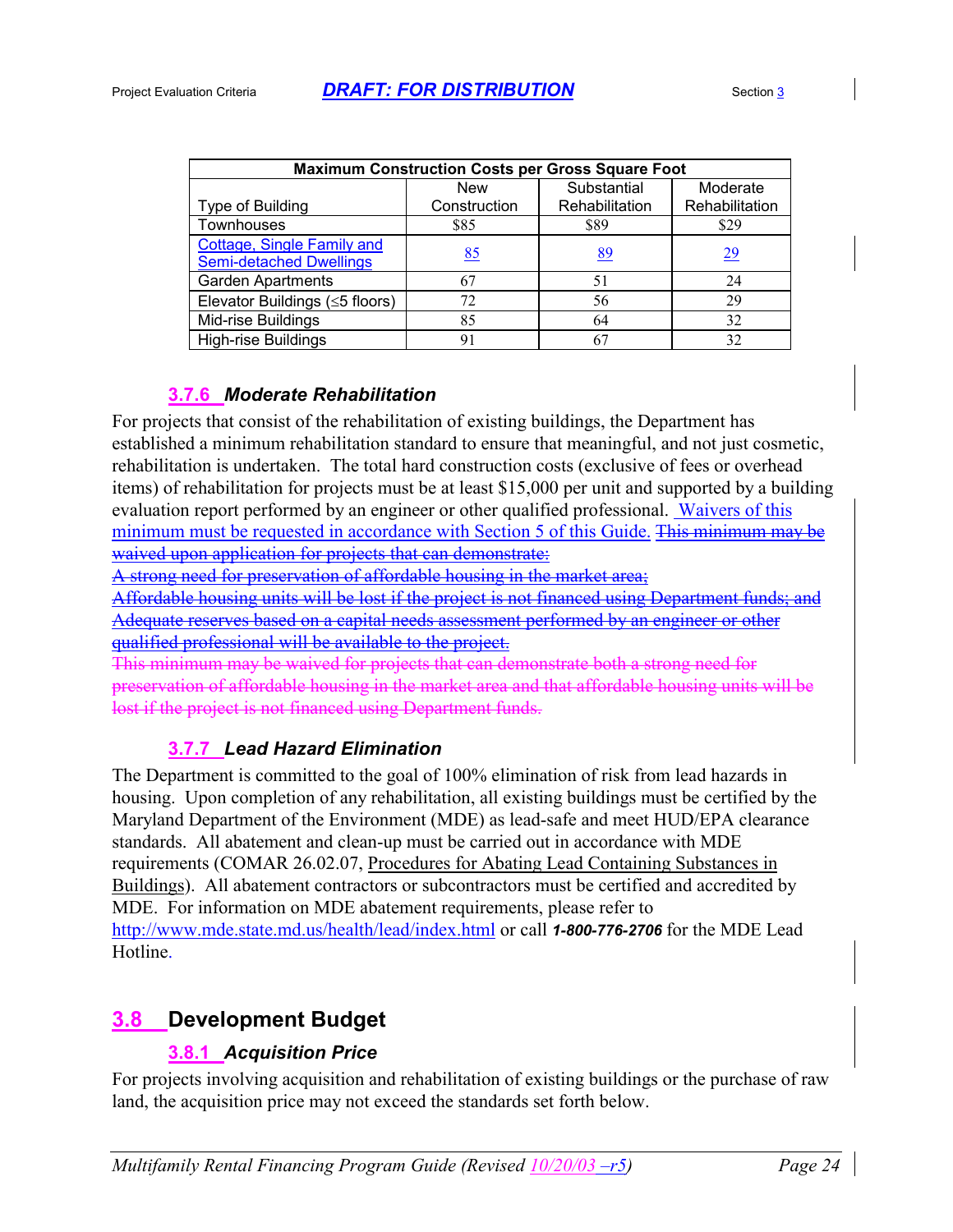- For an arms length transaction, the maximum acquisition price may not exceed the lesser of the contract sales price or the appraised value of the property.
- For transactions involving a change in use, appraisals will include an "as is" value and an after rehabilitation value under its projected use. In such cases, the acquisition cost may not exceed the lesser of the two values or any lower value based upon the standards for related party transactions described in this section.
- For a related party transaction where the property was acquired less than two years before the application date, the maximum acquisition price may not exceed the lesser of the appraised value of the property or the original acquisition price plus carrying costs acceptable to the Department.
- For a related party transaction where the property was acquired two or more years before the application date, the maximum acquisition price may not exceed the appraised value of the property.
- For school and other sites owned by local governments or religious institutions, CDA loan funds may not be used to purchase these sites for conversion to housing.

For purposes of this section, acquisition is defined as transfer of title and legal ownership. Applicants with questions regarding the definition of arms-length and related-party transactions should contact the Department. With the approval of the Department and in order to meet the 10% expenditure test for an allocation of tax credits, the maximum acquisition price may be increased to include real estate taxes and other carrying costs associated with owning the site during the period after acquisition and application.

The acquisition price must be supported by an appraisal performed by a licensed independent professional appraiser. Independent, professional appraisers under contract with the Department will perform the appraisal, and the applicant will pay the costs of any required appraisals. The Department, at its sole discretion, may accept an appraisal that is required by another lender and prepared by an independent professional appraiser for that lender.

### **3.8.2** *Syndication Related Costs*

For projects that are syndicated for tax credits, the equity raise-up rate should be within current market standards. When the project's gap analysis is performed, the Department will review the raise-up rate to ensure that it is competitive in the tax credit market.

### *Operating Reserves*

Operating reserves shall range from three to six months of projected operating expenses plus all required debt service payments and monthly replacement reserve payments. For projects with proposed operating reserves that are outside of this range, sponsors must submit a request for a waiver that includes a detailed explanation of the reasons operating reserves for the project should be set at a different level. Staff will evaluate waiver requests for reasonableness on a case-by-case basis to determine compliance with the threshold requirements. The Department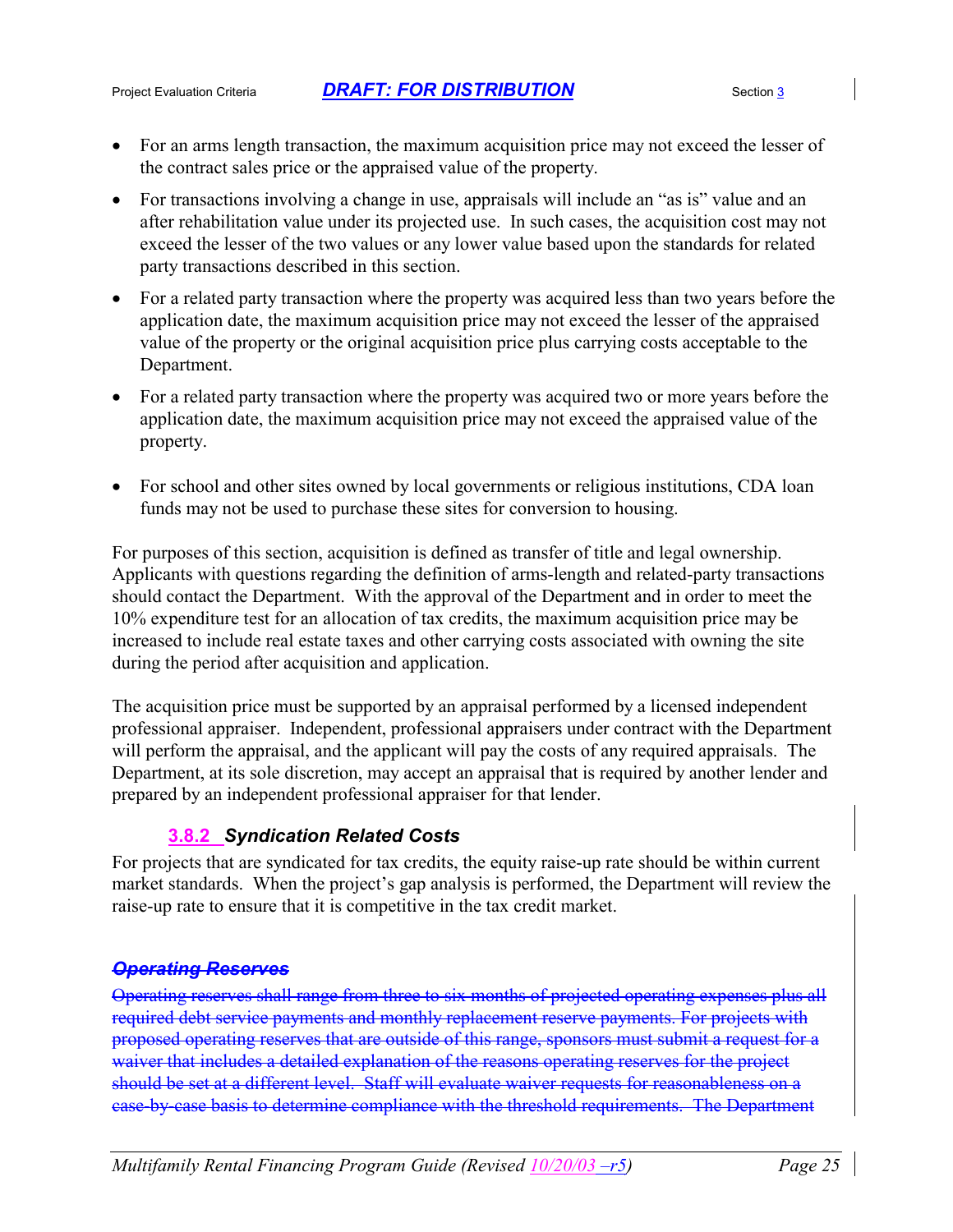when evaluating guaranties for completion, lease-up, or operations will consider the demonstrated financial capacity and liquidity of the owner or other guarantor.

At a minimum, funded operating reserves must remain in place until the project has achieved economic break-even operations for a fiscal year confirmed by its annual audit and has reached 90% occupancy for 12 consecutive months. Then reserves may be released over the next three or more years at the discretion of the Department, provided the project continues to achieve economic break-even operations and 90% occupancy. Upon release, operating reserves generally may be used to pay any outstanding deferred developer's fee and then should be used to reduce any State loan.

### **3.9 Limitation on Fees**

Fees in the development budget are limited according to the standards established by the Department for rental housing projects. Projects subject to federal subsidy layering requirements have the same limitations under a Memorandum of Understanding between the Department and HUD. See the Department's Qualified Allocation Plan for further information.

| Category                                     | Limitation                                                        |  |  |
|----------------------------------------------|-------------------------------------------------------------------|--|--|
| <b>Builder's Profit</b>                      | 5% to 10% of the net construction costs                           |  |  |
| <b>Builder's Overhead</b>                    | $2\%$ to $3\%$ of the net construction costs                      |  |  |
| <b>General Requirements</b>                  | 5% to 10% of the net construction costs                           |  |  |
| <b>Architect Design</b>                      | $2\%$ to 5% of the construction contract                          |  |  |
| <b>Architect Administration</b>              | 1% to 3% of the construction contract                             |  |  |
| Developer's Fee                              | 10% to 15% of total development costs not to exceed \$2.5 million |  |  |
| Please see below for additional information. |                                                                   |  |  |

### **3.9.1** *Net Construction Costs*

Net construction costs are equal to the construction contract amount less builder's profit, builder's overhead, general requirements and bond fees.

### **3.9.2** *Builder's Profit*

A builder's profit is permitted even if a relationship or identity of interest exists between the developer and general contractor. However, all general contractors must meet departmental guidelines and be approved to act as a general contractor for the project. The allowable profit will range from 5% to 10% of the net construction costs.

### **3.9.3** *Builder's Overhead*

Allowable builder's overhead may range from 2% to 3% of the net construction costs with the lower percentage applicable to larger projects and the higher percentage to projects of lesser amounts.

### **3.9.4** *General Requirements*

The allowable general requirements are determined based on the size of the project. General requirements may range from 5% to 10% of net construction costs.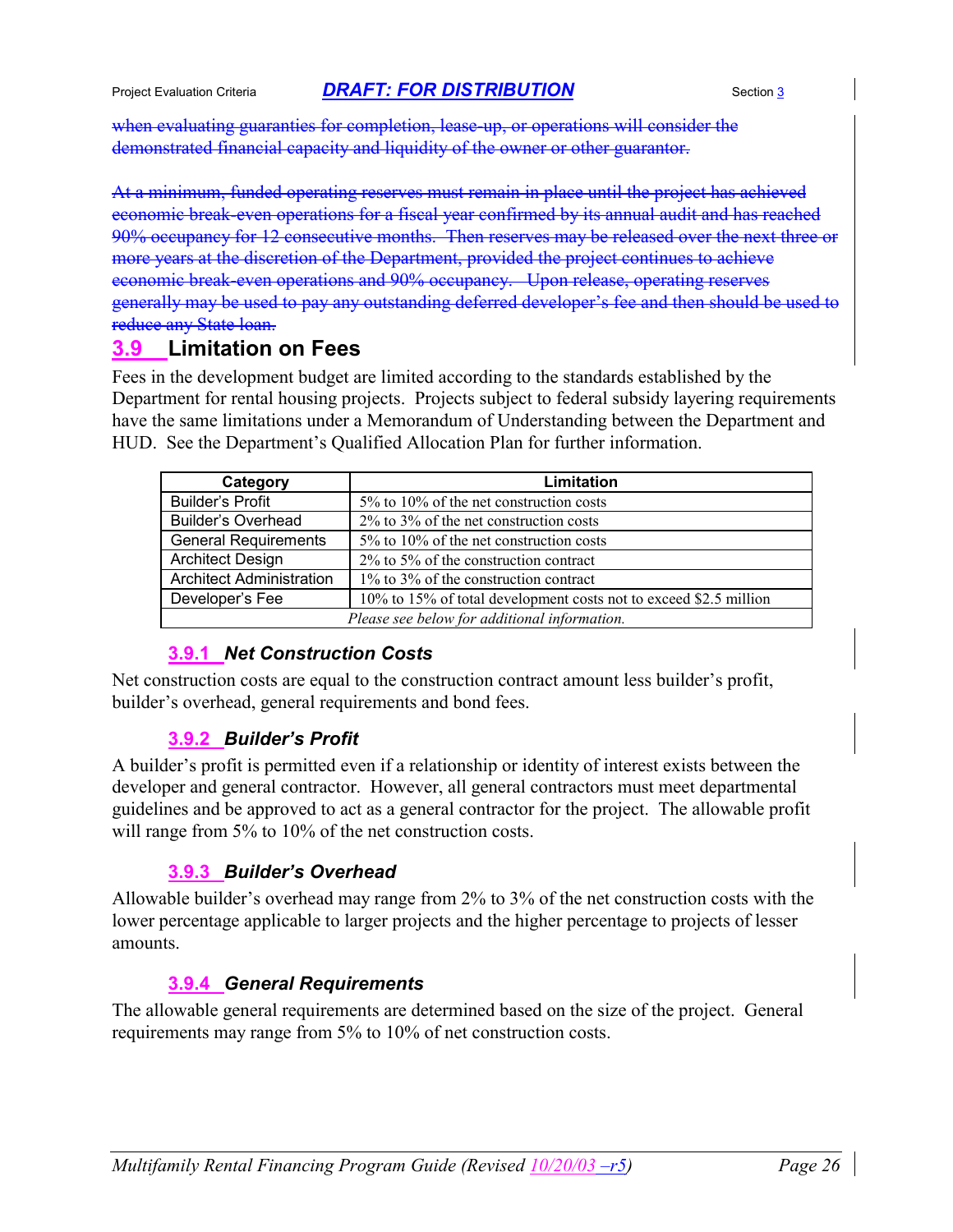#### **3.9.5** *Architect's Fees*

The allowable architect's fee for project design may range from 2% to 5% of the construction contract amount. For architectural administration, the allowable fee may range from 1% to 3%.

### **3.9.6** *Developer's Fee*

The developer's fee must include all fees paid to processing agents and development consultants. The range of allowable developer's fees is from 10% to 15% of total development costs based on the table below. The developer's fee may not exceed \$2.5 million. For projects with proposed developers' fees in excess of \$2.5 million, sponsors must submit a request for a waiver that includes a detailed explanation of the reasons for increased developer's fee. Staff will evaluate waiver requests for reasonableness on a case-by-case basis to determine compliance with the threshold requirements. Any fee in excess of \$2.5 million must be recommended by HFRC and approved by the Secretary of the Department. Increasing the fee to increase the tax credit basis is not a valid justification for a waiver.

| <b>Fee on Development Costs</b> |                                  | <b>Fee on Acquisition Costs</b> |
|---------------------------------|----------------------------------|---------------------------------|
|                                 | 15\% on first \$10,000,000       | 10\% on first \$10,000,000      |
|                                 | 10\% on amount over \$10,000,000 | 5% on amounts over \$10,000,000 |

For projects with proposed developer's fees in excess of \$2.5 million, sponsors must submit a request for a waiver in accordance with Section 5 of this Guide. Total development costs include the following: expenses related to the actual construction or rehabilitation of the project; fees related to the construction or rehabilitation such as architecture, engineering and legal expenses; financing fees and charges such as construction interest, taxes, insurance and lender fees; and acquisition related costs. Total development costs do not include the following: hard or soft cost contingencies, syndication related costs; funded guarantee and reserve accounts that are required by lenders or investors; and developers' fees.

### **3.10 Financial Pro Forma**

The financial pro forma of projects will be evaluated based on a review of estimated operating expenses, construction costs, reserve for replacement deposits, vacancy rates and debt service coverage ratios. Sponsors must submit a minimum 20-year pro forma.

### *Operating Expenses*

Estimated annual operating expenses, including real estate taxes and excluding reserve for replacement deposits, should range from \$2,500 to \$4,500 per unit. For projects with proposed operating expenses that are outside of this range, sponsors must submit a request for waiver that includes a detailed explanation of the reasons operating expenses are expected to be outside the range and support these estimates by the market analysis submitted with the application. Staff also will evaluate, where possible, waiver requests for reasonableness on a case-by-case comparison basis against similar properties in the CDA portfolio to determine compliance with the threshold requirements.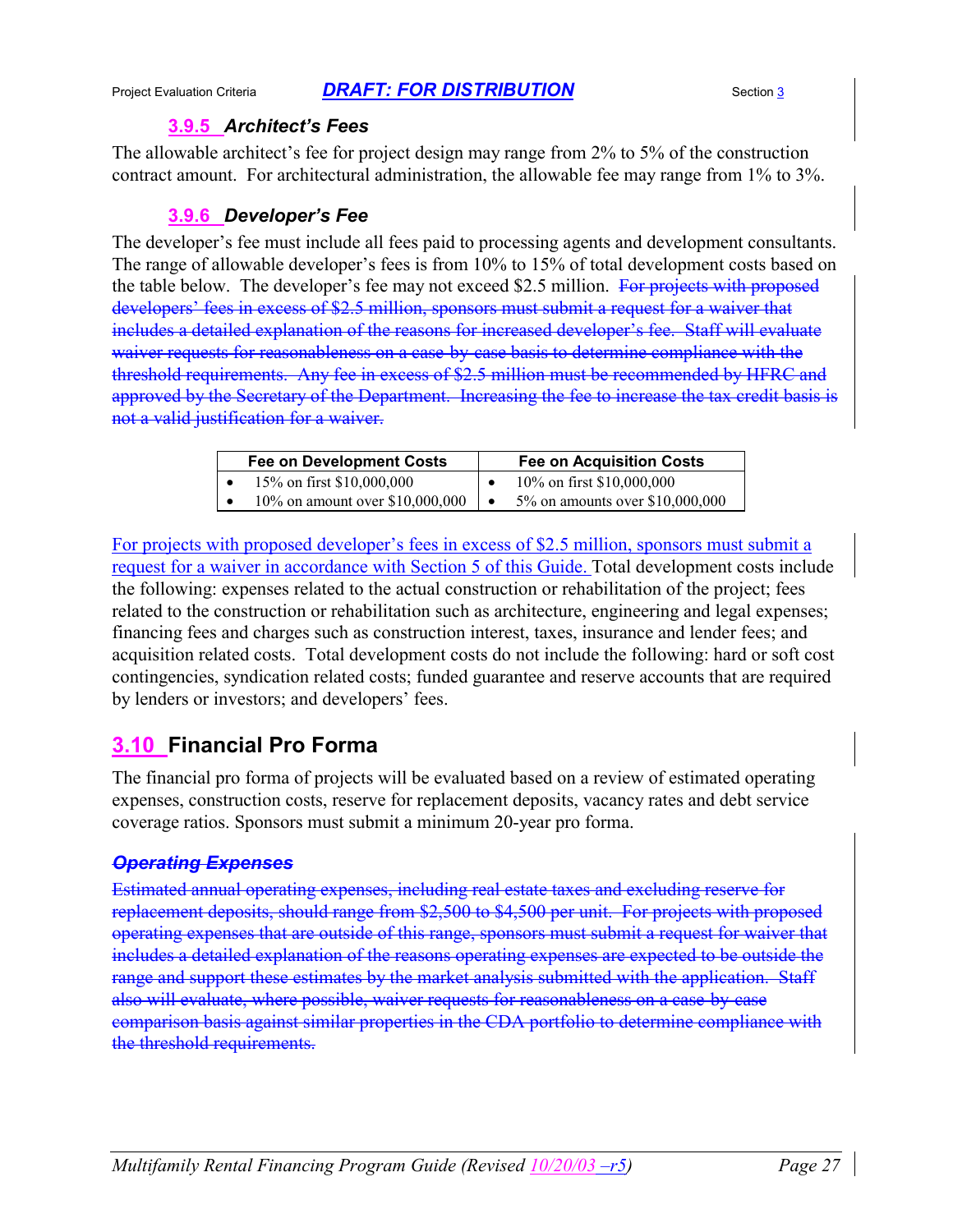#### *Reserve for Replacement Deposits*

Proposed reserve for replacement deposits must not be less than the minimum standards for the scope of work proposed.

For new construction or substantial rehabilitation projects a minimum annual deposit of \$250 per unit.

For moderate rehabilitation projects a minimum annual deposit of \$300 per unit.

For rehabilitation projects, a capital needs assessment or comparable engineering report will be required before closing in order to establish a final amount for the reserve for replacement deposit. For all projects, the Department reserves the right to adjust the reserve for replacement amount based on a new capital needs assessment every five years.

### **3.10.1** *Vacancy Rate*

The pro forma vacancy rate must be fully supported by the market study. During subsequent underwriting by Department staff, the rate may be adjusted up or down to reflect documented market conditions.

### *Debt Service Coverage Ratios*

Projects must have a minimum debt service coverage ratio of 1.1 to 1 by the first year of sustaining operations after considering all required debt service payments, including bond financed mortgage payments. A debt coverage ratio of 1 to 1 will be required for other amortizing debt service on State financing provided through the Department. The Department will work with the sponsor to meet more stringent requirements imposed by other lenders or equity providers.

### **3.10.2** *Project Phasing*

Applications for subsequent phases of projects already in receipt of a reservation of loan funds or tax credit allocations must show evidence that the original phase(s) of the project achieved sustaining occupancy. HDP defines sustaining occupancy for this purpose as a minimum of 3 months of break-even operations and 90% or above occupancy. The Department may waive this requirement upon specific request in accordance with Section 5 of this Guide. requests include a market study meeting the criteria of this Guide and demonstrating that the subsequent phase(s) will not adversely affect the leasing and operations of the initial phase.

### **3.11 Project Schedule**

### **3.11.1** *Application Schedule*

Sponsors must submit a detailed project completion schedule consistent with the Department's loan submission kits. Sponsors are expected to meet the development schedules as proposed if projects are approved for reservations of funding. In cases where a zoning change, variance or exception is necessary, schedules must be consistent with the analysis provided by the development team's zoning attorney or engineer.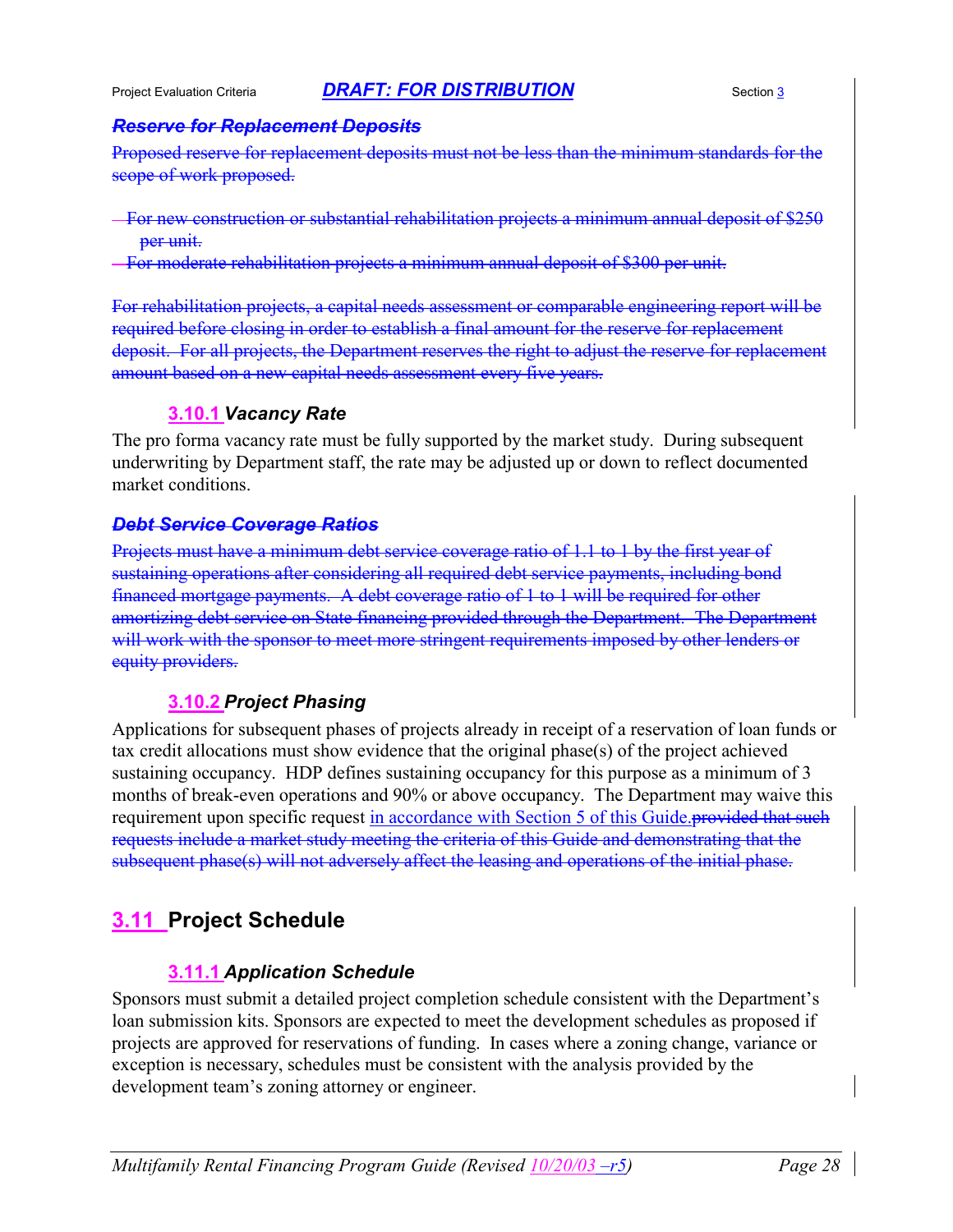### **3.11.2** *Post Reservation Scheduling*

The Department must approve any significant deviations from project schedules. In these cases, sponsors must submit updated schedules, including an explanation for the delays, to the Department for review. Sponsors must promptly notify the Department if for any reason projects that received reservations become infeasible.

The Department will monitor the progress of projects to ensure timely completion. Tax credit and loan Reservations and tax credit Carryover Allocations will be canceled if the project falls too far behind its schedule in the Department's determination or if it is determined that Departmental resources are in jeopardy of being lost to the State due to nonperformance by sponsors. Failure to meet Departmental processing schedules also may also affect future scoring (see also Section 4, "*Development Team Experience*" below).

For projects requesting loan funds, the applicant's processing schedule must be consistent with the Department's loan submission kit process. For a project requesting an allocation of current year tax credits, the sponsor must demonstrate that the project will meet the requirements for an allocation of the current year's tax credits. Typically, this means that the sponsor must incur a minimum of 10% of the reasonably expected basis in the current year. For forward reservations of future year tax credits, the applicant must meet the 10% test at the earlier of the date set forth in the application schedule or within five months of receiving a Carryover Allocation from the Department, and place the project in service by the end of the second year following the Carryover Allocation. Please refer to the Qualified Allocation Plan for more information.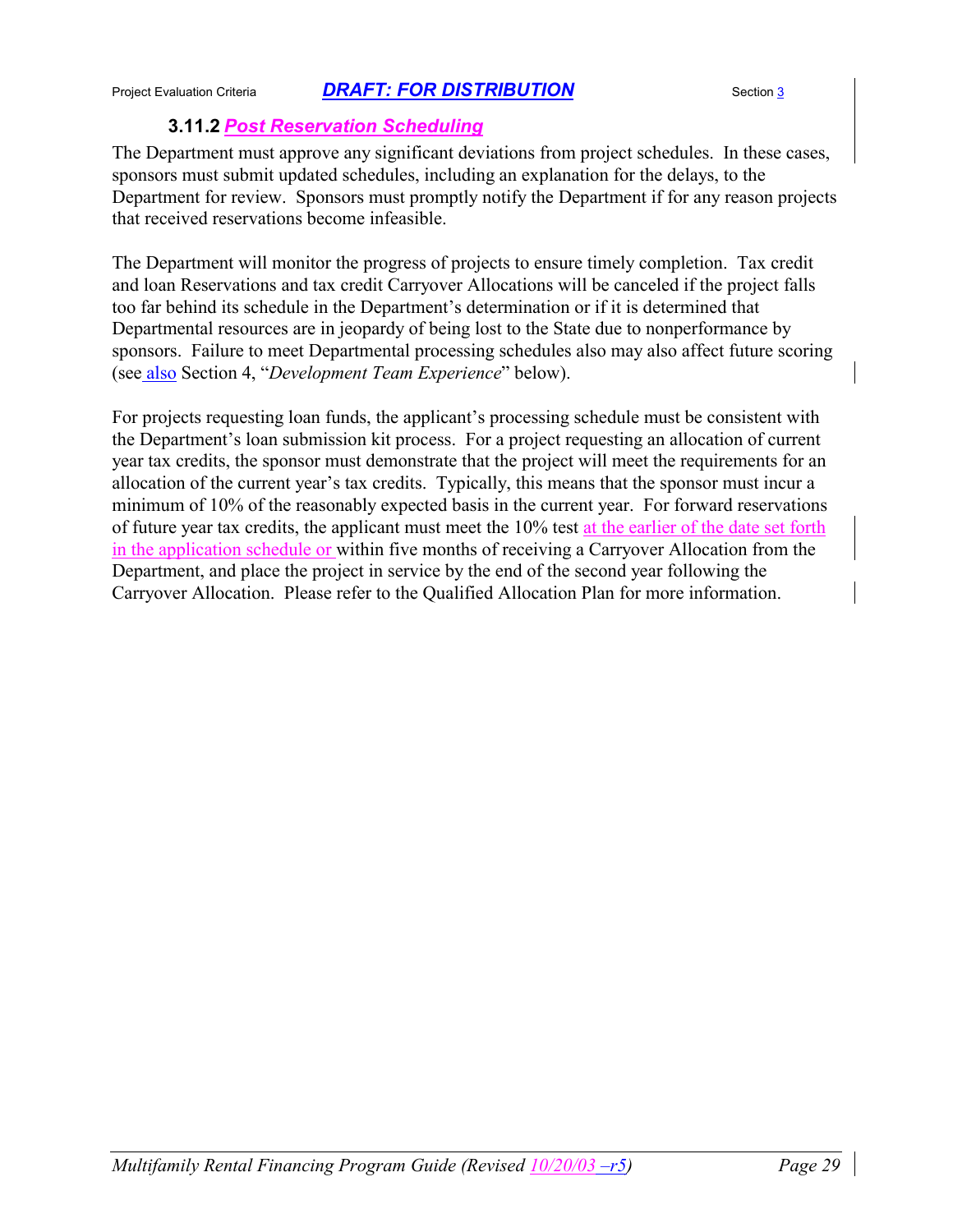# **4. Section 4 - Project Evaluation Criteria**

Once projects meet the threshold requirements, they will be rated according to the nature and character of the development and, if subject to the competition, ranked against other projects. During a competitive round, each application will be evaluated and awarded points based on the criteria it meets and ranked against the other projects included in the round. The selection criteria outlined below are based on Maryland's housing priorities and needs.

#### *Bond Program: Minimum Evaluation Criteria Score*

Applications requesting MBP funding and non-competitive tax credits must still obtain a minimum score of 185 points under the evaluation criteria to be eligible for funding.

## **Summary of Evaluation Criteria Scoring (***345 315 Points Total***)**

| <b>Capacity of Development Team</b>               | Total <b>100-100</b> Points | <b>Application Package</b> |
|---------------------------------------------------|-----------------------------|----------------------------|
|                                                   |                             | Exhibit(s)                 |
| Development Team Experience                       | 50 points                   | Exhibits                   |
| <b>Financial Capacity</b>                         | 20 points                   | Exhibit                    |
| <b>MBE and WBE Participation</b>                  |                             |                            |
| <b>Deductions from Team Experience</b>            | $up$ to minus $30$          | Exhibit                    |
| ScoreNonprofit/Housing Authority                  | points)                     |                            |
| Participation                                     |                             |                            |
| <b>Nonprofit /Housing Authority Participation</b> | 15 points                   | Exhibit                    |
| <b>MBE/WBE Participation</b>                      | 15 points                   | Exhibit                    |
|                                                   |                             |                            |
| <b>Public Purpose</b>                             | <b>Total 75 Points</b>      |                            |
| Community Revitalization and OCT/DDA,             | $10$ points                 | Exhibit                    |
| <b>Rehab or Replacement</b>                       |                             |                            |
| HousingRehabilitation and Revitalization          |                             |                            |
| Plans                                             |                             |                            |
| Income Targeting – Below 60% of Median            | 20 points                   | Exhibit, Form 202          |
| Long Term Use Restriction                         | 5 points                    | Exhibit, Form 202          |
| Housing for People with Disabilities              |                             |                            |
| <b>Disabled and Special Needs Housing</b>         | 5 points                    | Exhibit, Form 202          |
| <b>Family Housing</b>                             | 5 points                    | Exhibit                    |
| <b>Tenant Services</b>                            | 20 points                   | Exhibit                    |
| Link to Public and Assisted Housing               | $\frac{5}{2}$ points        | Exhibit                    |

*Multifamily Rental Financing Program Guide (Revised 10/20/03 –r5) Page 30*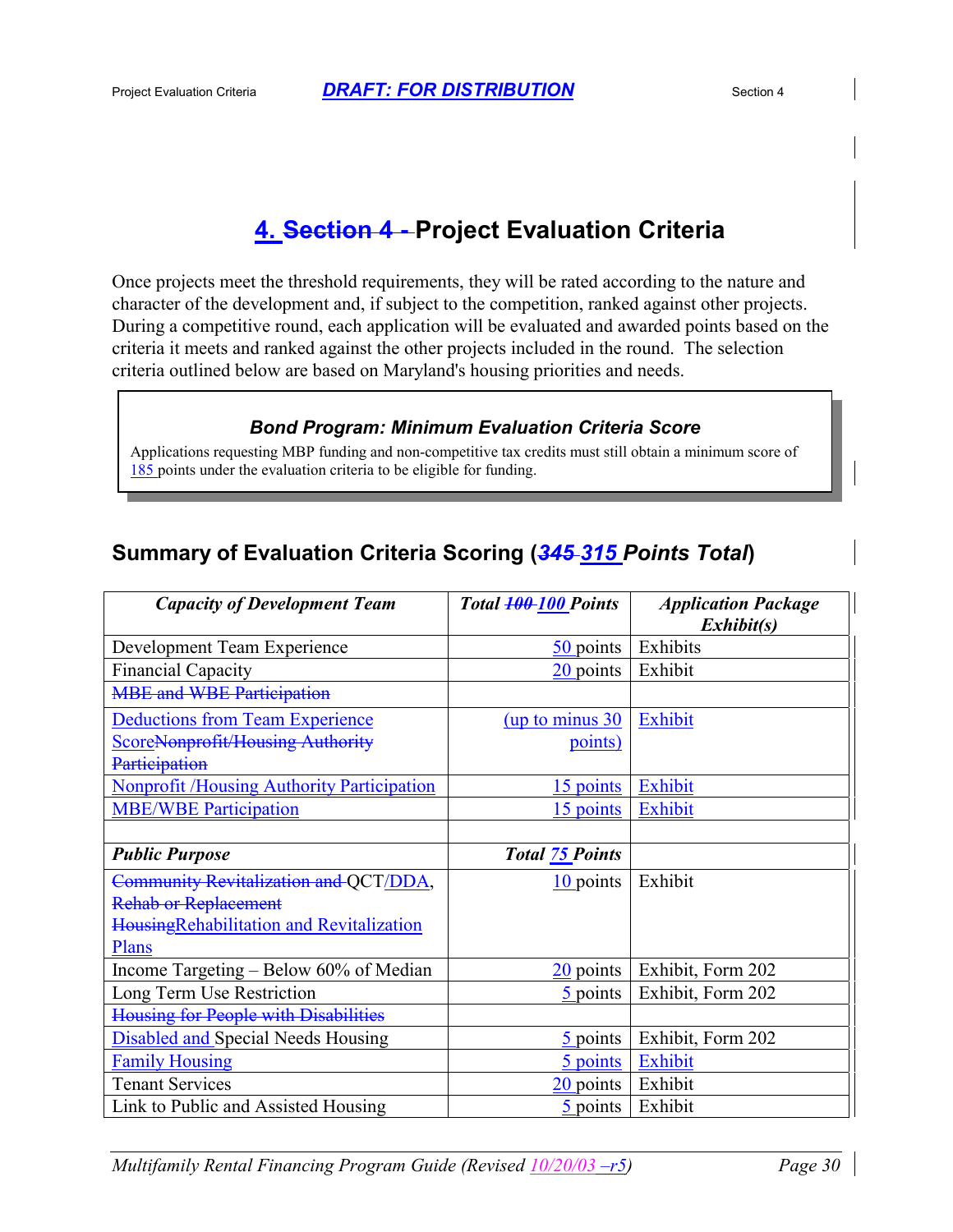| <b>Waiting Lists</b>                     |                 |                   |
|------------------------------------------|-----------------|-------------------|
| Small Scale Project (30 units or less)   | 5 points        | Exhibit           |
|                                          |                 |                   |
| <b>Location and Marketability</b>        | Total 55-Points |                   |
| Market Study                             | 40 points       | Exhibit           |
| Other Investment in Community Other      | 5 points        | Exhibit           |
| <b>Investment in the Community</b>       |                 |                   |
| <b>Mixed Income Project</b>              |                 |                   |
| Small Scale Project (less than 30 units) |                 |                   |
| <b>Rural Project</b>                     | 10 points       | Exhibit, Form 202 |
|                                          |                 |                   |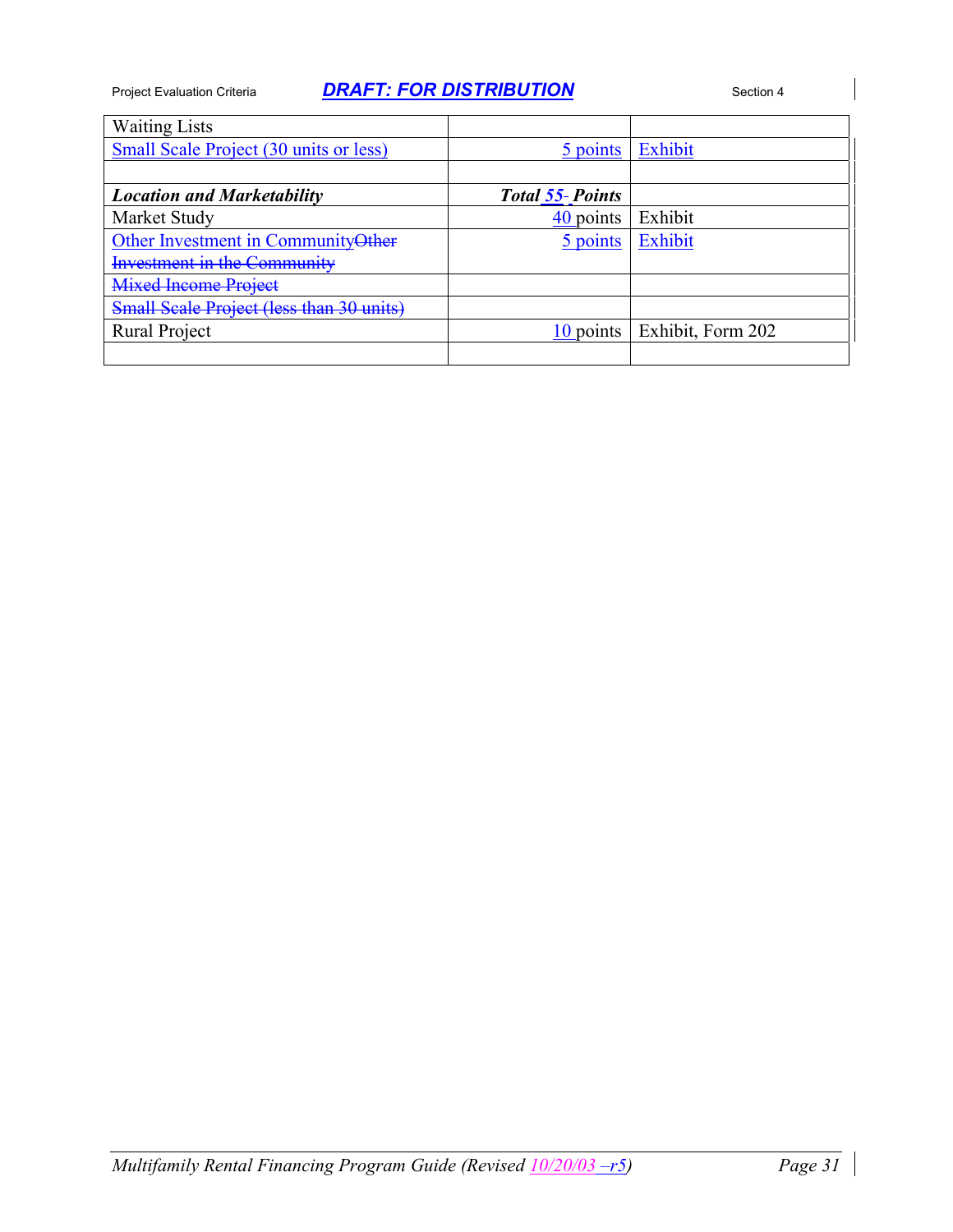| <b>Development Quality</b>                  | <b>Total 55-Points</b> |          |
|---------------------------------------------|------------------------|----------|
| <b>Building Design Fits Community</b>       | 7 points               |          |
| Site Layout Well Thought Out                | 7 points               |          |
| Units are Spacious and Well Designed        | points                 |          |
| Material Selections Are Good                | 7 points               |          |
| Design Promotes Energy Efficiency           | 7 points               | Exhibits |
| Site is Suitable                            | 7 points               |          |
| Opportunities for Recreation and Activities | 6 points               |          |
| Unit Amenities Are Good                     | 7 points               |          |
| <b>LEED Green Building Standards</b>        |                        |          |
|                                             |                        |          |
| <b>Leveraging and Long Term Subsidies</b>   | <b>Total 30 Points</b> |          |
| Leveraging of Non-State Resources           | 10 points              | Exhibit  |
| State Subsidy per Affordable Bedroom        | 10 points              | Exhibits |
| Long-Term Operating Subsidies (PILOT or     | 10 points              | Exhibit  |
| Sec. $8)$                                   |                        |          |

ortgage ong rogramFinancing

## **4.1. Capacity of Development Team**

Points are awarded based on the capacity of the development team to develop affordable rental housing, including the extent to which qualified and experienced professionals are identified and committed to the project for the long term.

### *Development Team Experience*

*(50 50 maximum points)*

### *4.1.1.*

Points will be awarded based on the demonstrated relevant experience and qualifications of the members of the development team. The members of the development team include the applicant, developer, co-developer, guarantors, consultant, owner (the entity with a controlling interest), general contractor, architect and management agent. Staff will evaluate the development team members based on their record of accomplishment during the past five years with projects that are similar to the proposed project. Team members without appropriate experience should establish partnerships with experienced entities. For maximum points, the members with controlling interests in the developer and the owner should have previous experience in these capacities. Scoring for each entity within the team will be as follows:

| <b>Evaluation Criteria</b>                                                                                                                                                                             | <b>Developer</b><br>(18 points)<br>maximum) | <b>General</b><br><b>Contractor</b><br>(12 points<br>maximum) | <b>Architect</b><br>(8 points)<br>maximum) | <b>Management</b><br><b>Agent</b><br>(12 points<br>maximum) |
|--------------------------------------------------------------------------------------------------------------------------------------------------------------------------------------------------------|---------------------------------------------|---------------------------------------------------------------|--------------------------------------------|-------------------------------------------------------------|
| The entity(s) has a consistent and<br>successful track record during the past five<br>years with projects that are similar to the<br>proposed project and has shown the ability<br>to remedy problems. | <u>18</u>                                   | $\perp$                                                       | $\frac{8}{2}$                              | <u> 12</u>                                                  |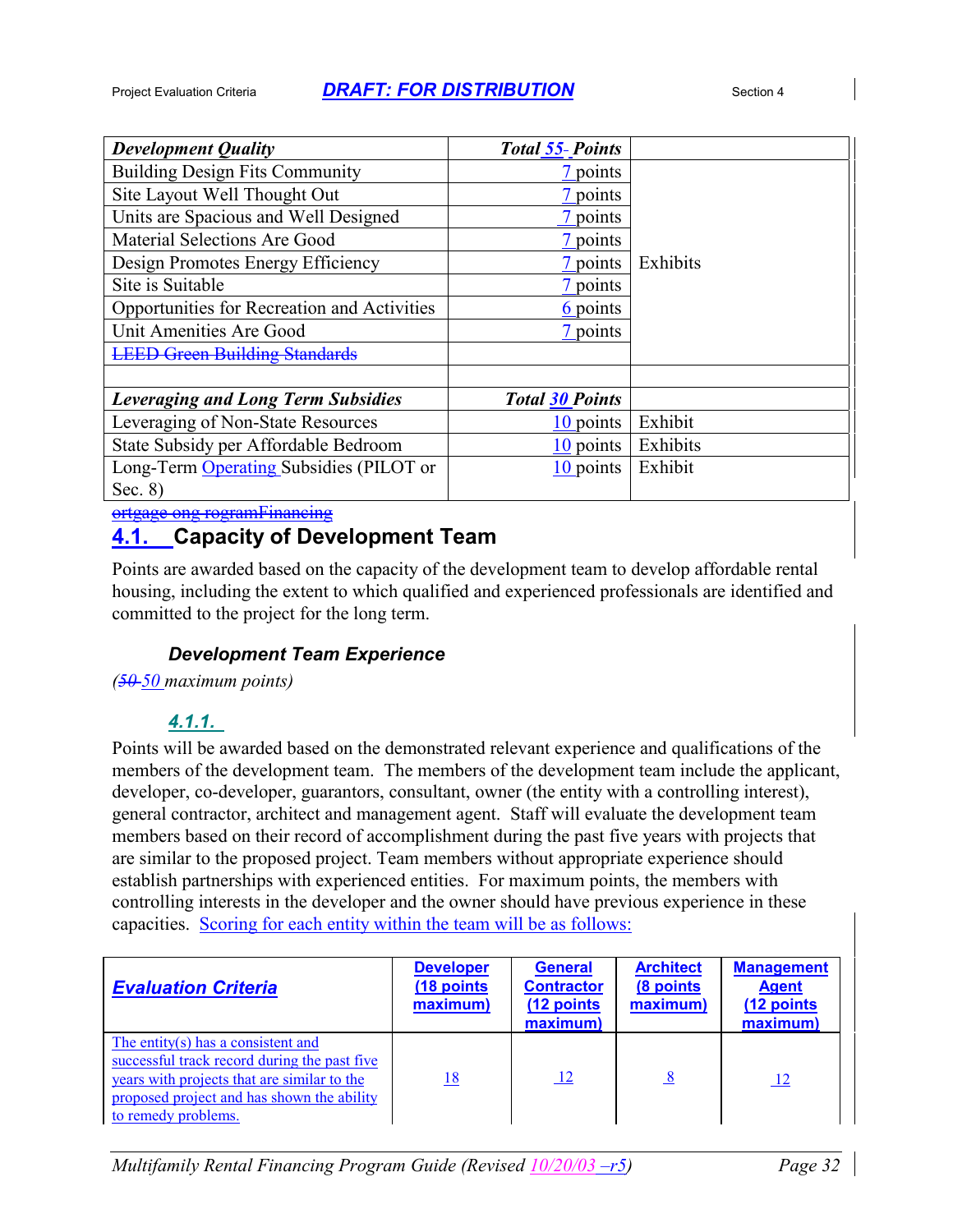| <b>Evaluation Criteria</b>                                                                                                                                                                                                                  | <b>Developer</b><br>(18 points)<br>maximum) | <b>General</b><br><b>Contractor</b><br>(12 points<br>maximum) | <b>Architect</b><br>(8 points<br>maximum) | <b>Management</b><br><b>Agent</b><br>(12 points<br>maximum) |
|---------------------------------------------------------------------------------------------------------------------------------------------------------------------------------------------------------------------------------------------|---------------------------------------------|---------------------------------------------------------------|-------------------------------------------|-------------------------------------------------------------|
| The entity(s) has an overall successful track<br>record during the past 5 years but may not<br>have sufficient experience, has not always<br>promptly addressed problems or may not<br>have sufficient experience with similar<br>projects. | $\frac{12}{2}$                              | 8                                                             | $\overline{5}$                            | 8                                                           |
| The entity(s) has an inconsistent track<br>record during the past 5 years, may not<br>have sufficient experience, has not<br>promptly addressed some problems, or may<br>not have sufficient experience with similar<br>projects.           | -6                                          | $\overline{4}$                                                | $\overline{\mathbf{3}}$                   | $\overline{4}$                                              |
| The entity(s) has limited or no experience,<br>has a record of problems that were not<br>promptly addressed, or has limited or no<br>experience with similar projects.                                                                      | $\bf{0}$                                    | $\overline{0}$                                                | $\bf{0}$                                  | $\overline{0}$                                              |

### *4.1.2. Other Deductions from Team Experience Score (Up to 30 Points Deducted)*

### **4.1.2.1.Previous Participation with Housing Development Programs and Asset Management**

Up to 5 additional points may be deducted from the Team Experience Score for lead members (developer, co-developer, owner or property manager) of the team involved in projects currently in CDA's pipeline that are not meeting or have failed to meet the Department's loan processing schedules. These points also may be deducted for lead members (developer, co-developer, owner or property manager) that have a record of consistent failure to promptly resolve compliance matters or that have a record of:

- Untimely submission of required Department Asset Management documents including, but not limited to, annual audits, operating statements and budgets;
- Properties with annual physical inspection or management report company performance evaluations with ratings of Below Average or Unsatisfactory;
- Failure to maintain a current Management Agreement on file with Asset Management; and
- Late payments of all types including cashflow billings.

### **4.1.2.2. Project Financing and Underwriting**

Five (5) points each may be deducted from the total points otherwise due under the Development Team Experience score for failure by the applicant to address any of the following financing or underwriting requirements:

**Minimum Reserve for Replacement (RfR) Deposits** - must not be less than the minimum standards for the scope of work proposed:

• For new construction or substantial rehabilitation projects a minimum annual deposit of \$250 per unit; or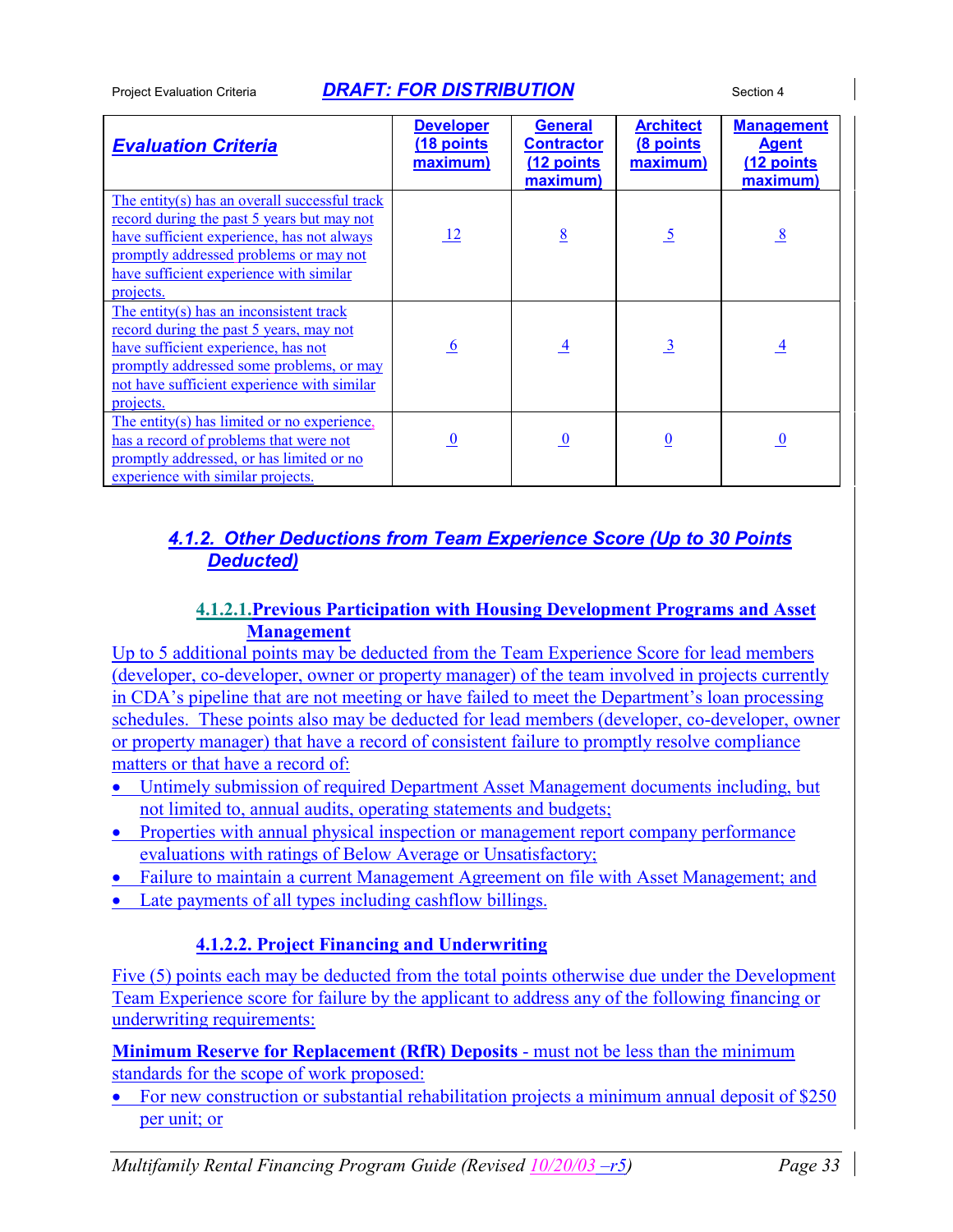#### For moderate rehabilitation projects a minimum annual deposit of \$300 per unit.

For rehabilitation projects, a capital needs assessment or comparable engineering report will be required before closing in order to establish a final amount for the reserve for replacement deposit. For all projects, the Department reserves the right to adjust the RfR amount based on a new capital needs assessment every five years.

**Operating Reserves** - shall range from three to six months of projected operating expenses plus all required debt service payments and monthly replacement reserve payments. The Department when evaluating guaranties for completion, lease-up, or operations will consider the demonstrated financial capacity and liquidity of the owner or other guarantor. At a minimum, funded operating reserves must remain in place until the project has achieved economic breakeven operations for a fiscal year confirmed by its annual audit and has reached 90% occupancy for 12 consecutive months. Then reserves may be released over the next three or more years at the discretion of the Department, provided the project continues to achieve economic break-even operations and 90% occupancy. Upon release, operating reserves generally may be used to pay any outstanding deferred developer's fee and then should be used to reduce any State loan.

### *Bond Program: Operating Reserve Requirements*

Bond financed projects must provide evidence of reserves sufficient to cover project operating or working capital deficits. Generally, the Department requires that minimum reserve requirements shall range between 3 and 6 months of projected operating costs plus anticipated debt service payments for the period. Projects also must meet any additional requirements of the credit enhancement provider for bond financing. See Exhibit B of this Guide for further details on reserve requirements.

**Annual Operating Expenses Per Unit** - including real estate taxes and excluding reserve for replacement deposits, should range from \$2,500 to \$4,500 per unit.

**Maximum Rents –** The low-income units in the projects must be rent restricted as required by the funding source. For projects receiving project-based rental assistance, the application must include information concerning the actual rent to be paid by the tenants and the estimated subsidy that will be received by the project owner. For this analysis, the actual tenant-paid rent will be evaluated rather than the gross rent received resulting from the rental assistance. If any rental assistance is not project-based, the assisted portion of the rent should not be included in the project's income projections. In these cases, the gross rent will be evaluated and not the amount actually paid by the tenants.

Maximum unit rents (including tenant paid utilities) may not exceed 30% of the imputed gross income limit applicable to each unit. The imputed gross income limit will be based on 1.5 persons per bedroom for units with one or more bedrooms and 1.0 person for efficiency units. Rent levels including tenant paid utilities must be supported by the market study. Rents should also allow for a reasonable affordability window so those tenants with incomes below the maximum levels are not paying a disproportionate percentage (i.e. greater than 30%) of their income for rent. The Department will consider the project's capture rate in reviewing the rents.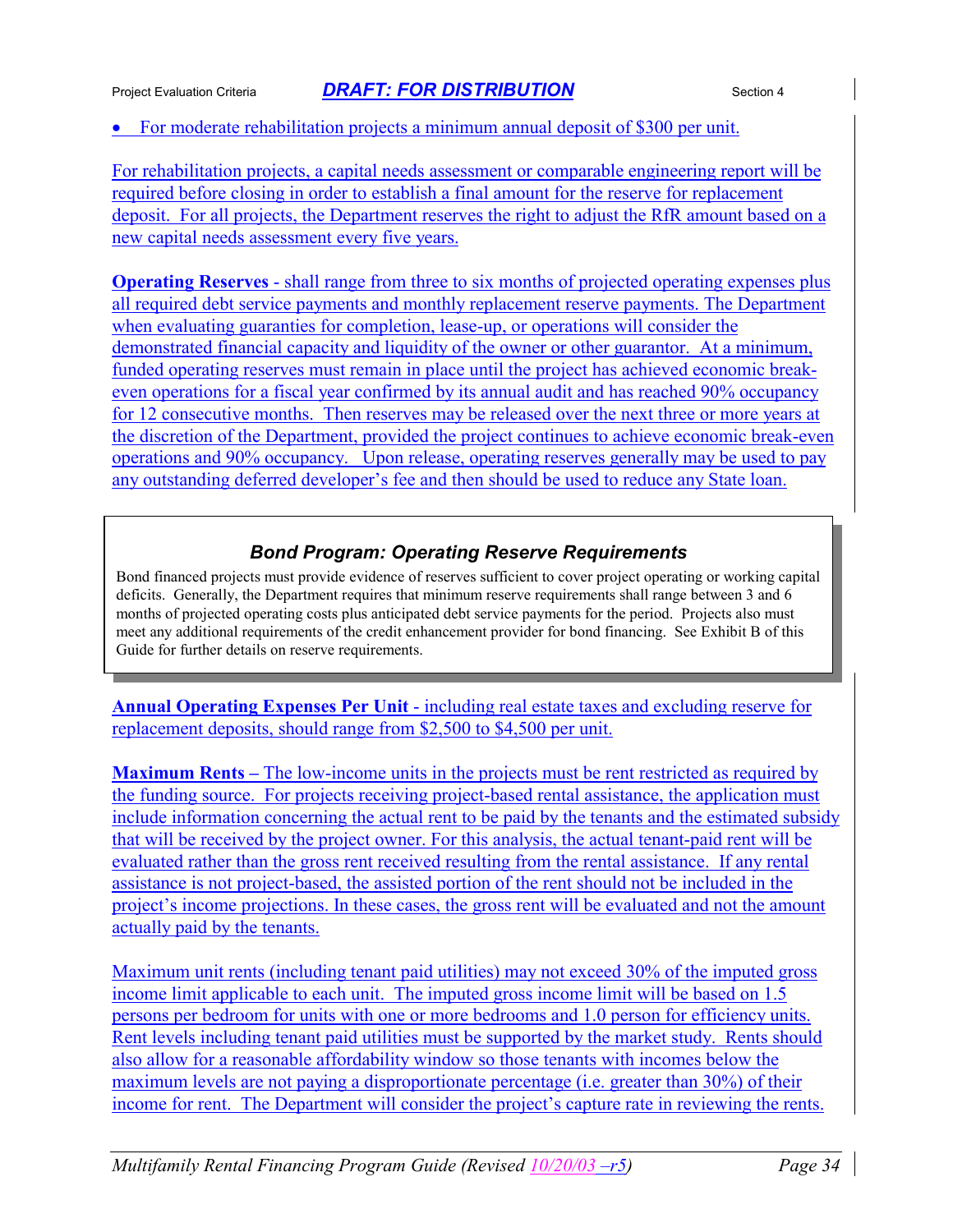For elderly projects, the imputed household size may not exceed three persons regardless of the number of bedrooms. Area median income limits adjusted for household size may be found on the Department's website at:

http://www.dhcd.state.md.us/downloads/IL2003.pdf

**Minimum Debt Service Coverage Ratio (DSCR)** – must be 1.1 to 1 by the first year of sustaining operations after considering all required debt service payments, including bond financed mortgage payments. A debt coverage ratio of 1 to 1 will be required for other amortizing debt service on State financing provided through the Department. The Department will work with the sponsor to meet more stringent requirements imposed by other lenders or equity providers.

Except for the Maximum Rents criterion which is statutory and cannot be waived, sponsors must submit a request for a waiver in accordance with Section 5 of this Guide that includes a detailed explanation of the reasons for failing to meet these standards. Points also may be deducted for lead members (developer, co-developer or owner, and property manager) of the team involved in projects currently in CDA's pipeline that are not meeting or have failed to meet the Department's loan processing schedules. Points also may be deducted for lead members that have a record of consistent failure to promptly resolve compliance matters.

#### *Financial Capacity*

#### *(20 20 maximum points)*

#### *4.1.3.*

Maximum points will be awarded to development entities and guarantors that have the financial capacity to undertake the project. Working capital sufficient to carry the project through predevelopment and net worth sufficient to provide applicable guarantees will be considered in determining the principals' financial capacity. Points will be awarded as follows:

| Net Worth As A Percentage Of<br><b>Total Development Cost</b> |           | Liquid Assets As Percentage of T<br><b>Development Cost</b> |          |
|---------------------------------------------------------------|-----------|-------------------------------------------------------------|----------|
| Over 25%                                                      | 10 Points | Over 4 %                                                    | 10 Point |
| Between 10% and 25%                                           | 5 Points  | Between 2% and 4%                                           | 5 Points |
| Under 10%                                                     | 0 Points  | Under 2%                                                    | 0 Points |

| <b>Net Worth As A Percentage Of</b><br><b>Total Development Cost</b> |           | Liquid Assets As Percentage of Total<br><b>Development Cost</b> |                   |           |
|----------------------------------------------------------------------|-----------|-----------------------------------------------------------------|-------------------|-----------|
| Over 25%                                                             | 10 Points |                                                                 | Over 4 $%$        | 10 Points |
| Between 10% and 25%                                                  | 5 Points  |                                                                 | Between 2% and 4% | 5 Points  |
| Under 10%                                                            | 0 Points  |                                                                 | Under 2%          | 0 Points  |

To perform this evaluation, the Department requires that operating information be submitted with the application. Please consult Exhibit O in the Application Submission Package for more information regarding this requirement.

Minority-owned and/or Women-owned Business Enterprise Participation

#### (15 maximum points)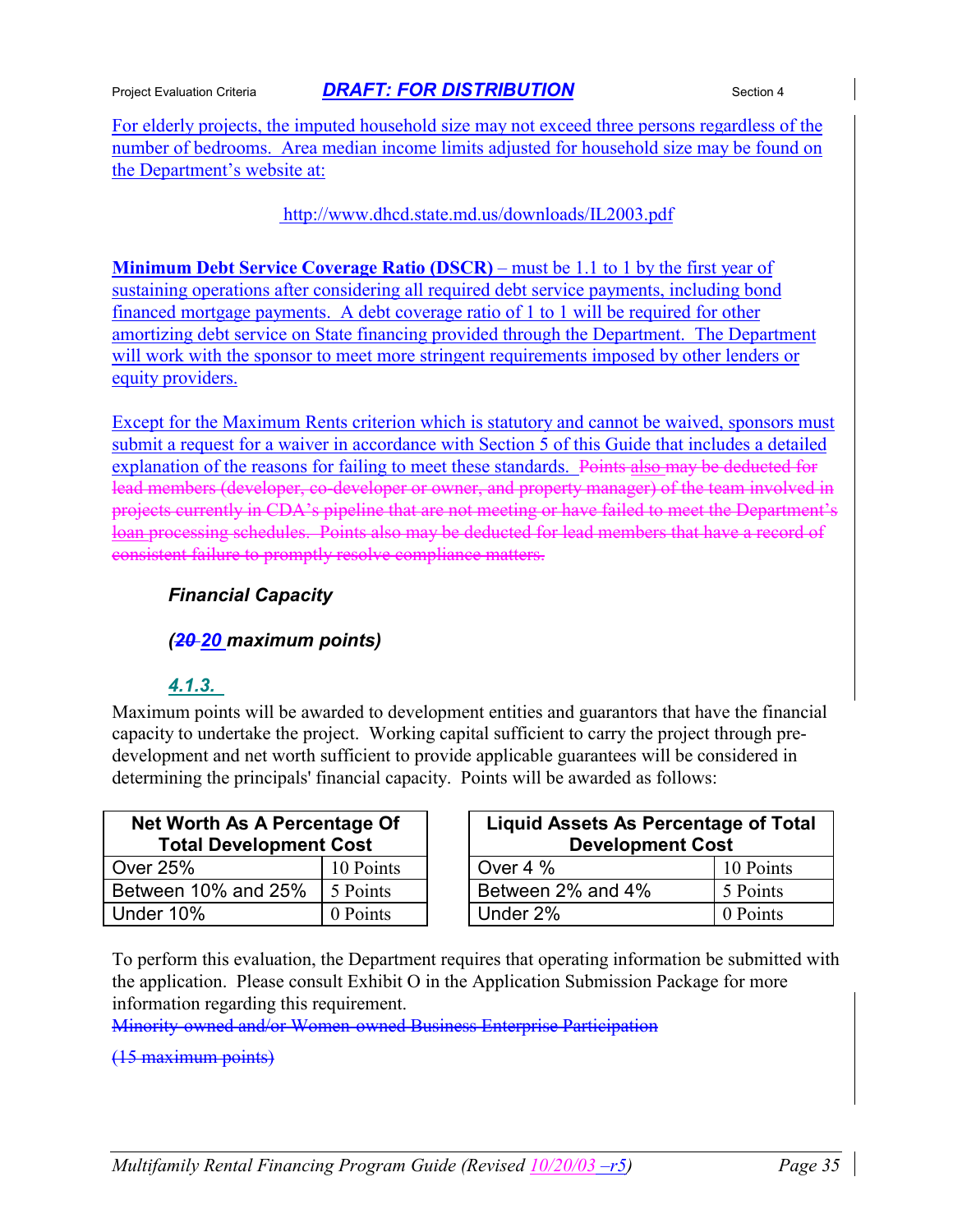Preference is given to projects which involve a minority-owned or women-owned business enterprise certified by the Maryland Department of Transportation (MDOT) pursuant to the Maryland Minority Business Enterprise/Federal Disadvantaged Business Enterprise Program (MDOT certified). Enterprises certified by a comparable program operated by a local Maryland jurisdiction also are eligible for scoring under this category. Please refer to http://www.mdot.state.md.us/mbe/index.html or call the MDOT Office of Minority Business Enterprise at (410) 865-1240 for more information on certification by MDOT as an MBE/WBE.

The number of points awarded will be determined based on the role of the entity and its demonstrated capacity to undertake its role in a project of the type and scope proposed. Up to 15 points may be awarded when the MDOT or locally certified entity has a controlling ownership interest. Up to 10 points may be awarded for MDOT or locally certified minority-owned or women-owned business involvement when the entity does not have a controlling ownership interest but is a member of the development team, the civil engineer or tenant service provider. Up to 5 points may be awarded for other important roles. In general more points will be awarded for a larger role and demonstrated capacity. A controlling ownership interest means a 51% interest in the general partner of a limited partnership or a similar arrangement for corporations and limited liability companies. Points for a lesser interest in the ownership entity will be awarded based on the extent of the risks and rewards of ownership afforded the MBE/WBE participant. The Department will evaluate the organization of these entities, their history of housing related activities and their specific role in the project.

### *4.1.4. Nonprofit or Public Housing Authority Participation and Communitybased Involvement (15 maximum points)*

Points may be awarded when the project involves a nonprofit organization that is tax-exempt under Sections 501(c)(3) or 501(c)(4) of the Internal Revenue Code and independent of any forprofit entity or is an eligible public housing authority. The number of points awarded will be determined based on the role of the nonprofit entity and its demonstrated capacity to undertake its role in a project of the type and scope proposed.

Points may be awarded when the project is controlled by a nonprofit organization that is taxexempt under Sections  $501(c)(3)$  or  $501(c)(4)$  of the Internal Revenue Code. To qualify for maximum points, the entity must demonstrate that it will have a controlling interest in the ownership entity and is a Qualified Nonprofit within the meaning of Section 42(h)(5)(B) and (C) of the Internal Revenue Code. This portion of the Code requires, among other things, that the entity:

1. Materially participate in both the development and management of the project, and Be neither controlled by nor affiliated with any for-profit entity.

A controlling ownership interest means an interest greater than 50% in the general partner of a limited partnership or a similar arrangement for corporations and limited liability companies. This criterion also applies to general partners or managing members that are wholly-owned subsidiaries of otherwise qualified nonprofit organizations. Tax credit allocations for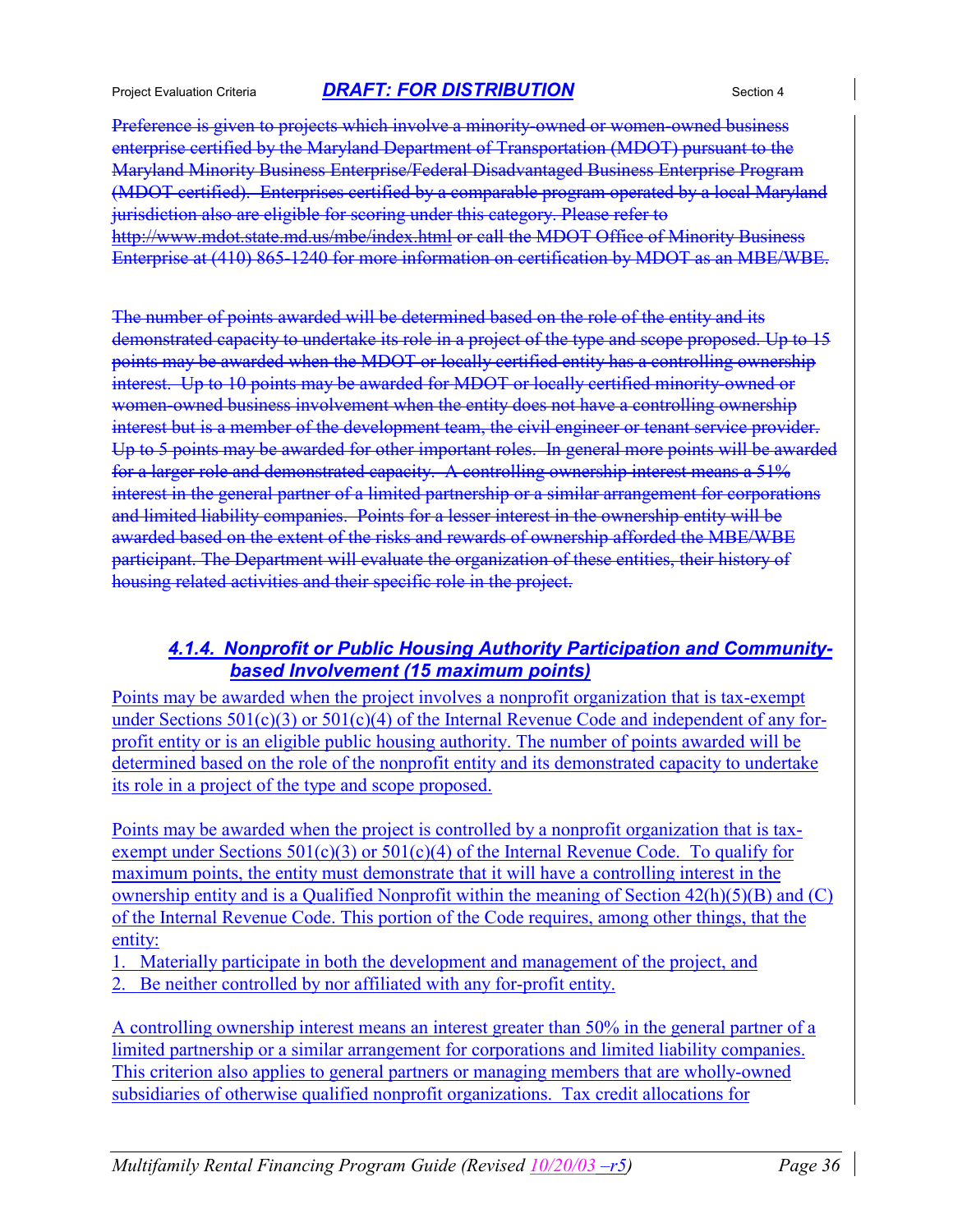applications receiving the maximum 15 points in this category will be made from the federallymandated 10% non-profit set-aside.

Up to 10 points may be awarded when *1)* the entity has a controlling ownership interest in the project but does not qualify for an allocation of credits from the mandated 10% nonprofit set aside; *2)* if the entity does not have a controlling ownership interest but is a member of the development team, civil engineer or tenant service provider; or *3)* the entity is community based with another important role.

Up to 5 points may be awarded when the entity is not community based and has another important role. The amount of points awarded will be determined based on the role of the entity and its demonstrated capacity to undertake its role in a project of the type and scope proposed.

Local Community Housing Development Organizations (CHDO's) are by definition communitybased. Other nonprofit organizations will be considered community based if they are headquartered in the same community as the project, independent of the control of any for-profit entity, and provide services specific to that community. If the entity is not headquartered in the same community as the project, it may still receive points as a community based organization if at least one-third of its board is composed of community residents or members of organizations headquartered in the community and the organizations can show a history of involvement in the community.

A nonprofit or public housing authority (PHA) may also be considered community-based through formation of a local advisory board, composed of community members, that participates in the design, development and operation of the project. For a local advisory board, the application should document the role of the board and its level of involvement in the proposed project, through meeting notes or minutes, letters or other evidence of participation. The community will be defined by local neighborhood definitions, not on the basis of political boundaries.

### *4.1.5. Minority-owned and/or Women-based Business Enterprise Participation (15 maximum points)*

Preference also is given to projects which involve a minority-owned or women-owned business enterprise certified by the Maryland Department of Transportation (MDOT) pursuant to the Maryland Minority Business Enterprise/Federal Disadvantaged Business Enterprise Program (MDOT certified). Enterprises certified by a comparable program operated by a local Maryland jurisdiction also are eligible for scoring under this category. Please refer to http://www.mdot.state.md.us/mbe/index.html or call the MDOT Office of Minority Business Enterprise at (410) 865-1240 for more information on certification by MDOT as an MBE/WBE.

The amount of points awarded will be determined based on the role of the entity and its demonstrated capacity to undertake its role in a project of the type and scope proposed. Up to 15 points may be awarded when the MDOT or locally certified entity has a controlling ownership interest. Up to 10 points may be awarded for MDOT or locally certified minority or womenowned business involvement when the entity does not have a controlling ownership interest but is a member of the development team, the civil engineer or tenant service provider. Up to 5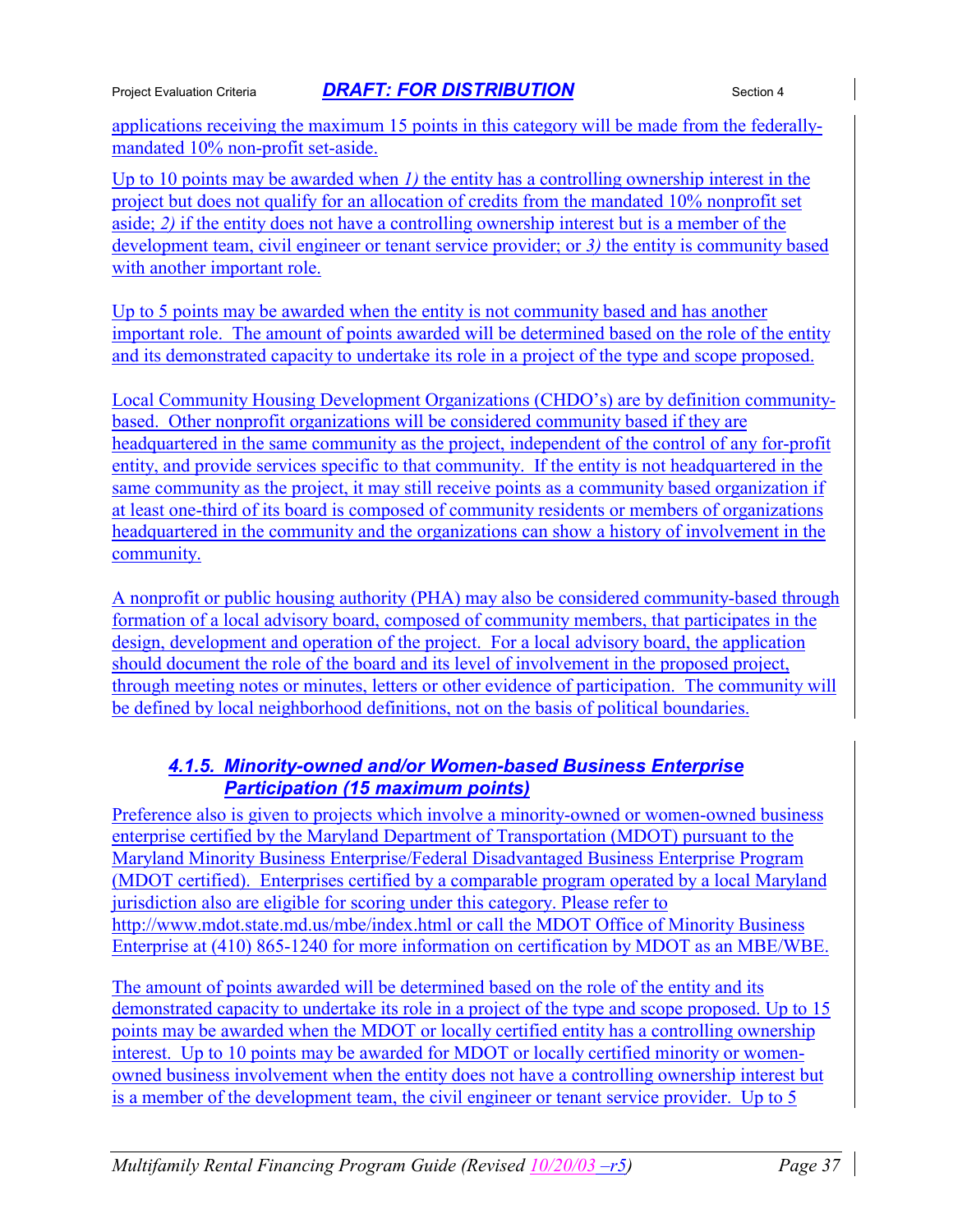points may be awarded for other important roles. In general more points will be awarded for a larger role and demonstrated capacity. A controlling ownership interest means an interest greater than 50% in the general partner of a limited partnership or a similar arrangement for corporations and limited liability companies. Points for a lesser interest in the ownership entity will be awarded based on the extent of the risks and rewards of ownership afforded the MBE/WBE participant.

The Department will consider the extent to which the project involves specific and significant participation by the entity and the capacity of the entity to carry out its role. The application must include letters of intent from the organization that document the specific services or products to be provided to the project.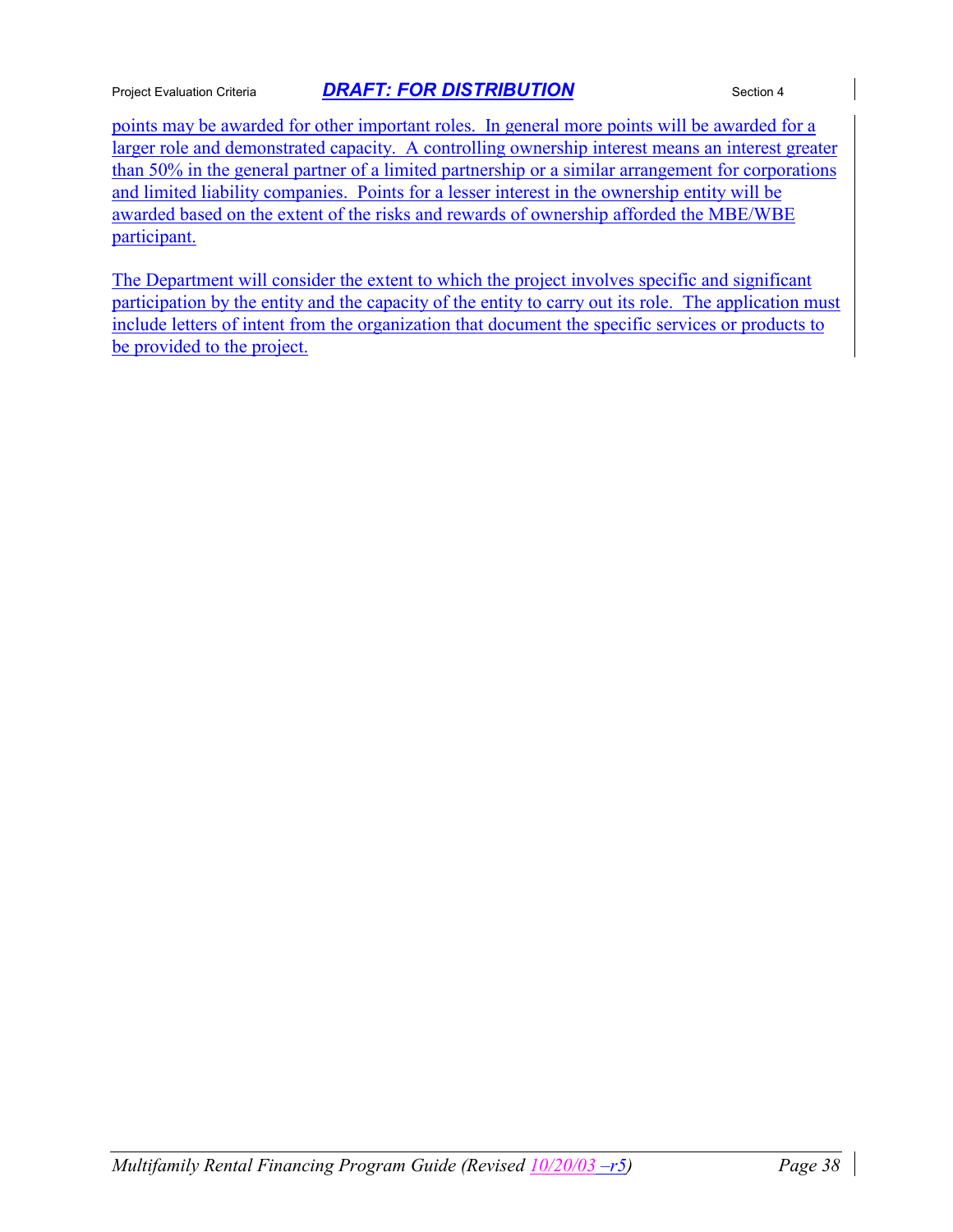# **4.2. Public Purpose**

### *4.2.1. Qualified Census Tracts, Difficult Development Areas, Rehabilitation and Community Revitalization Plans (10 maximum points)*

15, RehabilitationCommunity Revitalization Plan (25 maximum points) A maximum of 15-10 points may be awarded for developments in neighborhoods that have existing community revitalization plans or are officially designated as: Certified Heritage Areas within county designated growth areas, Community Legacy Areas, Designated Neighborhoods under the Neighborhood Business Development Program of the Department, Empowerment Zones, Federal or Maryland Enterprise Zones, Hotspots Communities, Main Street Maryland Communities, or Rural villages designated in county comprehensive plans as of July 1, 1998.

Five additional points may be awarded for projects that contribute to a concerted community revitalization plan and are located in a Qualified Census Tract (QCT) or Difficult Development Area (DDA) as defined in Section 42(d)(5)(C) of the Internal Revenue Code. Alternatively, 10 points also may be awarded to rehabilitation projects that contribute to a concerted community revitalization plan regardless of location in a QCT or DDA. For a listing of Qualified Census Tracts and Difficult Development Areas, please consult the HUDuser website at:

### http://www.huduser.org/datasets/qct.html

In a revitalization area, after the purpose of qualifying projects for scoring under this criterion, $\bf{a}$ additional five points may be awarded if the project involves the rehabilitation of means repairs or alterations to an existing building, or buildings, where a majority of the structural elements of the original building or buildings, at a minimum, is incorporated into the finished project. In its discretion, the Department may award these 5 additional points to a project that involves the demolition and replacement of an existing housing project if rehabilitation of the existing building or buildings is infeasible or impractical. To receive points, the replacement project must comply with the Department's policies concerning displacement and relocation of existing tenants and be consistent with the Community Revitalization Plan.

A community revitalization plan is a plan that is consistent with Maryland Smart Growth and revitalization policies and established to prevent or reverse the decline or disinvestment in the community. The plan must be local in nature with defined geographic boundaries. To be acceptable, a plan also should include evidence of a concerted planning process including consultation with and input from major stakeholders, particularly community residents and businesses. Plans will be evaluated and scored based on the evidence and the extent of the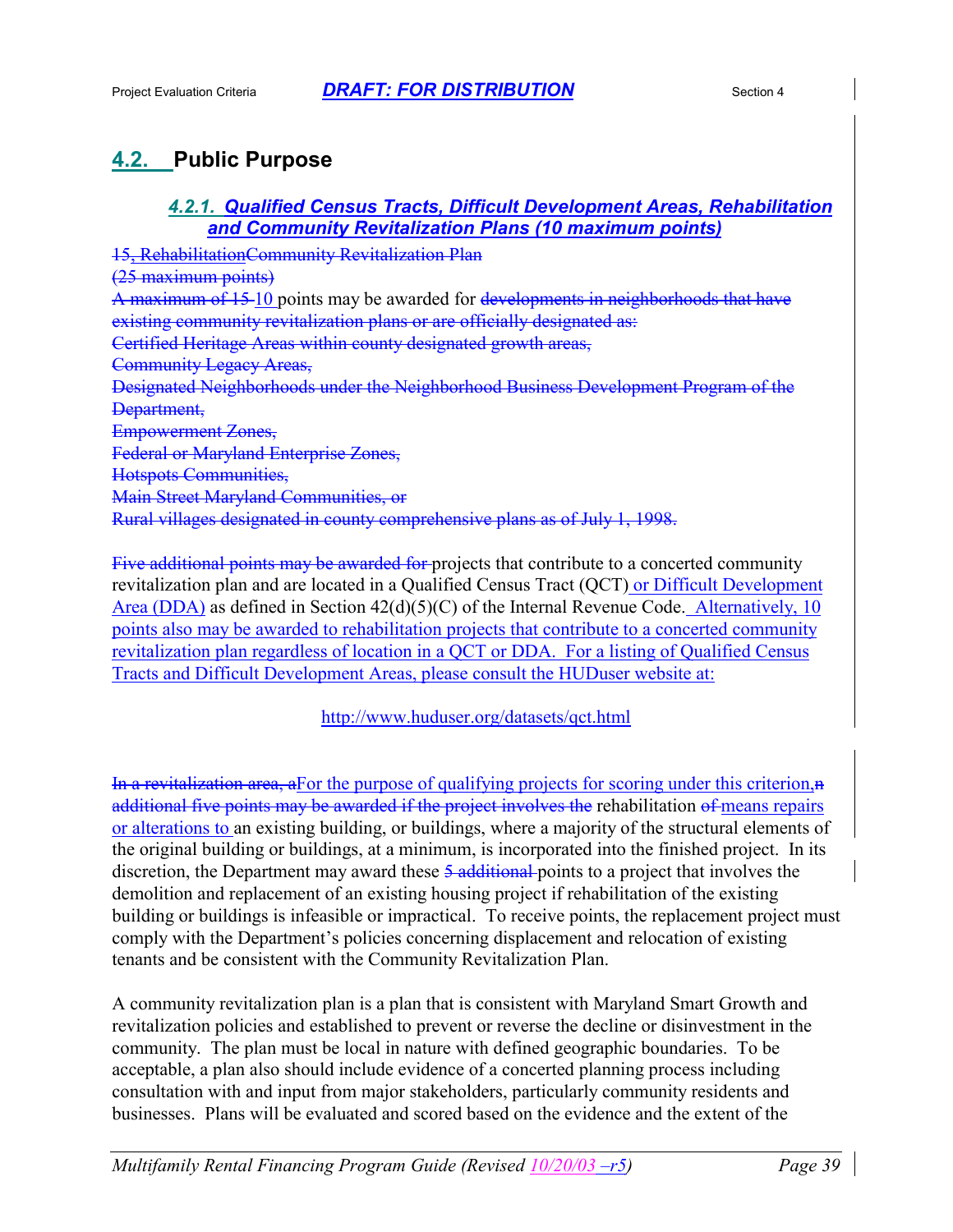endorsement of the Plan by either local government or by established community based organizations. The plan should include discussions of the types of development that will be encouraged, the potential sources of funding, services to be offered to the community, participants in the revitalization effort, or outreach and marketing efforts to be undertaken. The plan must include more than a mapping of where housing, commercial, industrial and other development will be allowed. A County or municipal zoning or land use plan or consolidated plan prepared as required by HUD does not qualify unless it meets the standards for Community Revitalization Plans as described above.

### *4.2.2. Income Targeting (20 maximum points)*

Income Targeting (20 maximum points)

To be eligible for State financing or a reservation of tax credits, sponsors must rent a minimum number of units to income eligible families. For tax credit projects, at least 20% of the units must be rented to families with incomes of 50% of area median or less or 40% of the units must be rented to families with incomes of 60% of the area median or less. All units financed with State funds must be rented to families with incomes of 60% of area median or less.

To the extent that restricted units will be rented to families with incomes below 60% of the area median, more points will be awarded. The lowest income level considered under this criterion is 30% of the area median income. Maximum points will be awarded for projects in which all of the low-income units will be rented to families with incomes of 30% of the area median or less. Points for projects with other income mixes will be determined based on the weighted average percent of median income per bedroom.

| <b>Income Targeting</b> |        |           |        |             |                |  |  |
|-------------------------|--------|-----------|--------|-------------|----------------|--|--|
| Wtd. Avg.               | Points | Wtd. Avg. | Points | Wtd. Avg.   | Points         |  |  |
| $30 - 31\%$             | 20     | 43%       | 13     | 50%         | 6              |  |  |
| $32 - 33\%$             | 19     | 44%       | 12     | 51%         | 5              |  |  |
| $34 - 35\%$             | 18     | 45%       | 11     | 52%         | 4              |  |  |
| $36 - 37\%$             | 17     | 46%       | 10     | 53%         | 3              |  |  |
| $38 - 39\%$             | 16     | 47%       | 9      | $54 - 55\%$ | $\overline{2}$ |  |  |
| $40 - 41\%$             | 15     | 48%       | 8      | $56 - 57\%$ |                |  |  |
| 42%                     | 14     | 49%       |        | $58 - 60\%$ |                |  |  |

*Example. A 100 unit rental housing project consists of 25 one-bedroom units, 50 two-bedroom units and 25 three-bedroom units. The one-bedroom units will be rented to families with incomes of no more than 50% of the area median. Twenty of the two-bedroom units will be rented to families with incomes of no more than 60% of the area median, twenty more will be rented to families with incomes of no more than 40% of the area median, and 10 will be rented to families with incomes of no more than 30% of the area median. Ten of the three-bedroom units will be rented to families with income of no more than 50% of the area median and the*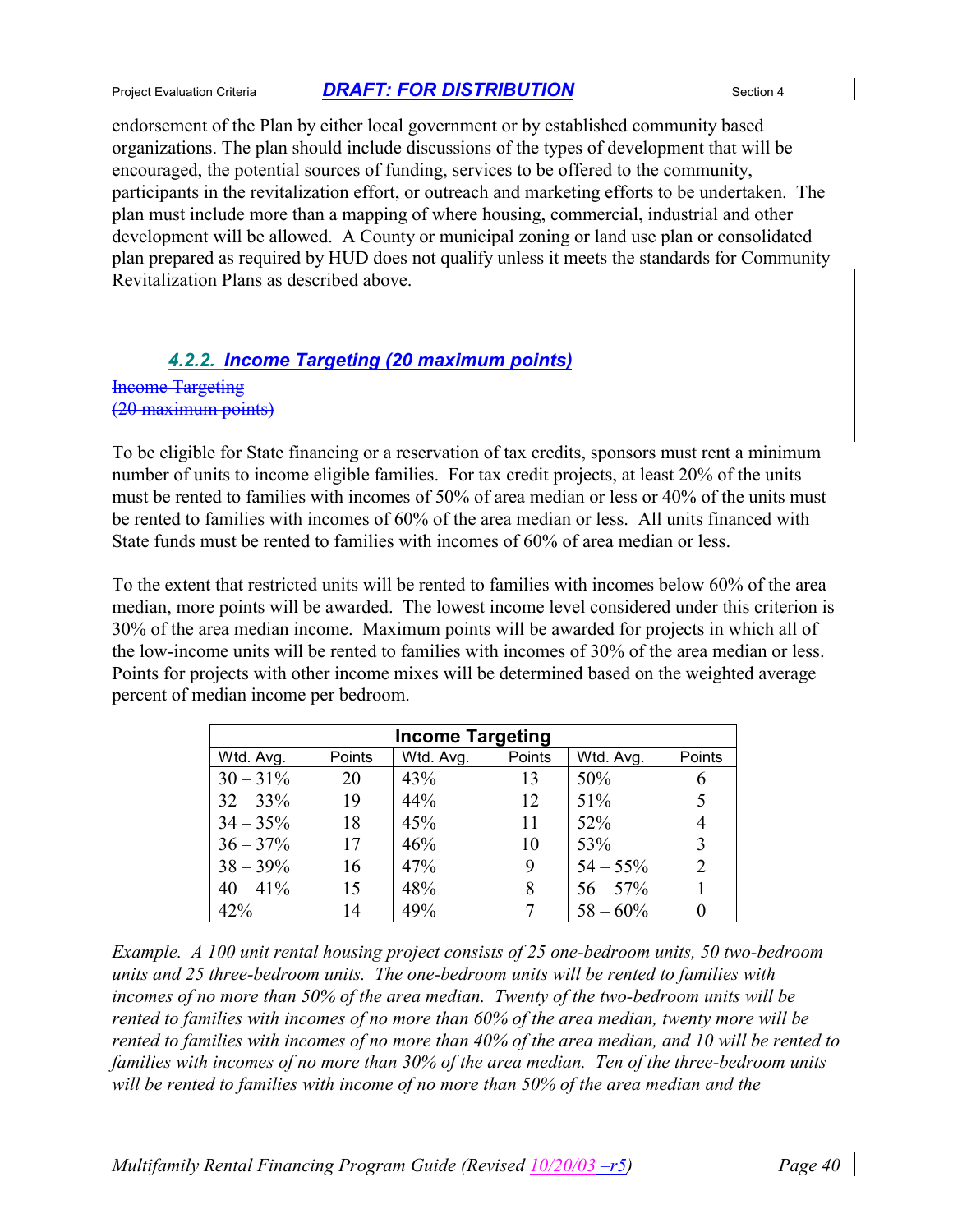*remaining 15 three-bedroom units will be rented to families with incomes of no more than 40% of the area median.*

*Step One: Find the number of bedrooms serving each income level.*

*60% of AMI -- 20 2-bedrooms or 40 bedrooms [20 x 2 = 40] 50% of AMI -- 25 1-bedrooms and 10 3-bedrooms or 55 bedrooms [(25 x 1) + (10 x 3) = 55] 40% of AMI -- 20 2-bedrooms and 15 3-bedrooms or 85 bedrooms [(20 x 2) + (15 x 3) = 85] 30% of AMI -- 10 2-bedrooms or 20 bedrooms [10 x 2 = 20]*

*Step Two: Multiply the number of bedrooms at each income level by the maximum income level for those bedrooms and add the results.*

*40 bedrooms x 60% of AMI = 2400 55 bedrooms x 50% of AMI = 2750 85 bedrooms x 40% of AMI = 3400 20 bedrooms x 30% of AMI = 600 Total 9150*

*Step Three: Divide the result by the total number of bedrooms to get the weighted average percent of median income per bedroom.*

*9150 200 = 45.75% of AMI, rounds to 46% of AMI.*

*Step Four: Use chart above to determine number of points for 46% of AMI.*

*46% of AMI corresponds to 10 points.*

### *4.2.3. Long Term Use Restriction and Homeownership Opportunities (5 maximum points)*

#### *Long Term Use Restriction and Homeownership Opportunities*

#### *(5 maximum points)*

Owners must maintain compliance with the low-income occupancy provisions required under the funding program. When State financing is being provided, the minimum retention period is the longer of 15 years or the period that the mortgage is outstanding, which is generally 30 to 40 years. Under federal rules, tax credit project owners must agree to maintain low-income occupancy restrictions during the 15-year compliance period and during an additional 15-year extended use period for a total use restriction of 30 years. The owner may, however, choose to exercise opt-out provisions provided under federal law after the compliance period.

Projects will be evaluated and awarded five points in this category for agreeing to maintain the income and rent restrictions for 40 or more years and not exercise any opt-out rights. Maximum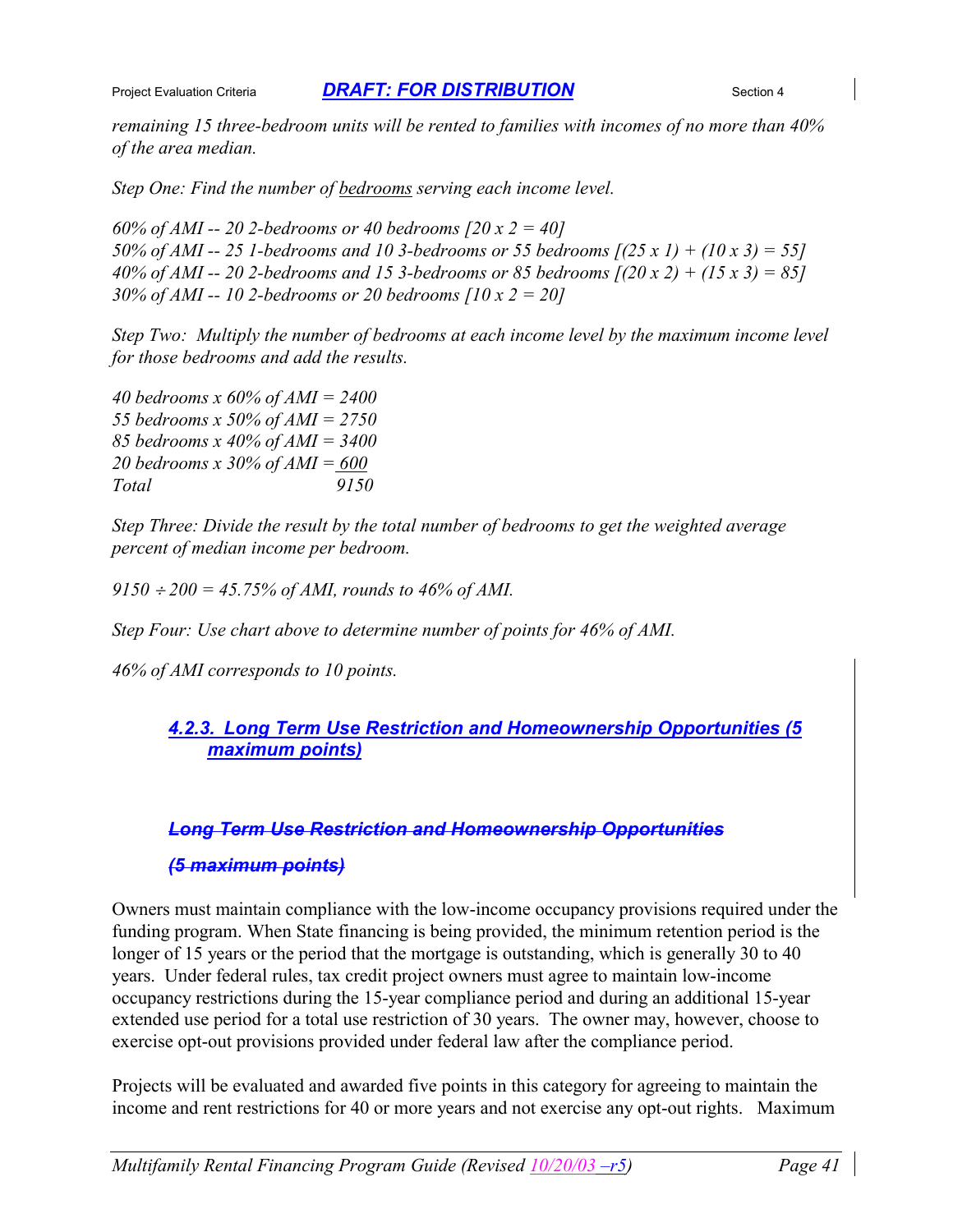points may also be awarded for projects that will be converted to homeownership for their residents after the 15-year compliance period has expired. To qualify for full scoring under this criterion, properties intended for eventual homeownership must be physically designed to facilitate marketing for and conversion to homeownership. Applicants also must present a strategy in their applications that shows how funding will be made available from project or other dedicated resources to prepare and assist residents for the transition of the project to homeownership at the close of the 15-year compliance period.

### *Housing for People with Disabilities or Special Needs*

### *4.2.4. (5 5 maximum points)*

Projects that provide integrated housing opportunities for income-qualified persons with disabilities or other special needs may be awarded points in this category. Such housing includes, but is not limited to:

- Housing targeted to the non-elderly disabled or those living on Supplemental Security Income (SSI);
- Housing that provides additional fully accessible (as opposed to adaptable) units over any minimum requirements in local or state codes; or
- Homeless shelters or transitional housing for the homeless.

Points will be awarded based on the percentage of units devoted to the targeted populations over and above any minimum requirements that may be imposed by State or federal fair housing laws. For the actual point breakdown by percentage, refer to the table under the following subheading, "*Special Needs Housing.*" To receive points, the targeted units must be made available only to persons with disabilities for at least 30 days or until the prescribed percentage of residents is achieved.

#### *Special Needs Housing*

#### *(5 maximum points)*

.

Projects that provide housing for persons with special needs may be awarded points in this category. Special needs housing includes, but is not limited to:

- Licensed assisted living facilities participating in a Medicaid waiver program under §1915(c) of Title XIX of the Social Security Act;
- Homeless shelters or transitional housing for the homeless;
- Housing for families (units with two or more bedrooms, not restricted to elderly residents);
- Housing that provides additional fully accessible (as opposed to adaptable) units over any minimum requirements in local or State codes;
- Housing set aside for households participating in a court-approved relocation plan, and;
- Housing with services for families participating in a State-recognized Welfare-to-Work program (the application should include a letter from the local Department of Social Services agreeing to refer eligible Welfare-to-Work participants to the project).

"Targeted" units must be actively marketed to the targeted population through advocacy organizations or other social service organizations, and the project owner much agree to hold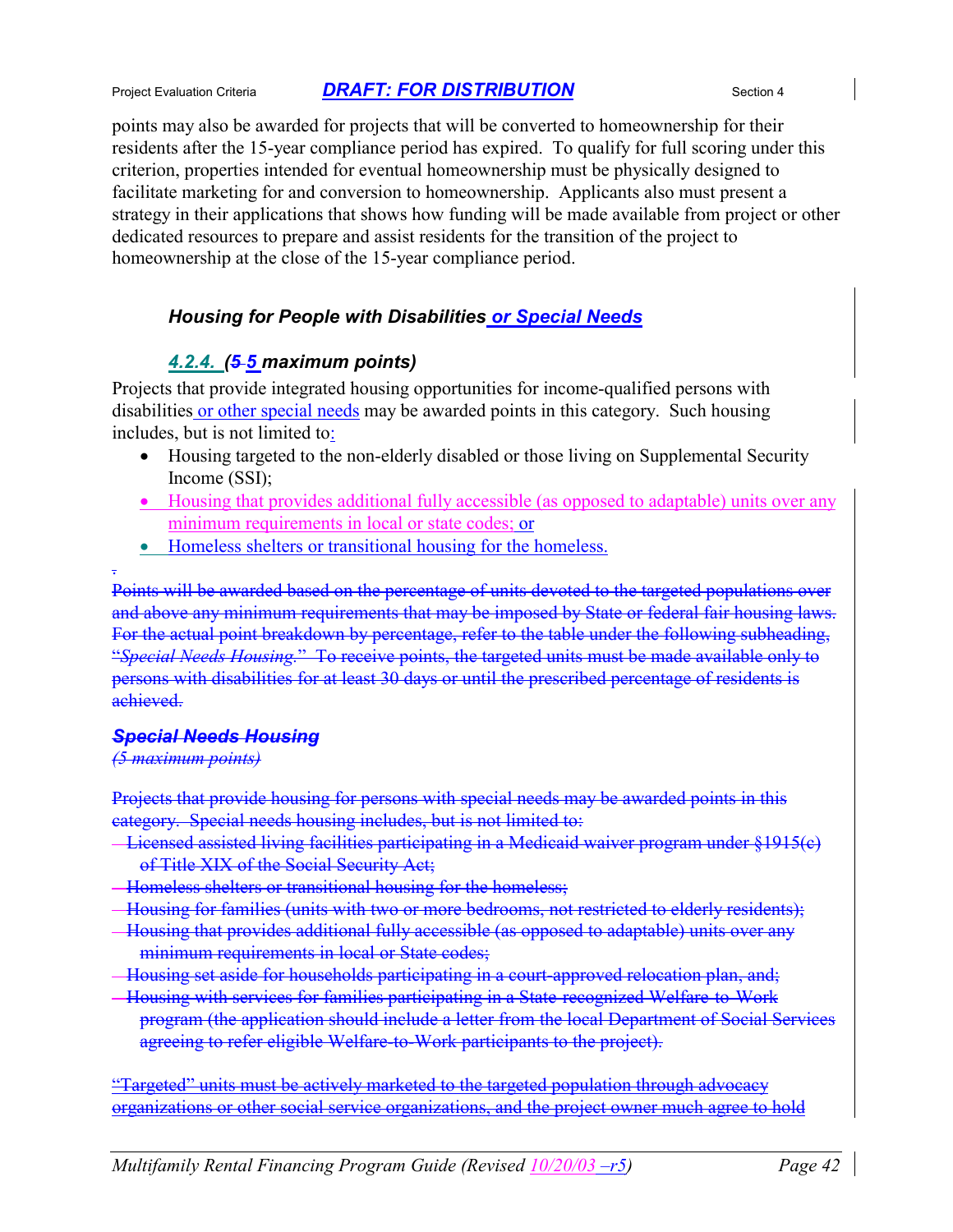such units for a minimum of 30 days To receive points, the targeted units must be made available only to persons with disabilities or special needs. Targeted units must be made available until the prescribed percentage of residents is achieved but no longer than 30 days beyond 80% initial occupancy. Points will be awarded based on the percentage of units devoted targeted to disabled or special needs populations over and above any minimum requirements that may be imposed by State or federal fair housing laws according to the following table:.

| <b>Percent of Units for Disabled/Special Needs</b> |            |  |
|----------------------------------------------------|------------|--|
| 10% or more of the proposed units                  | 5 points   |  |
| 8-9% of the units                                  | 4 points   |  |
| 6-7% of the units                                  | 3 points   |  |
| 4-5% of the units                                  | 2 points   |  |
| 1-3% of the units                                  | 1 point    |  |
| Less than 1% of the units                          | $0$ points |  |

### *4.2.5. Family Housing (5 maximum points)*

Points may be awarded based on the percentage of non-age restricted units with 2 or more bedrooms available to individuals or households with children according to the following table:

| <b>Percent of Units for Family Housing</b> |          |  |
|--------------------------------------------|----------|--|
| 10% or more of the proposed units          | 5 points |  |
| 8-9% of the units                          | 4 points |  |
| 6-7% of the units                          | 3 points |  |
| 4-5% of the units                          | 2 points |  |
| 1-3% of the units                          | 1 point  |  |
| Less than 1% of the units                  | points   |  |

### *4.2.6. Tenant Services (20 20 maximum points)*

Points may be awarded for linking service programs to the project. Examples of programs that may be considered include, but are not limited to, the following:

- Parenting programs for young parents (such as family support centers), parenting skills sessions for all interested parents and parent and child activities
- Literacy programs (such as book clubs, toddler reading programs, story groups), libraries and book sharing groups or centers
- Art activities or art centers for children that include painting, photography, ceramics, etc.
- Day care or before and after school child care
- Health education and referral or health care outreach centers
- Job training and preparation centers
- Job opportunities for residents
- Housing services and/or community coordinators
- Mentoring programs where young adults mentor adolescents or more established adults mentor other adults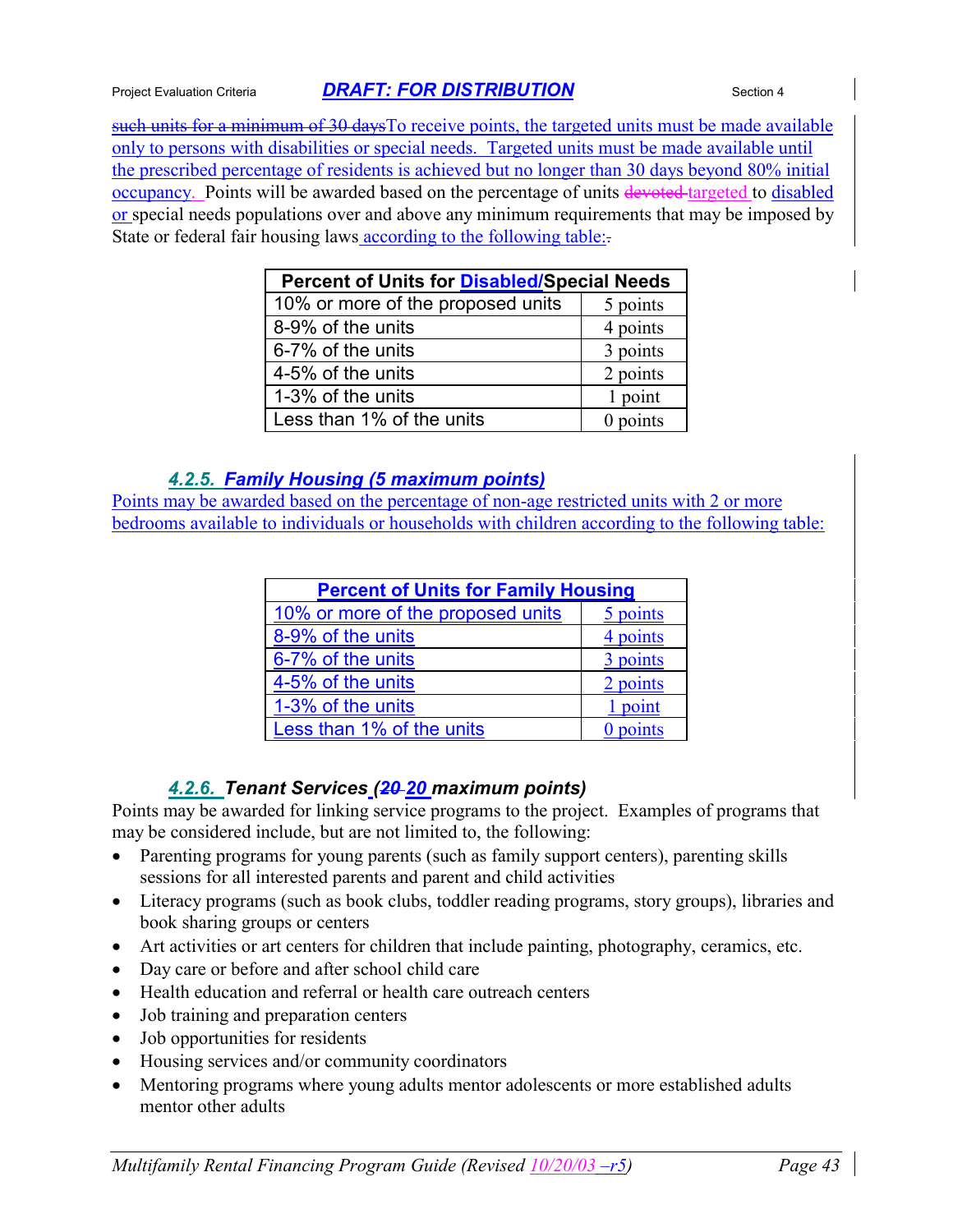- Housing and/or community meeting centers
- Recreation centers located within housing complexes
- Nutritional services
- Eating together programs
- Assisted or congregate living services including assistance with activities of daily living, instrumental activities of daily living, medical services, or housekeeping
- Transportation services

The tenant service plan submitted with the application will be evaluated. Points may be awarded based on the extent to which the plan is comprehensive, well defined, economically and practically feasible, appropriate for the proposed tenant population, innovative and involves a unique collaboration, partnership, ownership or management structure. Projects that include onsite services must be designed to include the necessary physical space for the services. To be scored under this criterion, letters or agreements documenting a service provider's involvement with the project should be submitted. More points will be awarded to the extent that the services are actively linked to the residents and not simply provided to the community at large.

### *4.2.7. Public and Assisted Housing Waiting Lists (5 5 maximum points)*

Points may be awarded to projects that establish a priority for households on waiting lists for public housing or other federal or State assisted low-income housing. To receive points, the applicant also must demonstrate that the entity maintaining the waiting list is willing to refer tenants to the project.

### *4.2.8. Small Projects (5 maximum points)*

Points will be awarded to projects that consist of 30 or fewer units. Points will not be awarded for phased projects when the phases in combination contain more than 30 units. A project will not be considered phased if the second section is submitted after the first section has achieved break-even operations for one fiscal year and 90% occupancy for 12 consecutive months.

## 4.3. **Project Location and Marketability**

### *Other Investment and Community Support*

#### *(10 maximum points)*

Up to 10 points may be awarded if the sponsor documents local community support and that other significant investment has recently occurred, is ongoing or is planned for the community in which the project is located. Five points will be awarded for documentation of recent (completed within the last three years) or on-going development or for awards of funds for imminent development, within close proximity to the project. Evidence should include the approximate amounts invested in the other development. For in-fill sites in established, stable neighborhoods, these five points may be awarded for documentation of recent or on-going business investment, stable or increasing property values and home ownership investment.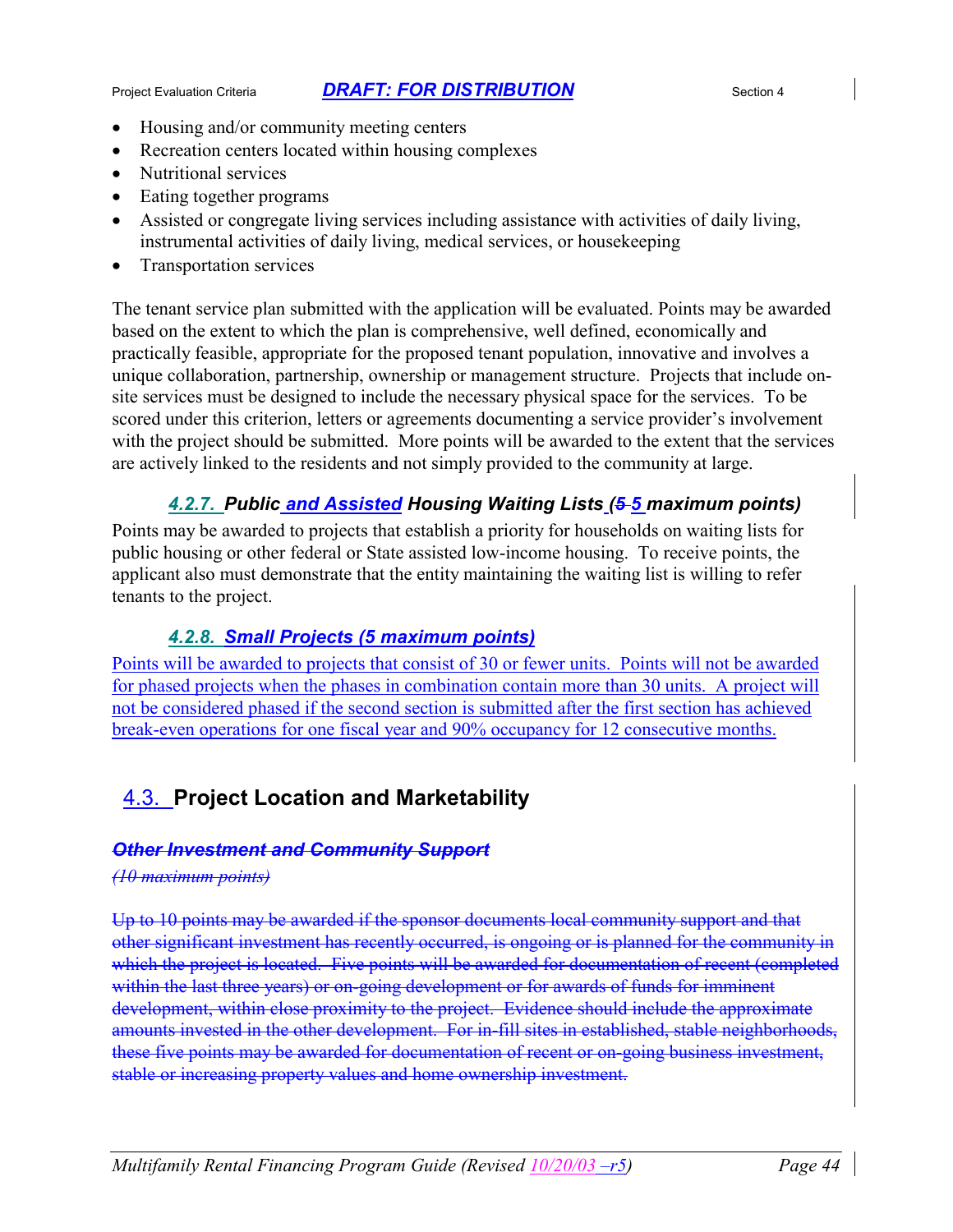Five additional points may be awarded for documentation of significant community support for the project. Evidence should include letters of support, dated within 8 months of the application deadline, from local community groups, leaders and elected officials. Letters from individuals or letters from groups unaffected by the project will not be considered in the evaluation of this criterion.

### *4.3.1. Market Study (35 40 maximum points)*

Points may be awarded to projects that fill a demonstrated need for affordable rental housing in the local market and that will be competitive.Maximum points will be awarded for high quality market studies that show a strong market demand for the project. The market study should include the following:

- Geographic definition (other than a simple radius) and analysis of the market area;
- Data regarding neighborhood or community characteristics such as crime or incompatible land uses that could negatively affect the success of the project;
- Number of renter households qualified by income and, if appropriate, age for the targeted program(s) in the market area;
- Rent levels, operating expenses, amenities, turnover rates, waiting lists and vacancy rates of comparable projects in the market area with an analysis of the competitive advantages offered by the applicant's proposed project;
- Absorption rate for the proposed project;
- Support for the applicant's proposed vacancy rate;
- Support for the project's proposed income targeting;
- Penetration or capture rate for the proposed project including rates at housing costs (rent plus utility allowance, if any) not exceeding 30% of gross median income for the targeted income levels; and
- A conclusion or executive summary capturing the above information.

The market study must be prepared by a third-party professional that has experienced with multifamily rental housing and/or tax credit housing in Maryland and is on the list of acceptable market analysts maintained by the Department on its website. The study should be detailed and provide a logical basis for all conclusions. Other projects that the Department has funded in the area should be identified, as should the impact of the proposed project on these developments and on any other existing projects.

A list of acceptable market analysts may be obtained from the Department website at http://www.dhcd.state.md.us/rhfunds/download/apprlist.pdf or by calling the Department. Current income limits also are available on the website.

### *4.3.2. Other Investment in the Community (5 maximum points)*

Up to 5 points may be awarded if the sponsor documents that other significant investment has recently occurred, is ongoing or is planned for the community in which the project is located. Points will be awarded for documentation of recent (completed within the last three years) or ongoing development or for awards of funds for imminent development, within close proximity to the project. To qualify for maximum points under this criterion, evidence must include the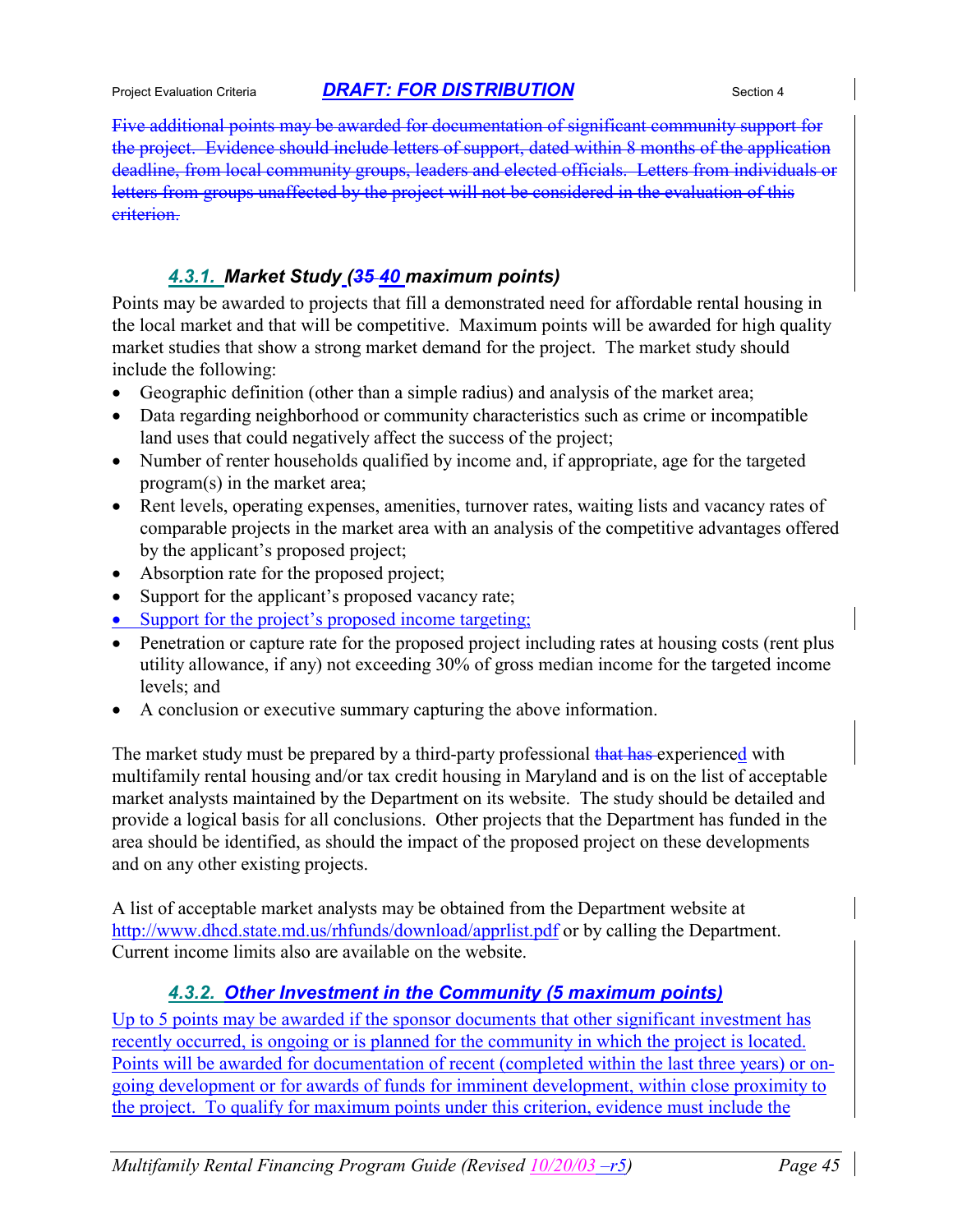approximate amounts invested, committed or planned in the other developments. For in-fill sites in established, stable neighborhoods, these points may be awarded for documentation of recent or on-going business investment, stable or increasing property values and home ownership investment.

#### *Mixed Income Projects*

#### *(5 points)*

Up to five points will be awarded to projects where at least 20% of the residential units in the property have neither income nor rent restrictions.

#### *Small Projects*

#### *(10 maximum points)*

Points will be awarded to projects that consist of 30 or fewer units. Points will not be awarded for phased projects when the phases in combination contain more than 30 units. A project will not be considered phased if the second section is submitted after the first section has achieved break-even operations for one fiscal year and 90% occupancy for 12 consecutive months.

### *Rural Projects*

#### *4.3.3. (10 10 maximum points)*

Points will be awarded to projects that are in rural areas as designated by the Rural Housing Service or that either are in federal Community Development Block Grant (CDBG) nonentitlement or HOME non-participating jurisdictions that have an area median income below the non-metro median income. Counties below this level include Allegheny, Caroline, Dorchester, Garrett, Somerset, Washington, Wicomico and Worcester.

### **Development Quality**

### **4.4.** *(60 55 maximum points)*

Under this category, projects will be evaluated and awarded points based upon the quality of the project design, material selection and environmental and site considerations. Staff will inspect the project and associated community and will thoroughly evaluate the plans and specifications (see Applicationsee Application for details of submission requirements).

There are  $9-8$  specific criteria (see Exhibit C for details) that will be used to ascertain the scoring for development quality. These criteria and associated points are:

1. The building design and use are compatible with the surrounding environment and existing neighborhood. *(77 points)*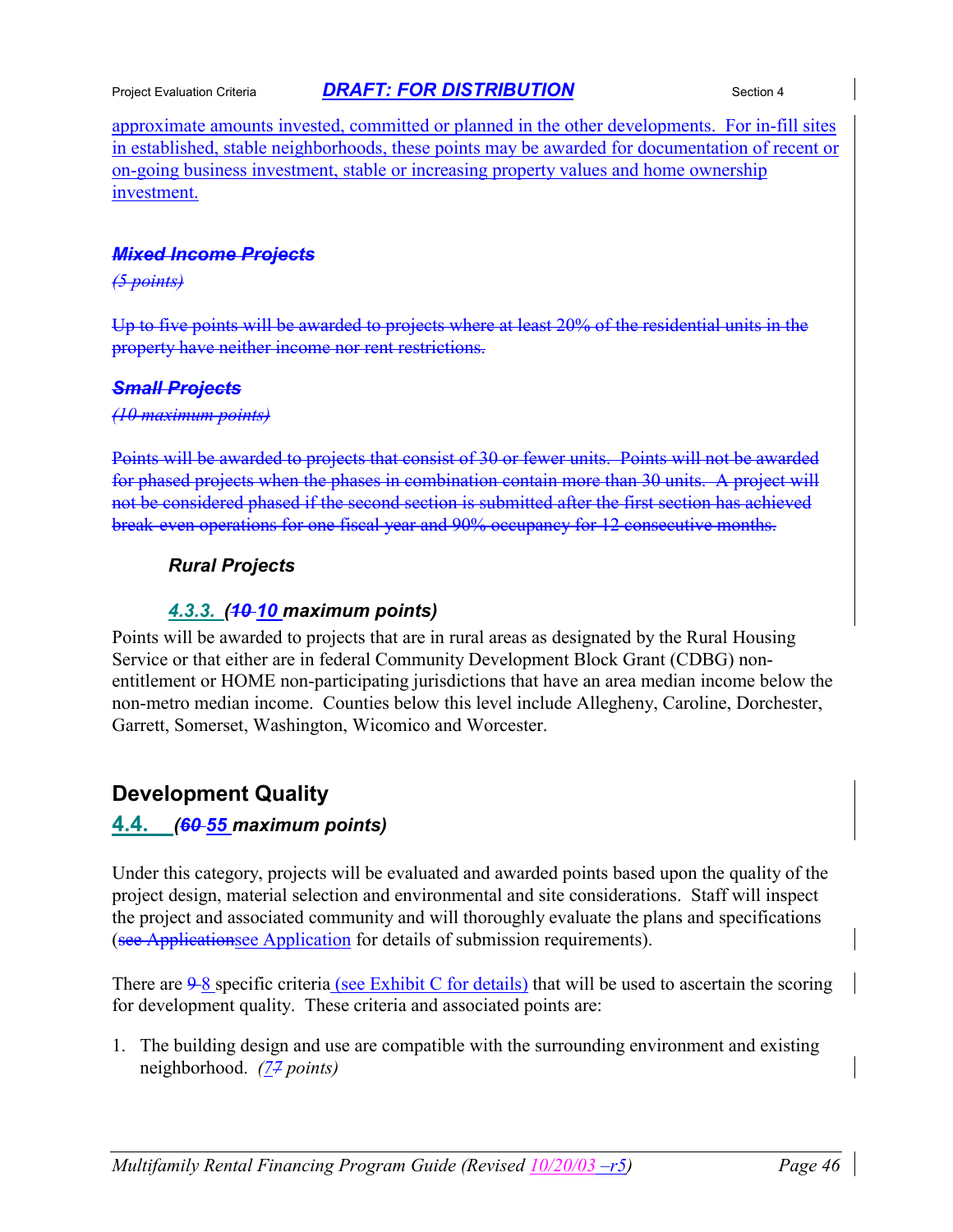- 2. The layout of the buildings and other improvements on the site is well thought out and complements the surrounding environment.  $(7\overline{7}$  points)
- 3. Individual unit sizes are spacious and the floor plans well designed. *(7 7 points)*
- 4. Material selections are of good or better quality, designed for normal maintenance and can be expected to perform well over the long term.  $(7\frac{7}{2}$  points)
- 5. Design features promote comfort and energy efficiency over the estimated useful life of the project. *(* $7$  *points*)
- 6. The site is suitable for the proposed development and no excessive geotechnical, environmental or utility infrastructure expenditures are needed or anticipated.  $(7 - 7 \text{ points})$
- 7. The buildings and the project site, including the immediate surroundings, provide adequate space for recreation, education and community activities.  $(76 \text{ points})$
- 8. Unit amenities are consistent with or better than amenities in other, similar projects in the market area. *(2-7 points)*
- 9. The owner indicates through plans and specifications a commitment to seek certification under the Leadership in Energy and Environmental Design (LEED) Green Building System<sup>™</sup> (Current Version) of the U.S. Green Building Council for the building(s). *(4 points)*

## **4.5. Leveraging and Long Term Subsidies**

### *4.5.1. Leveraging (10 maximum points)*

The extent to which Department funds are used to leverage other funds will be considered. Points will be awarded based on the percent of non-Department funds specifically identified and designated to supplement Department funds.

For purposes of this section, Department funds include the State's HOME Investment Program, Rental Housing Production Program, Maryland Housing Rehabilitation Program, Elderly Rental Housing Program, Nonprofit Rehabilitation Program, Community Legacy Program and the Partnership Rental Housing Program. HOME Investment Program funds administered by participating jurisdictions will not be considered leveraged funds. However, other fOther federal (including bond financing and unallocated tax credits and local funds originating from State Small Cities Community Development Block Grants), State, local (including HOME Investment Program funds administered by local participating jurisdictions) or private funding will be considered leveraged funds. Because the Department administers tax credits, equity derived from credits allocated from the State's credit ceiling will be included in Department funds for computing leverage.

In order to compare the tax credit equity fairly for all projects, an imputed raise-up amount, based on current market rates, will be used. The one exception to this rule will be for tax credits that may be awarded in connection with the 30% basis increase allowed under the Internal Revenue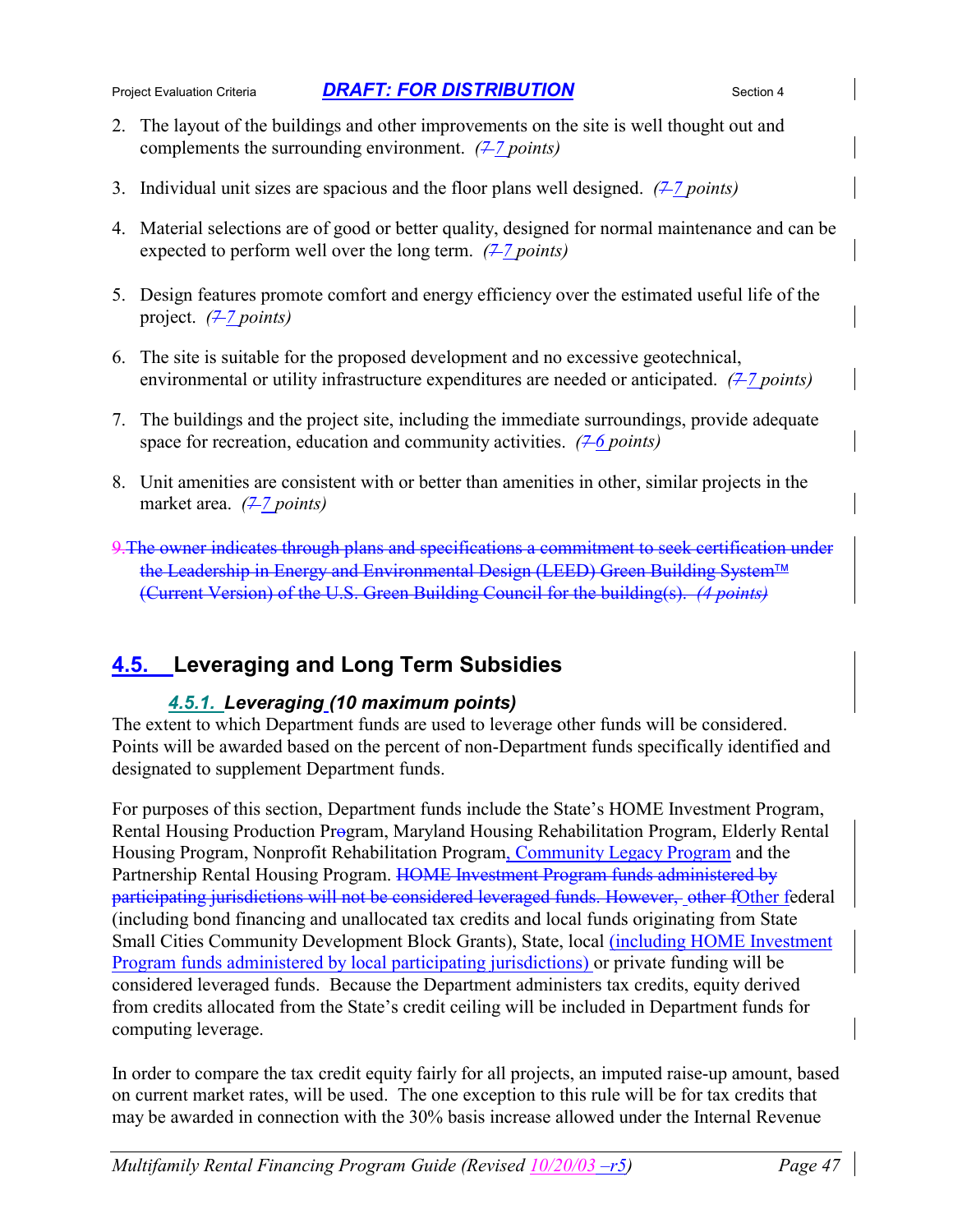Code (IRC) for projects in Qualified Census Tracts or Difficult Development Areas. In such cases, only equity derived from tax credits awarded for the lower basis will be considered Department funds. Equity derived from tax credits awarded in connection with the increased basis will be considered leveraged funds. For a listing of Qualified Census Tracts and Difficult Development Areas, please consult the HUDuser HUD's website at:

#### http://www.huduser.org/datasets/qct.html

The leverage ratio will compare all Department funds to all project costs. Since total development costs, as used in this guide, does not include certain costs that can be paid from tax credit equity, these additional costs will be included in the calculation as well. The extra costs are developer's fee, funded guaranties and reserves, and syndication costs.

In mixed income developments, the Department will evaluate leveraging on the affordable rental units only. The total costs of the project will be prorated using the number of bedrooms.

| Percent of All Project Costs Leveraged with Other Funds |           |  |
|---------------------------------------------------------|-----------|--|
| 65% of adjusted net costs are leveraged                 | 10 points |  |
| 61% to 64% of adjusted net costs are leveraged          | 9 points  |  |
| 56% to 60% of adjusted net costs are leveraged          | 8 points  |  |
| 52% to 55% of adjusted net costs are leveraged          | 7 points  |  |
| 49% to 51% of adjusted net costs are leveraged          | 6 points  |  |
| 45% to 48% of adjusted net costs are leveraged          | 5 points  |  |
| 40% to 44% of adjusted net costs are leveraged          | 4 points  |  |
| 35% to 39% of adjusted net costs are leveraged          | 3 points  |  |
| 30% to 34% of adjusted net costs are leveraged          | 2 points  |  |
| 25% to 29% of adjusted net costs are leveraged          | 1 point   |  |
| Less than 25% of adjusted net costs are leveraged       | 0 points  |  |

*Example. (Note: all figures supplied in this example are for illustrative purposes only. In particular, actual raise rates used in evaluation may vary based on HDP's analysis of the syndication market. HDP will publish separately on the Department website the imputed rate in advance for each competitive round.) A 25 unit rental housing project located in Baltimore County consists of 10 one-bedroom units and 15 two-bedroom units. The total development costs for the project are \$2,000,000. Financing for the project includes a first mortgage private loan of \$700,000, a second mortgage Rental Housing Production Program loan of \$342,855, a local contribution of \$425,000 (not from County HOME funds) and an annual tax credit award of \$114,286. The imputed raise-up rate is 75 cents on the dollar. The owner's legal and accounting costs for syndication are \$50,000, reserves are \$50,000 and the Developer's fee is \$225,000.*

*Step 1. Calculate the tax credit equity that will be provided to the project.*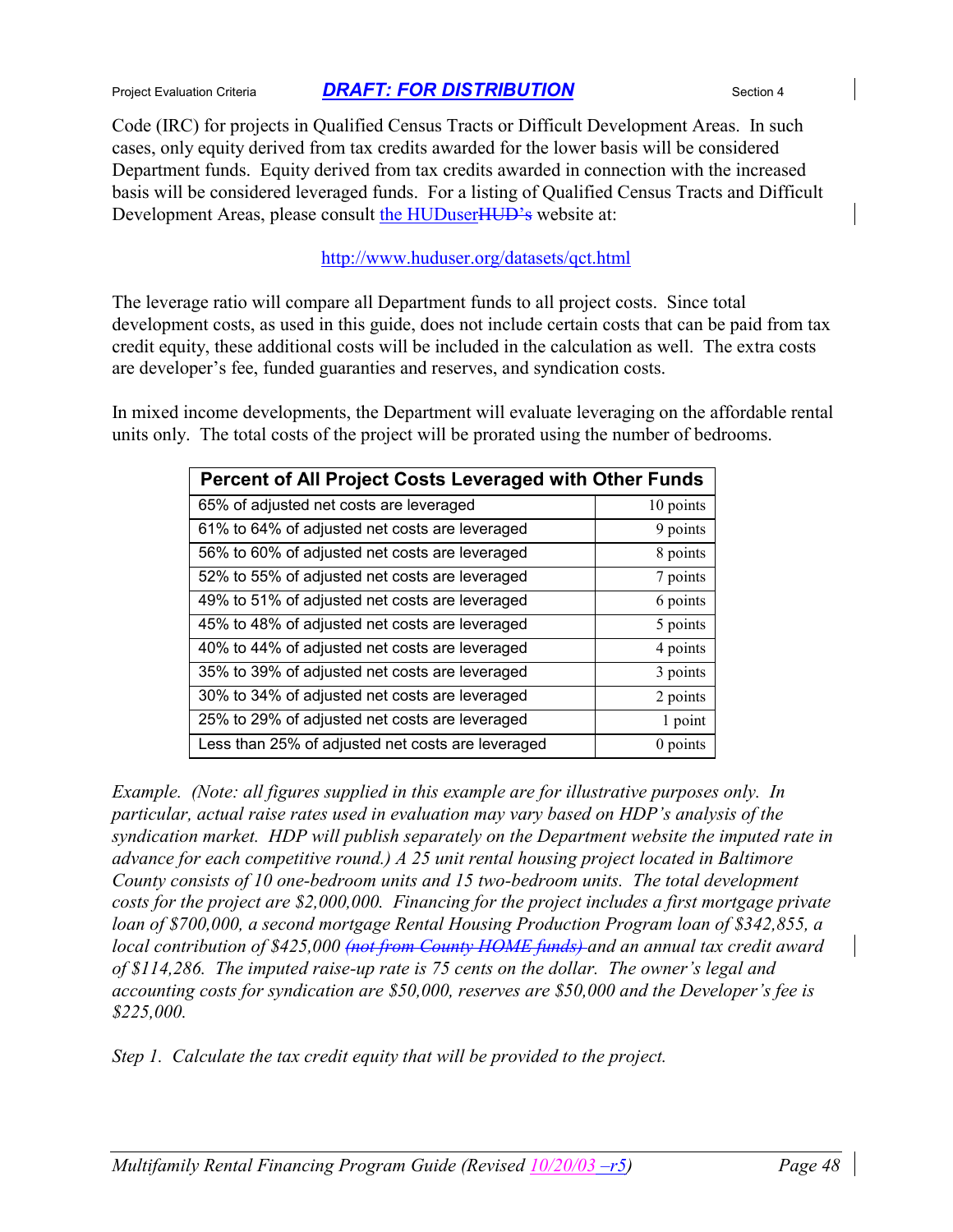| <b>Tax Credit Equity</b>   |               |  |
|----------------------------|---------------|--|
| <b>Annual Tax Credits</b>  | \$114,286     |  |
| <b>Credit Period</b>       | X             |  |
| Total Tax Credits          | $= 1,142,860$ |  |
| Imputed Raise-up           | .75<br>X      |  |
| Imputed Subsidy (rounding) | 857,145       |  |

*Step 2. Calculate the total DHCD subsidy.*

| <b>Total DHCD Subsidy</b> |           |  |
|---------------------------|-----------|--|
| <b>Tax Credit Equity</b>  | 857,145   |  |
| <b>DHCD Loans</b>         | 342,855   |  |
| <b>Total Subsidy</b>      | 1.200.000 |  |

*Step 3. Calculate all project costs.*

| <b>All Project Costs</b>       |           |  |
|--------------------------------|-----------|--|
| <b>Total Development Costs</b> | 2,000,000 |  |
| Developer's Fee                | 225,000   |  |
| <b>Guaranties and Reserves</b> | 50,000    |  |
| <b>Owner Syndication Costs</b> | 50,000    |  |
| <b>Total Costs</b>             | 2,325,000 |  |

*Step 4. Determine the costs associated with the affordable portion of the project.*

| <b>Adjusted Costs</b>    |        |           |
|--------------------------|--------|-----------|
| <b>Affordable BRs</b>    |        | 40        |
| <b>Total BRs</b>         |        | 40        |
| % Affordable             | $=$    | $100\%$   |
| <b>All Project Costs</b> | X      | 2,325,000 |
| <b>Adjusted Costs</b>    | $=$ \$ | 2,325,000 |

*Step 5. Determine the portion of funds leveraged from other sources*.

| <b>Leverage Evaluation</b> |    |           |
|----------------------------|----|-----------|
| <b>Total State Subsidy</b> | \$ | 1,200,000 |
| <b>Adjusted Costs</b>      |    | 2,325,000 |
| % State Funds              |    | 52%       |
| <b>Total Funds</b>         |    | 100%      |
| Less % State Funds         |    | 52%       |
| % Leveraged                |    |           |

*Step 6. Calculate the number of points for the percent leveraged from the chart above. 48% of all costs leveraged equal 5 points.*

*Multifamily Rental Financing Program Guide (Revised 10/20/03 –r5) Page 49*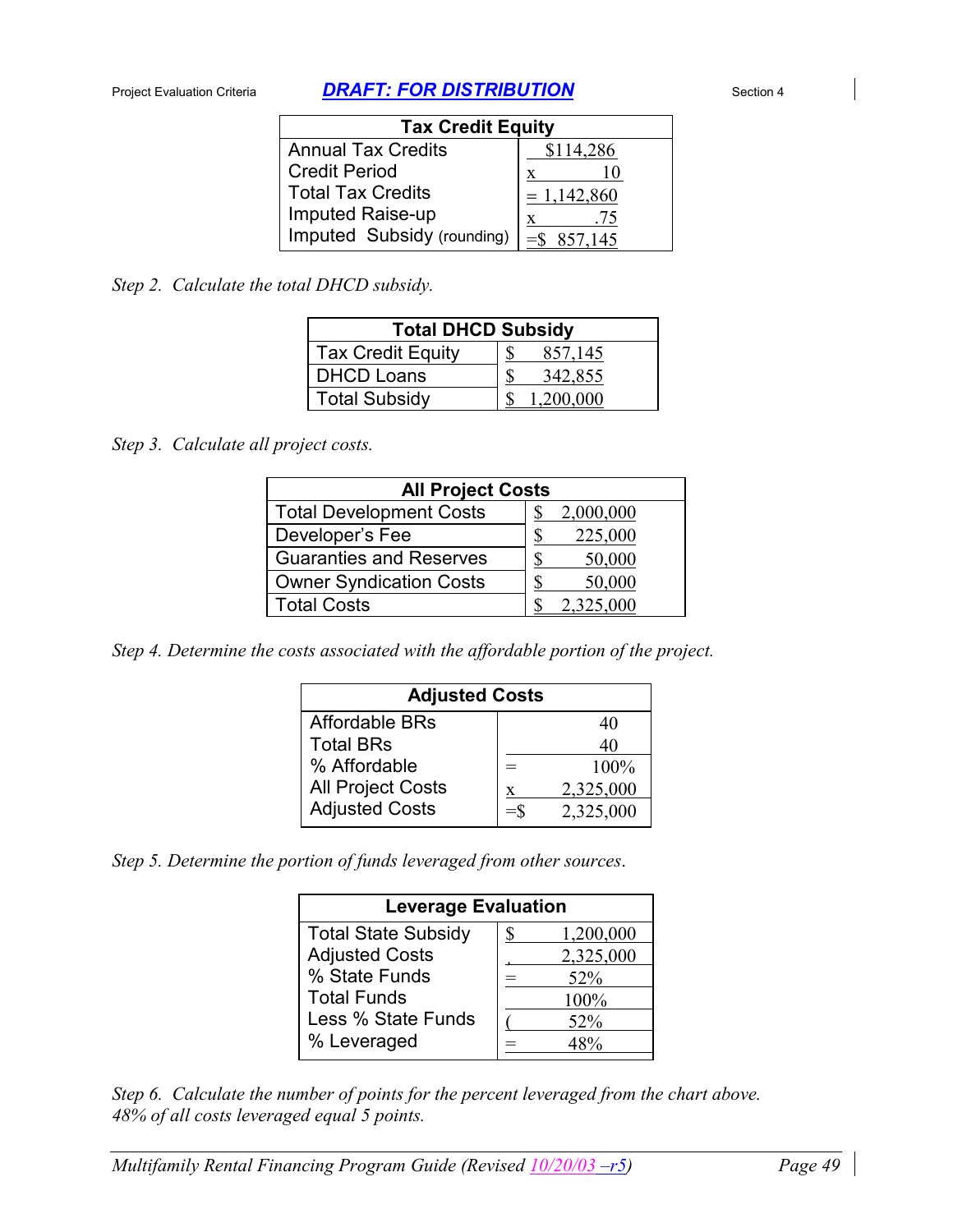### *4.5.2. State Subsidy per Affordable Bedroom (10 maximum points)*

Total State subsidies per affordable housing bedroom will be used to determine the effectiveness of the departmental funds. The amount of departmental funds, as defined in the previous criterion on leveraging, will be evaluated.  $\frac{h}{h}$ However, in addition, the amount of tax credit per bedroom will also be included in the calculation. To make this calculation comparable for all projects, an imputed raise-up rate, based on current market rates, will be used. In the case of projects that may receive an increase in basis under the Internal Revenue Code (IRC) because they are located in Qualified Census Tracts or Difficult Development Areas, only the equity derived from tax credits awarded for the original basis will be considered. Equity derived from tax credits awarded for the increased basis will not be considered. The lower the amount of all State subsidies per affordable housing bedroom, more points will be awarded.

| <b>Total Subsidy per Bedroom</b>                               |            |  |
|----------------------------------------------------------------|------------|--|
| Subsidy is \$25,000 or less per bedroom                        | 10 points  |  |
| Subsidy is \$35,000 or less and more than \$25,000 per bedroom | 5 points   |  |
| Subsidy is \$50,000 or less and more than \$35,000 per bedroom | 2 points   |  |
| Subsidy is more than \$50,000 per bedroom                      | $0$ points |  |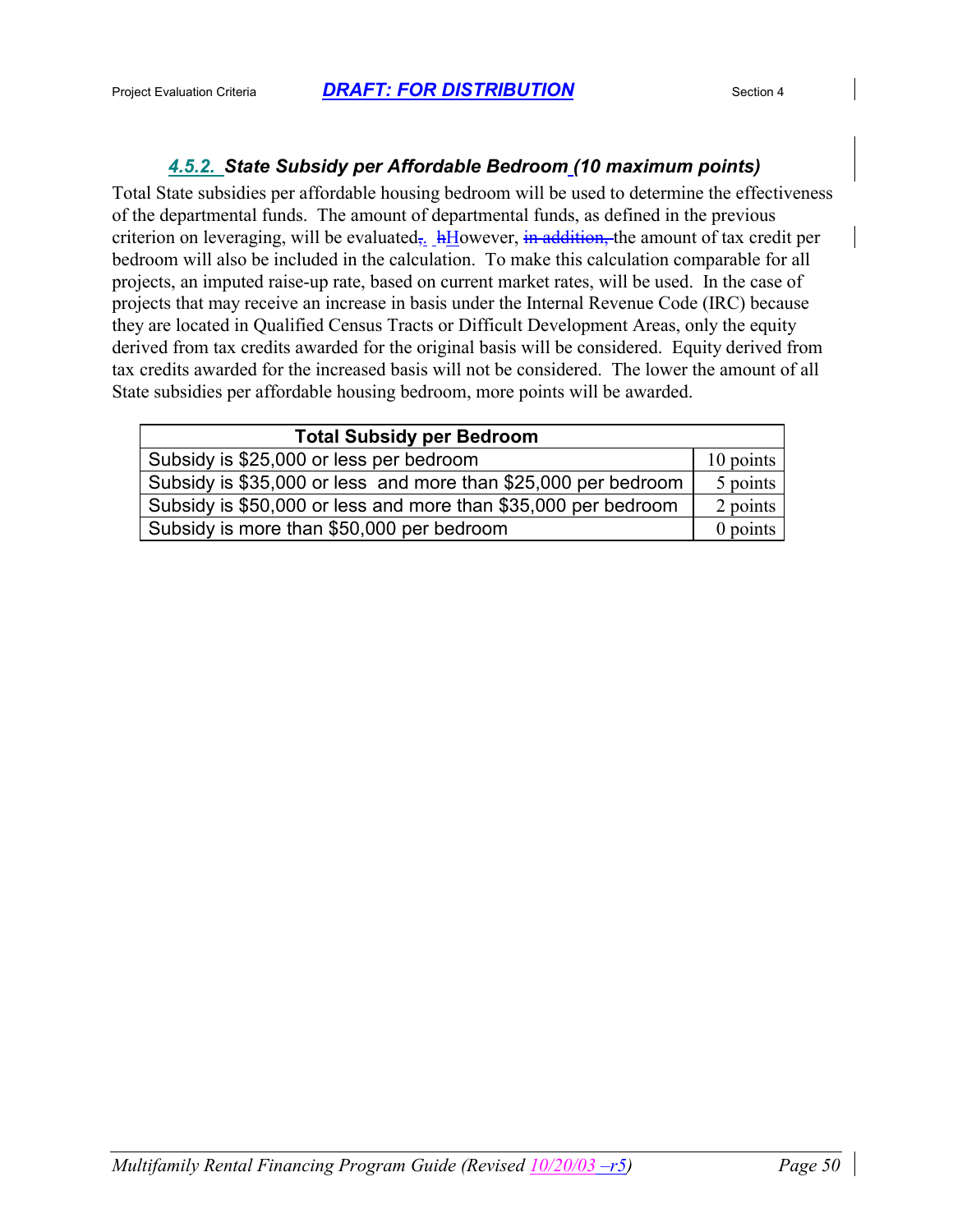*Example. Same facts as above.*

*Step 1. Calculate the State subsidy per affordable bedroom.*

| <b>State Subsidy</b>             |                 |  |
|----------------------------------|-----------------|--|
| State Funds (from above)         | 342,855         |  |
| Affordable Bedrooms              | 40              |  |
| <b>State Subsidy Per Bedroom</b> | $=$ \$<br>8.571 |  |

*Step 2. Calculate the tax credit subsidy per bedroom.*

| <b>Tax Credit Subsidy</b>         |             |  |
|-----------------------------------|-------------|--|
| <b>Annual Tax Credits</b>         | 114,286     |  |
| <b>Credit Period</b>              | 10<br>x     |  |
| <b>Total Tax Credits</b>          | $= 1,142.8$ |  |
| <b>Imputed Raise-up</b>           | .75<br>X    |  |
| <b>Imputed Subsidy (rounding)</b> | 857,155     |  |
| <b>Affordable Bedrooms</b>        |             |  |
| <b>Tax Credit Per Bedroom</b>     |             |  |

*Step 3. Calculate the total subsidy per bedroom.*

| <b>Total Subsidy</b>             |  |        |
|----------------------------------|--|--------|
| <b>Tax Credit Per Bedroom</b>    |  | 21,429 |
| <b>State Subsidy Per</b>         |  | 8,571  |
| Bedroom                          |  | 30,000 |
| <b>Total Subsidy Per Bedroom</b> |  |        |

*Step 4. Calculate the number of points for subsidy per bedroom based on the chart above. \$30,000 per bedroom equals 5 points.*

### *Other Long-term Operating Subsidies*

#### *4.5.3. (10 maximum points)*

Points will be awarded to projects that use long term operating or rent subsidies. The subsidies must reduce the operating expenses or rent for low-income tenants. The tenants should pay no more than 30% of their gross income for housing expenses, including utilities. Project based rental subsidies, payments in lieu of taxes or other operating or social service subsidies are encouraged.

Maximum For HOME Participating jurisdictions, maximum points may be awarded for projects with a subsidy of at least \$100-200 per unit per year for a period of 10 years. For HOME Nonparticipating Jurisdictions, maximum points will be awarded for projects with a subsidy of at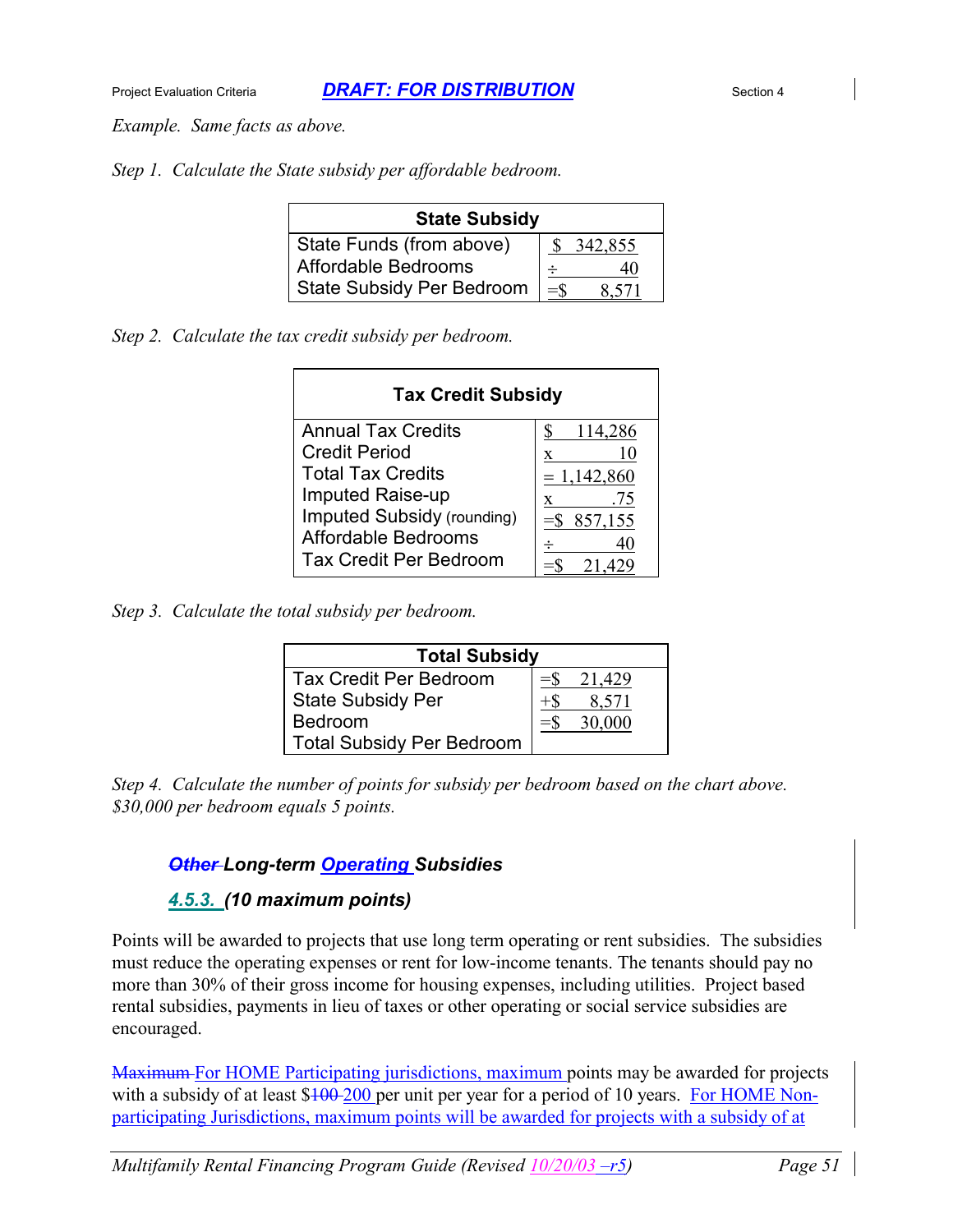least \$100 per unit, per annum for 10 years. Fewer points will be awarded to the extent that the subsidy per unit per year is below \$100200 for HOME Participating Jurisdictions or \$100 for HOME Non-participating jurisdictions, the subsidy is for a term of less than 10 years, or repayment terms of the subsidy diminish its overall value to the project. The Department will evaluate the subsidy by finding computing the total value of the subsidy and dividing it by the term in years of the subsidy and the number of units in the project.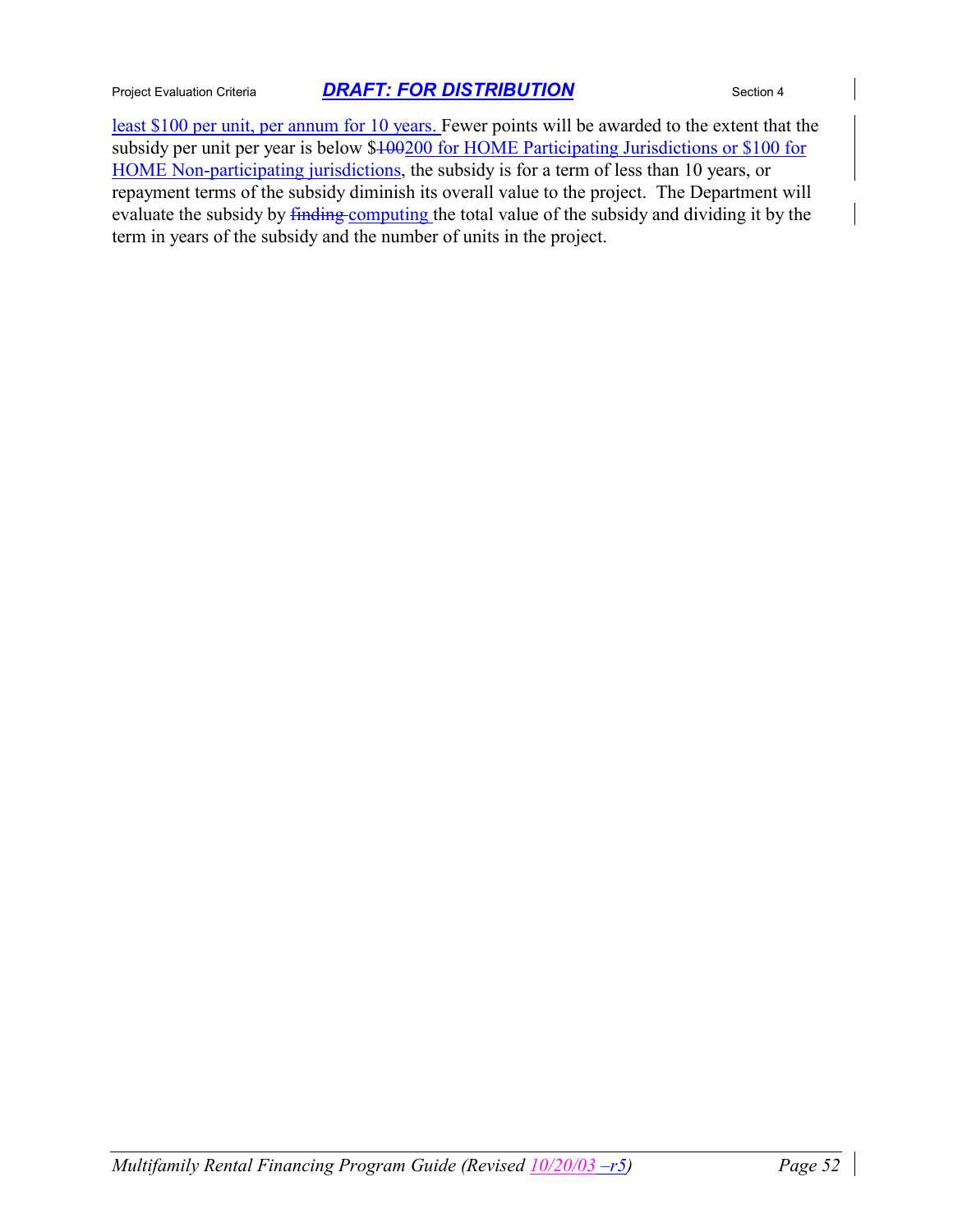## **5**. **Waivers**

#### **5.1. Waivers – General**

The Code of Maryland Regulations (COMAR) allows the Secretary of the Department to waive or vary particular regulations to the extent that the waiver is not inconsistent with law if, in the determination of the Secretary, the application of a regulation would be inequitable or contrary to the purposes of the relevant statutes. For detail, consult COMAR Title 05 and Regulation .01.09.10 for Rental Housing Loan Processing; .05.01.29 for the Elderly Rental Housing Program; and .05.04.22 for the Rental Housing Production Program.

The Department may waive provisions of this Guide as specified in this Section. In general and unless specified in Section 5.2 below, HDP requires applicants considering a request for a waiver of the Threshold or Competitive Criteria in this Guide to submit such requests in writing to the Deputy Director, Housing Development Programs, at least 90 days in advance of the application submission deadline.

This provision for waivers applies only to state funded programs and state-imposed threshold and competitive criteria for the federal Low-Income Housing Tax Credits (LIHTC) Program. Federal LIHTC program criteria may not be waived at the state level, and applicants should consult their attorney or tax advisor on the possibility of waivers of federal requirements.

### **5.2. Waivers of Threshold or Competitive Criteria**

For specific Threshold criteria listed below, the Department may consider requests for waivers based on the following:

*Previous Project Performance* (see 3.2.1 above) – for defaults involving Department loans, waivers of the restriction on participation in funding rounds may be granted for team members that were not involved in the defaulted loan for at least one year prior to the default. In the case of other defaulted loans, waivers may be granted based on the circumstances surrounding the particular default. Among the factors HDP may consider in granting a waiver are:

- Reasons for the default;
- The applicant's role in the defaulted property and responsibility for guaranties or operations of the defaulted property; and
- Performance of other properties in the applicant's portfolio.

*Previous Participation* (see 3.2.2. above) – the Department may grant waivers for development team members unable to meet Departmental processing requirements based on the justifications for requesting waivers under 3.2.1, Previous Project Performance.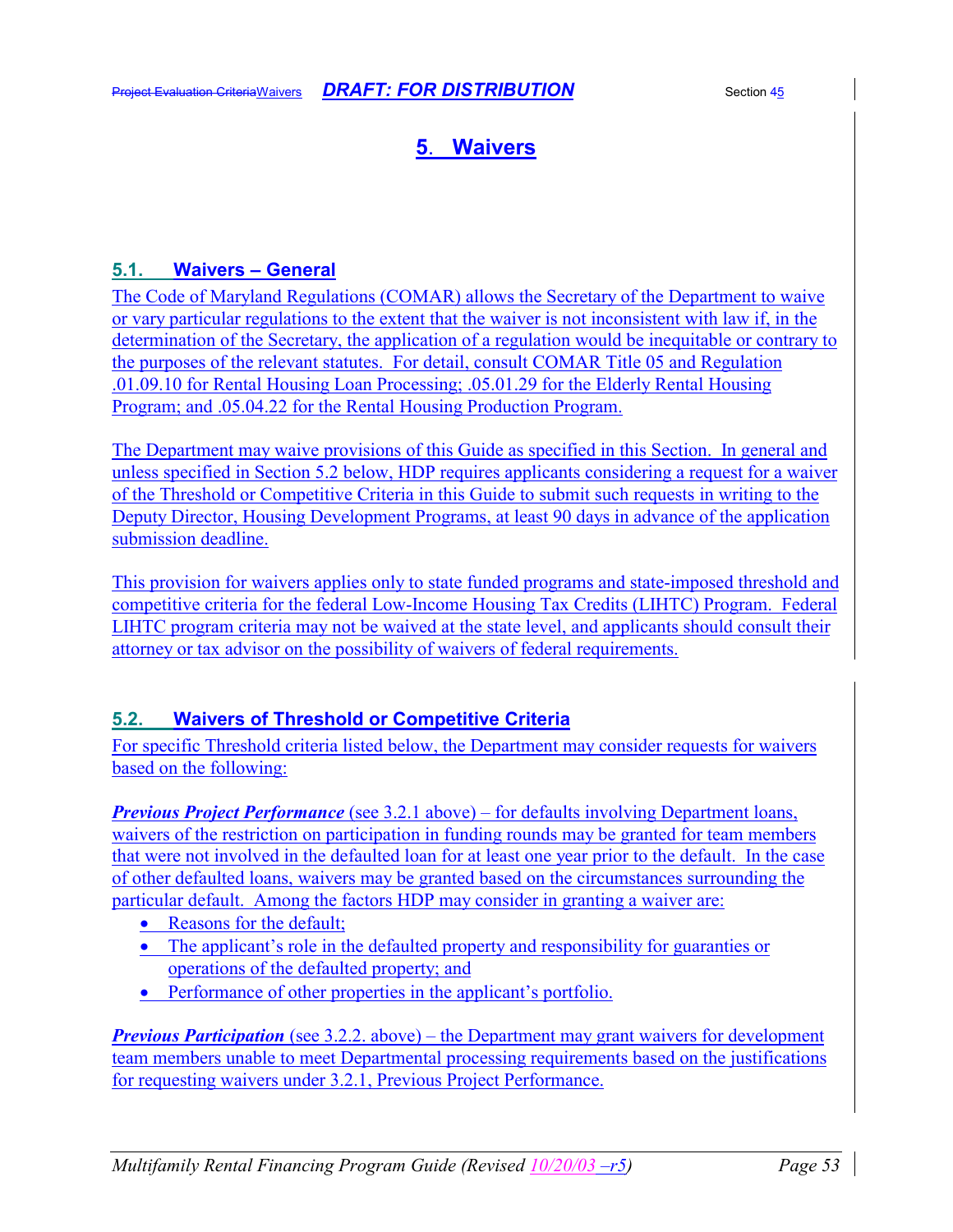*Construction or Rehabilitation Costs* (see 3.7.5 above) – requests for waivers of this provision may be submitted to the Department with the application. The Department may grant waivers based on staff evaluation of the project's conformance with other Threshold criteria, the need to meet the Secretary of the Interior's Standards for Historic Rehabilitation, the amount of equity and other financial resources leveraged, or the experience of the design professionals and the general contractor for the proposed project.

*Moderate Rehabilitation* (see 3.7.6 above) – requests for waivers of the \$15,000 per unit cost minimum may be submitted to the Department upon application for projects that can demonstrate:

- 1. A strong need for preservation of affordable housing in the market area;
- 2. Affordable housing units will be lost if the project is not financed using Department funds; and
- 3. Adequate reserves based on a capital needs assessment performed by an engineer or other qualified professional will be available to the project.

*Developer's Fees* (see 3.9.6 above) - for projects with proposed developers' fees in excess of the \$2.5 million limit, requests for waivers may be submitted to the Department with the application. Applicants must include a detailed explanation of the reasons for the increased developer's fee with the request for a waiver. Staff will evaluate waiver requests for reasonableness on a caseby-case basis to determine compliance with the threshold requirements. Any fee in excess of \$2.5 million must be recommended by HFRC and approved by the Secretary of the Department. Increasing the fee to increase the tax credit basis is not a valid justification for a waiver.

*Project Phasing* (see 3.10.2 above) – a request for a waiver of this restriction may be submitted to the Department upon application provided that such requests include a market study meeting the criteria of this Guide and demonstrating that the subsequent phase(s) will not adversely affect the leasing and operations of the initial phase.

*Project Financing and Underwriting* (see 4.1.3 above) – a request for a waiver of the provisions for negative Development Team Capacity points may be submitted to the Department upon application. Applicants seeking waivers must provide a detailed written request including, if necessary, independent studies or analyses by qualified professionals (market analyses, capital needs assessments, etc.) that back their request. Staff will evaluate waiver requests for reasonableness on a case-by-case basis to determine compliance with the threshold requirements.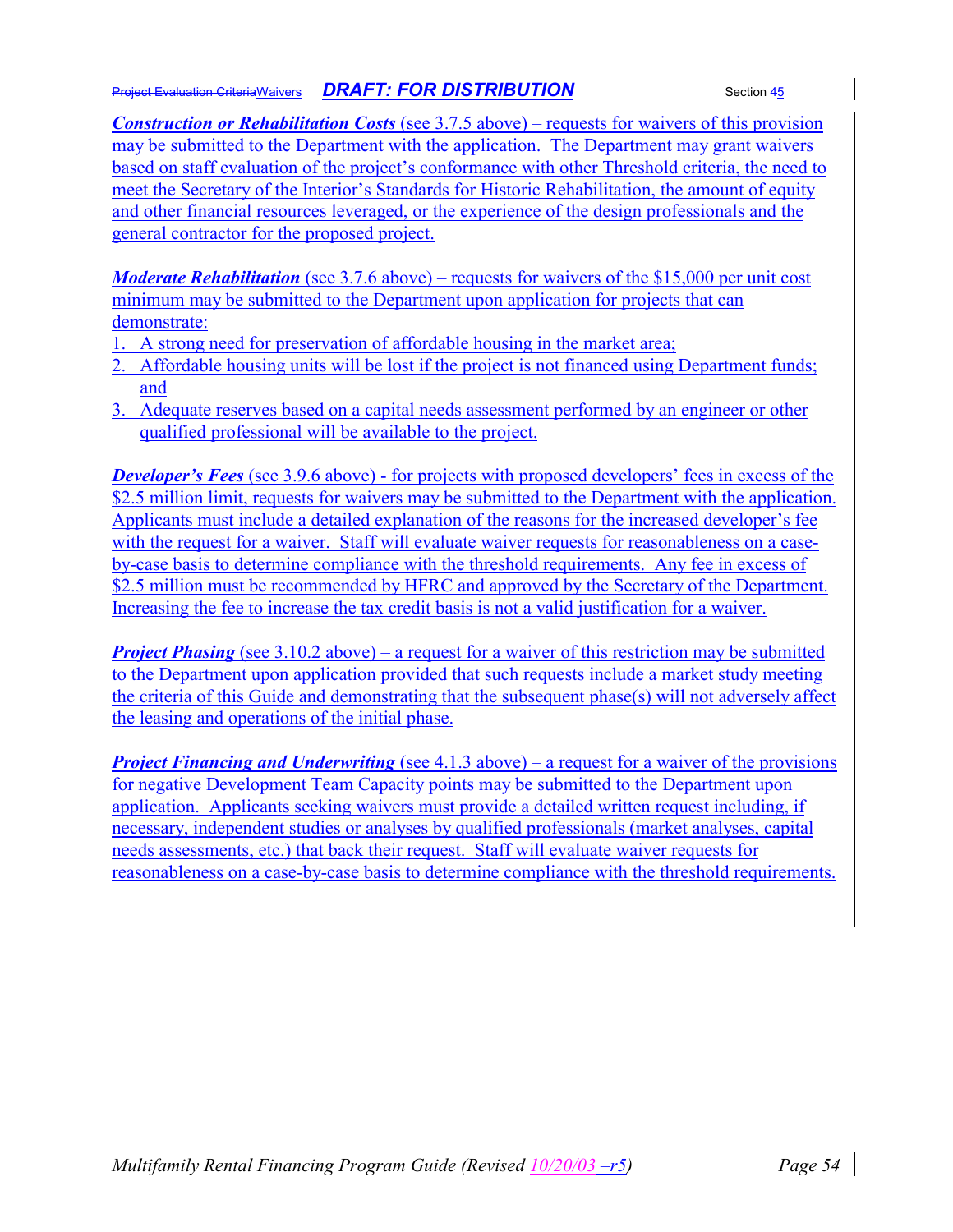# **Exhibit A: Application and Processing Fees**

|                                                | Description<br>Application<br>Fee (non-<br>refundable)<br><b>Reservation Fee</b><br>(non-refundable) |      | Low-income<br><b>Housing Tax</b><br><b>Credit</b><br>are involved.                                                                         |  | <b>Rental Housing Fund</b><br>$$14,000$ . Funding for these programs is requested<br>on the same application and requires a single<br>application fee regardless of how many programs |                                                                                                 |                                                                                                                                               | <b>Due Date</b><br>Fee must<br>accompany<br>application.                                     |                                                                                                           |  |
|------------------------------------------------|------------------------------------------------------------------------------------------------------|------|--------------------------------------------------------------------------------------------------------------------------------------------|--|---------------------------------------------------------------------------------------------------------------------------------------------------------------------------------------|-------------------------------------------------------------------------------------------------|-----------------------------------------------------------------------------------------------------------------------------------------------|----------------------------------------------------------------------------------------------|-----------------------------------------------------------------------------------------------------------|--|
|                                                |                                                                                                      |      | \$4,000. Reservation fee payments must be<br>submitted with the signed reservation letter<br>regardless of how many programs are involved. |  |                                                                                                                                                                                       |                                                                                                 |                                                                                                                                               | Fee must<br>accompany signed<br>reservation letter.                                          |                                                                                                           |  |
|                                                | <b>Tax Credit</b><br><b>Reservation</b><br><b>Allocation Fee</b><br>(non-refundable)                 |      | $24%$ of the<br>annual tax credit<br>amount reserved                                                                                       |  | None                                                                                                                                                                                  |                                                                                                 |                                                                                                                                               | Due in full at<br>profits and at<br>bond<br>projects Varies<br>depending on<br>financing and | reservation for for-<br>placed in service<br>for non-profits and<br>sponsor type. See<br>QAP for details. |  |
|                                                | <b>Commitment Fee</b>                                                                                |      | None                                                                                                                                       |  |                                                                                                                                                                                       | 1.5% of the loan amount-on the<br>first \$20 million and 1% on the<br>balance. May be financed. |                                                                                                                                               |                                                                                              | Due at the earlier of<br>initial loan closing<br>or bond closing.                                         |  |
| Costs of<br><b>None</b><br><del>Issuance</del> |                                                                                                      |      | <b>None</b>                                                                                                                                |  |                                                                                                                                                                                       | $2%$ of the<br>new loan                                                                         | <b>Estimated at</b><br>amount plus<br>unamortized<br>amount from<br>original issue                                                            | Due at initial<br>elosing for new<br>loans and at<br>elosing for<br>refinance.               |                                                                                                           |  |
| <b>Negative</b><br>Arbitrage                   |                                                                                                      | None |                                                                                                                                            |  |                                                                                                                                                                                       | <b>None</b>                                                                                     |                                                                                                                                               |                                                                                              | Due at initial<br>elosing for new<br>loans and at closing<br><del>tor refinance.</del>                    |  |
|                                                | Cost to callOther<br>Costs<br><b>Closing Attorney's</b><br><b>Fees</b>                               |      | None\$1,000<br>10% Test<br><b>Extension Fee</b><br>None<br>\$25 per unit per<br>year                                                       |  | None                                                                                                                                                                                  |                                                                                                 | Payable at<br>elosingPayable<br>with application for<br>extension.<br>Payable at initial<br>loan closing.<br>Payable annually<br>when billed. |                                                                                              |                                                                                                           |  |
|                                                |                                                                                                      |      |                                                                                                                                            |  | Closing (first loan):<br>\$20,000<br>Each Additional loan: \$1,000                                                                                                                    |                                                                                                 |                                                                                                                                               |                                                                                              |                                                                                                           |  |
| <b>Tax Credit</b><br>Compliance                |                                                                                                      |      |                                                                                                                                            |  | N/A                                                                                                                                                                                   |                                                                                                 |                                                                                                                                               |                                                                                              |                                                                                                           |  |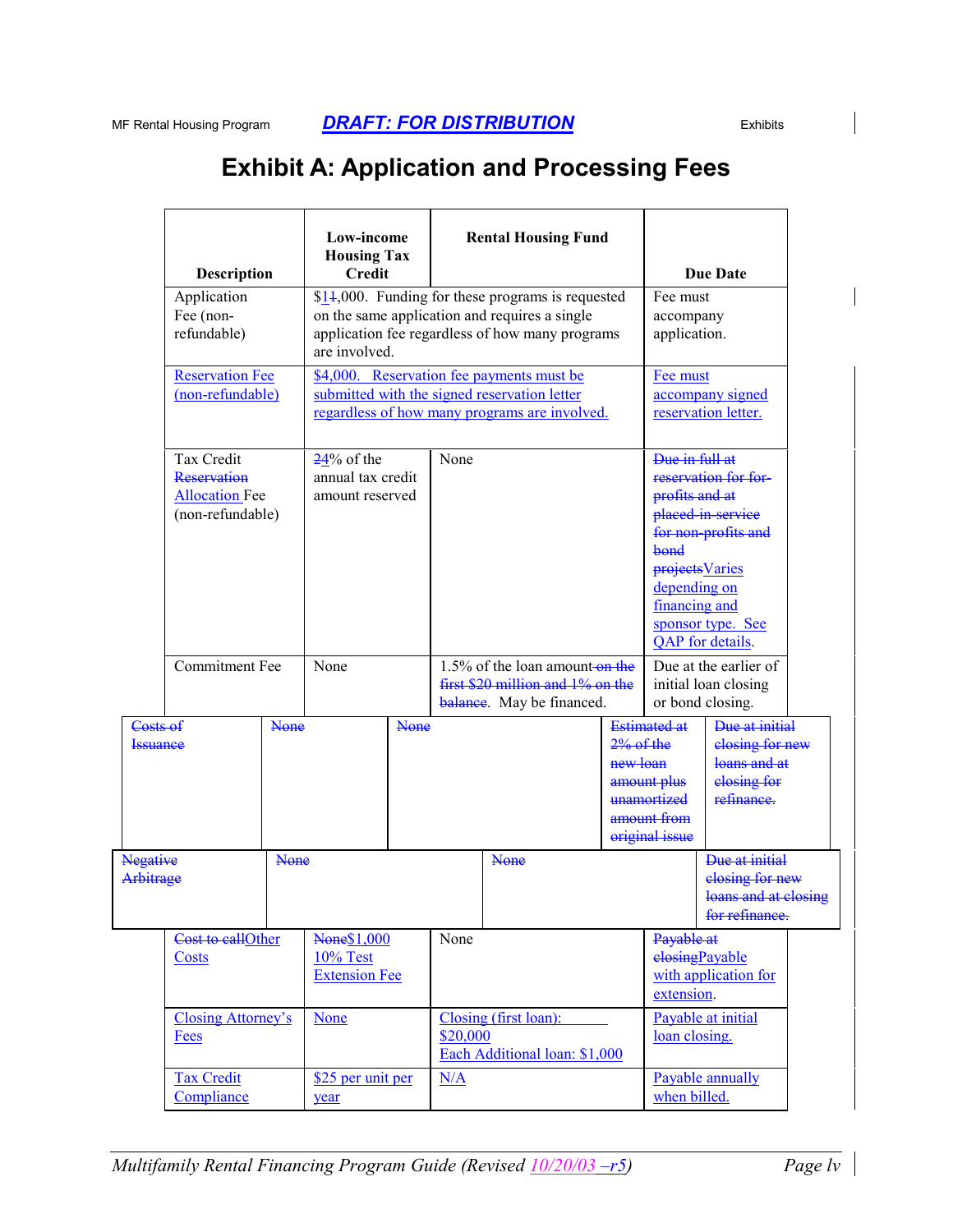| MF Rental Housing Program |                       | <b>DRAFT: FOR DISTRIBUTION</b>                    | <b>Exhibits</b>            |                 |
|---------------------------|-----------------------|---------------------------------------------------|----------------------------|-----------------|
|                           | <b>Description</b>    | Low-income<br><b>Housing Tax</b><br><b>Credit</b> | <b>Rental Housing Fund</b> | <b>Due Date</b> |
|                           | <b>Monitoring Fee</b> |                                                   |                            |                 |

 $\begin{array}{c} \hline \end{array}$ 

 $\begin{array}{c} \hline \end{array}$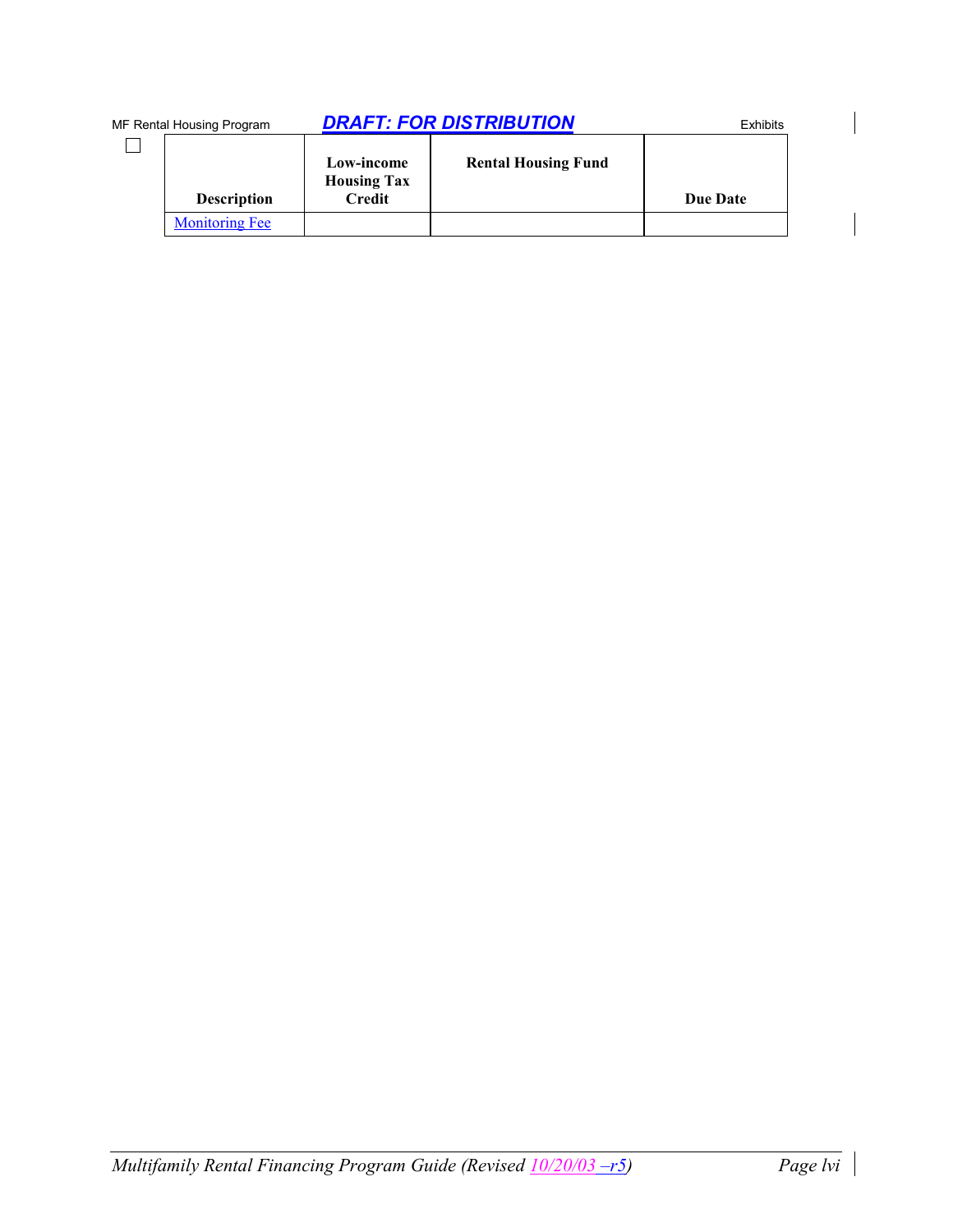### *Bond Program: Fees*

Costs of issuance are due at initial closing and for underwriting purposes are estimated at up to 2% of the loan amount plus the unamortized amount, if any, from the original issue. Terms for Commitment Fees are the same as for the Rental Housing Fund. For other fees including Rate Lock, Negative Arbitrage, Cost to Call and Servicing Fees, consult the Department's website at:

http://www.dhcd.state.md.us/mbp/index.asp

However, fees for the Multifamily Bond Program are subject to change, and applicants are encouraged to monitor the website for the most up to date information.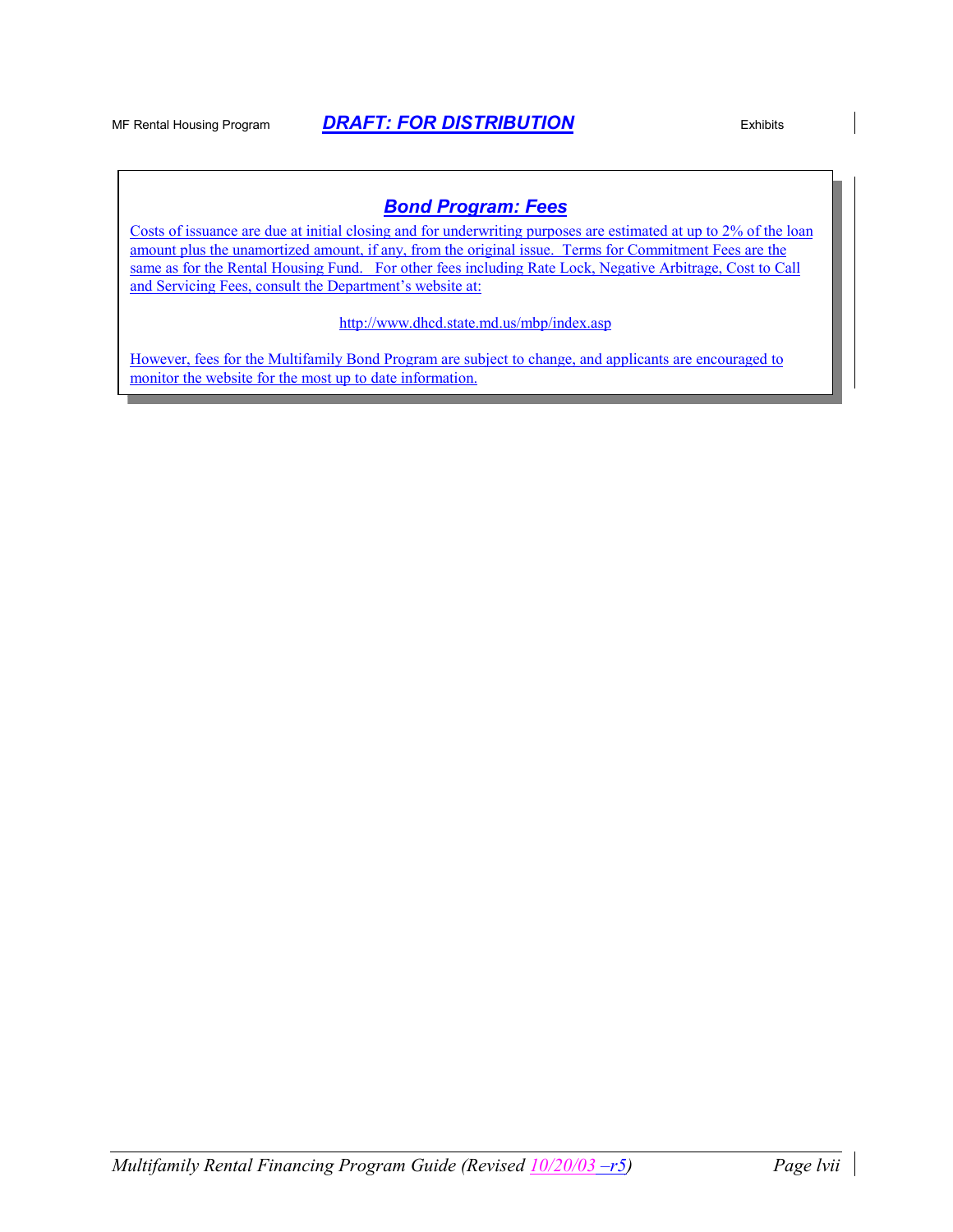### MF Rental Housing Program *DRAFT: FOR DISTRIBUTION* Exhibits **Exhibit B: Reserve Requirements**

### *Rental Housing Fund:*

**Working Capital and Lease-Up Reserve:** 2% of the original principal balance of the loan for for-profit developers and 1% for non-profit developers. Funds will be released at sustaining occupancy.

**Operating Reserve:** Three to six months of projected operating expenses plus all required monthly debt service and replacement reserve payments. See "Operating Reserves" on pp. 25-26 for information on requirements for release of these funds.

### *Mortgage Bond Program:*

**Working Capital and Lease-Up Reserve:** Same as for the Rental Housing Fund above or as required by the credit enhancer.

**Operating Reserve:** See page 26 for information.